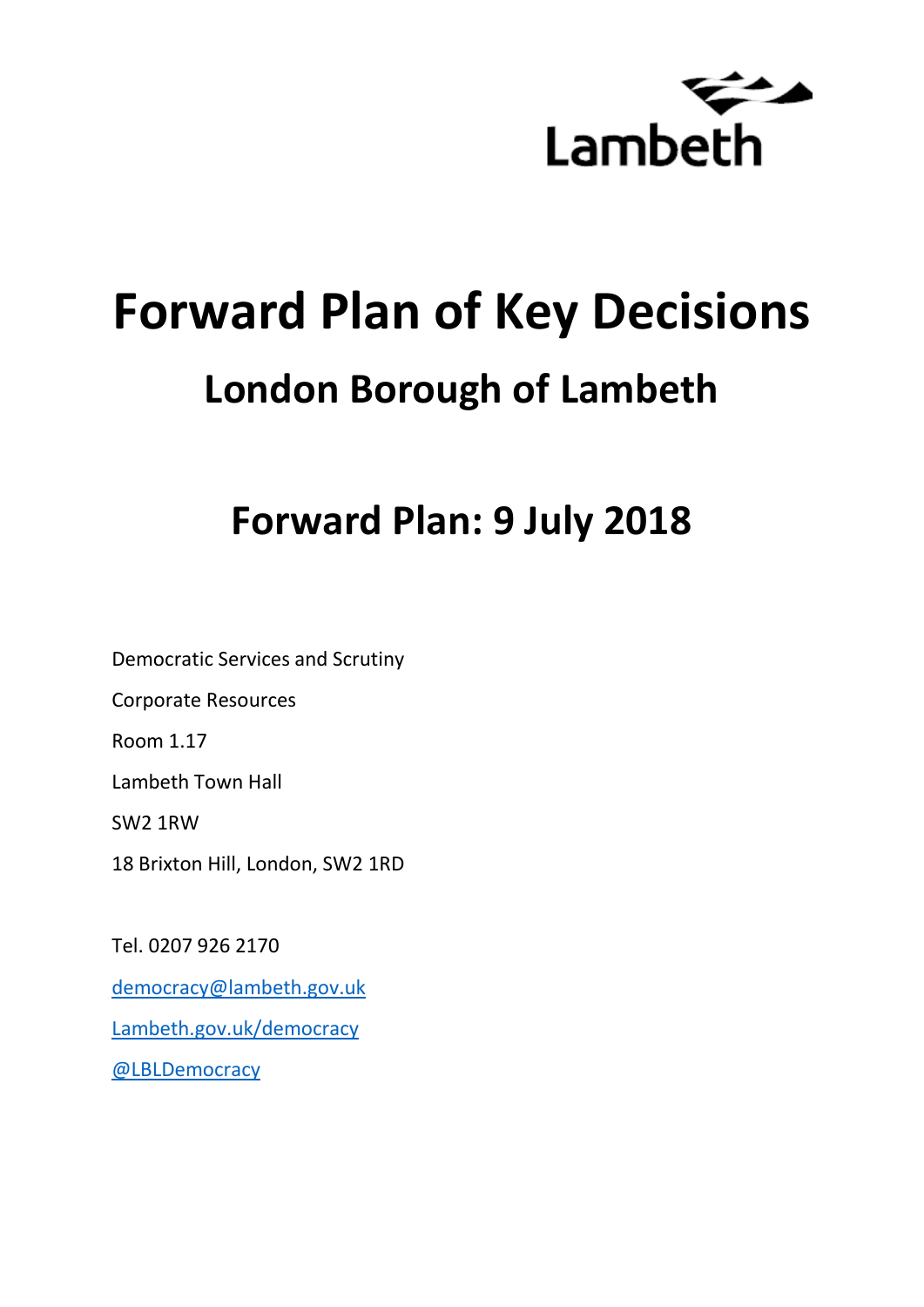#### **Notice of forthcoming Key Decisions**

Local authorities are required by law to give 28 days' notice of any key decisions to be made. The Forward Plan sets out information about the key decisions that Cabinet, individual Cabinet Members, Health and Wellbeing Board and the Better Places Joint Committee intend to make in forthcoming months. It ensures public notice of all key decisions is provided at least 28 days' in advance of the decision date.

The Forward Plan contains information about each forthcoming key decision and is published to the Council website every week, usually on a Friday.

#### **What is a Key Decision?**

The Lambeth Council Constitution defines a key decision as an executive decision that:

- 1) Requires an amendment to the Community Plan Outcomes Framework or requires a recommendation to Full Council to amend the Budget and Policy Framework.
- 2) Results in the local authority incurring expenditure, raising income or the making of savings in excess of £500,000.
- 3) Has a significant impact on:
	- a) communities living or working in an area comprising two or more wards in Lambeth;
	- b) the wellbeing of the community or the quality of service provided to a significant number of people living or working in an area; or,
	- c) Communities of interest.

The majority of key decisions are taken by the Cabinet or individual Cabinet Members (the Executive). Each Key Decision will be communicated via a comprehensive report which must be published at least five clear days before the decision is taken. Published reports can be accessed through [Decisions Online.](http://moderngov.lambeth.gov.uk/mgDelegatedDecisions.aspx?bcr=1&DM=0&DS=2&K=0&DR=&V=0) Cabinet reports will also be available in [Cabinet agenda](https://moderngov.lambeth.gov.uk/ieListMeetings.aspx?CommitteeId=225)  [packs,](https://moderngov.lambeth.gov.uk/ieListMeetings.aspx?CommitteeId=225) which are published five clear days before the meeting.

The Executive cannot consider key decisions that have not been included on the Forward Plan. However, the Council Constitution sets out procedures that can be used if a decision that has not been advertised on the Forward Plan must be taken immediately. Urgency procedures can only be used in exceptional circumstances. For further information on Access to Information procedure rules please see Part 3, Section 2 of the [Council](http://moderngov.lambeth.gov.uk/ieListMeetings.aspx?CId=738&info=1&MD=Constitution)  [Constitution](http://moderngov.lambeth.gov.uk/ieListMeetings.aspx?CId=738&info=1&MD=Constitution) or contact Democratic Services.

#### **What information is included on the Forward Plan?**

The Forward Plan gives information about:

- key decisions that are likely to be considered in forthcoming months
- the earliest date a key decision can be taken
- who will make a decision
- what consultation will be undertaken
- whether the forthcoming report is likely to include exempt or confidential information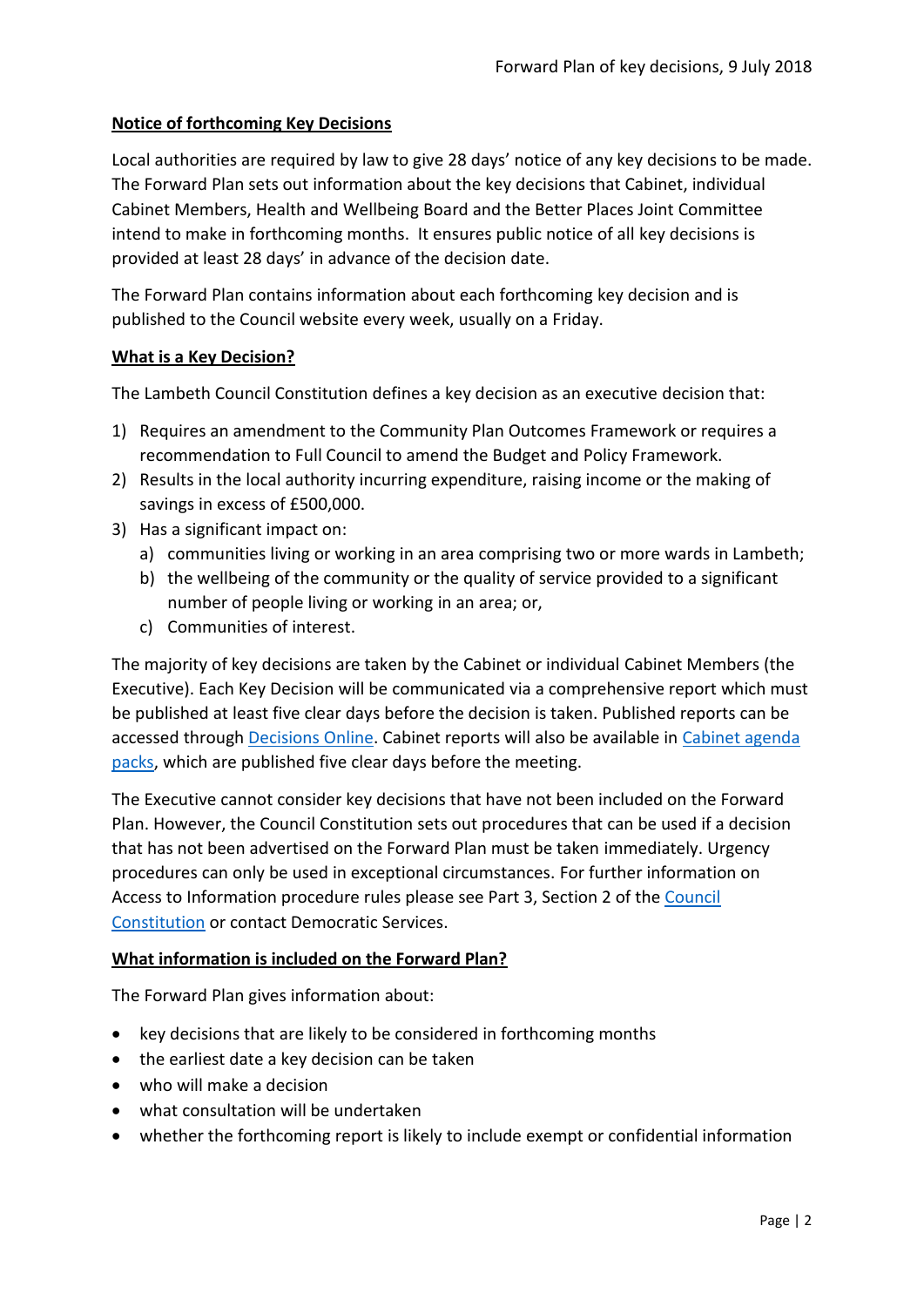- A list of background documents to be submitted to the decision maker for consideration in relation to the forthcoming decision
- who you can contact for further information

#### **Public representations and further information**

Each Forward Plan entry gives the name of the relevant officer to contact about that particular decision. Where possible, a contact name, e-mail address and telephone number are provided.

Members of the public can make representations about forthcoming decisions by:

- Contacting the Lead Officer responsible for the report
- Contacting the decision maker or relevant Cabinet Member (details can be found on the [council website\)](http://moderngov.lambeth.gov.uk/mgMemberIndex.aspx?bcr=1)
- Contacting Democratic Services

Any document listed in the Forward Plan can be requested via the Lead Officer or by contacting Democratic Services. The reader is encouraged to access any such documents electronically, however copies or extracts may be made available at the following address on request: Olive Morris House, 18 Brixton Hill, SW2 1RD.

When making representations, members of the public may submit to the decision maker any further documents relevant to the decision.

All decision dates given in the Forward Plan are subject to change. Therefore please ensure that you *always consult the latest version of the Forward Plan* for the most up to date information. Any further queries can be directed to Democratic Services.

#### **Notice of decisions likely to contain confidential or exempt information**

Local authorities are required to specify 28 days in advance of a Cabinet meeting all the reports that are likely to contain confidential or exempt information. Should this be the case, a private 'Part 2' report will be produced to accompany the main report, but will not be published. The public and press may also be asked to leave the Cabinet meeting for part of the proceedings. Any person is able to make representations if he or she believes the decision should instead be made in the open part of the meeting.

If you wish to make any such representation please contact Democratic Services. All representations will be documented in the relevant agenda a minimum of five clear days before the Cabinet meeting takes place. This will also include any response to the representations and a statement of the reasons why the meeting is be held in private.

For further information about exempt or confidential information please see the Access to Information Procedure Notes in Part 3, Section 2 of the [Council Constitution](http://www.lambeth.gov.uk/sites/default/files/ec-Council-Constitution-2014-15-approved-with-changes-November-2014.pdf) or contact Democratic Services.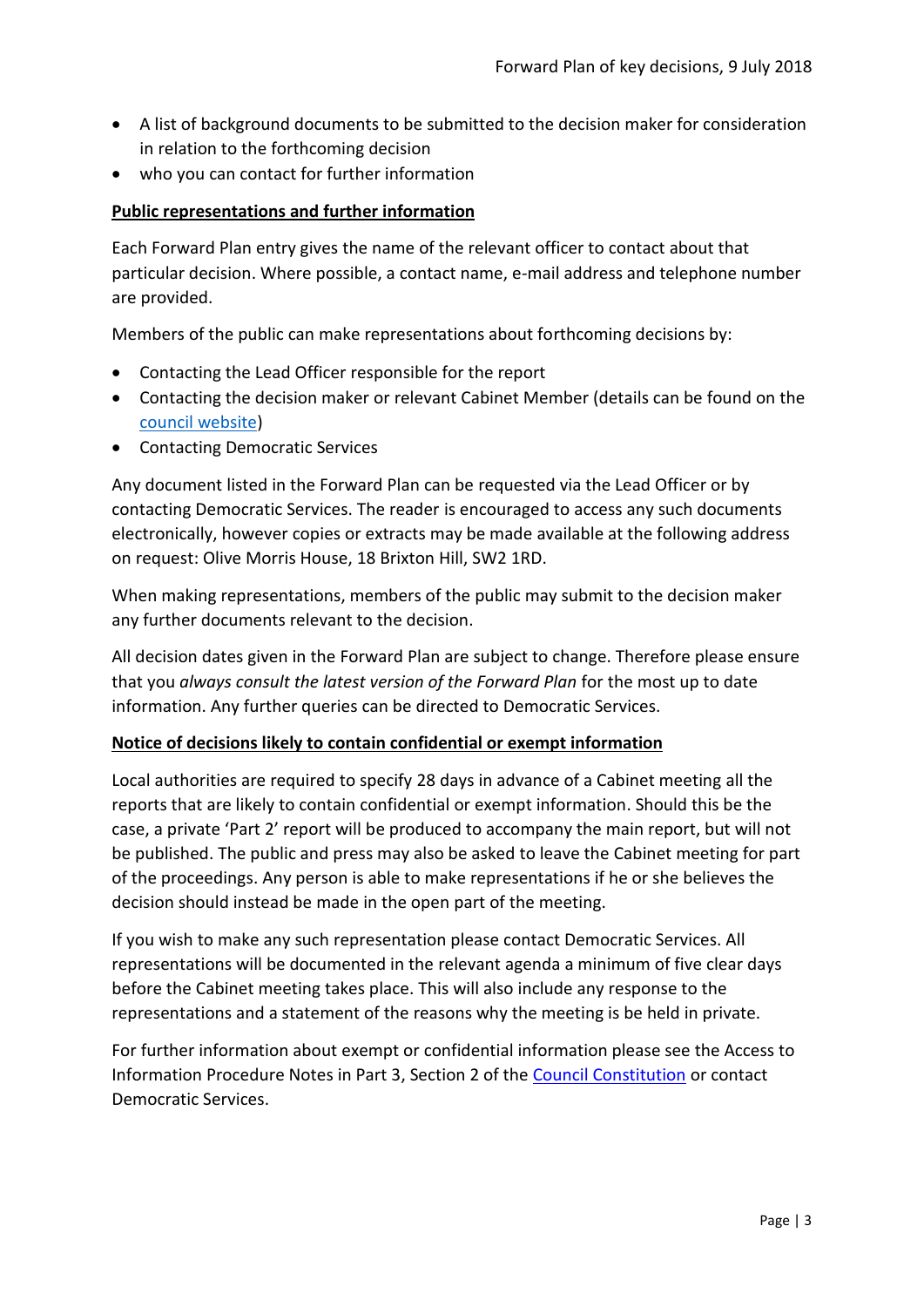| <b>Contents</b>                                                                                      |    |
|------------------------------------------------------------------------------------------------------|----|
| July Finance Planning and Medium Term Strategy Report 2018 to 2023                                   | 7  |
| <b>Future Lambeth Workforce Strategy</b>                                                             | 8  |
| Abortion Clinic Public Space Protection Order                                                        | 9  |
| Lambeth Children's Homes Redress Scheme update                                                       | 10 |
| November Finance Planning and Medium Term Strategy Report 2018 to 2023                               | 11 |
| Revenue and Capital Budget 2019/20 - 2022/23                                                         | 12 |
| South Lambeth Estate - Compulsory Purchase Order                                                     | 13 |
| Knights Walk Estate - Compulsory Purchase Order                                                      | 14 |
| Westbury Estate - Compulsory Purchase Order                                                          | 15 |
| Telferscot SEN Resource Base works                                                                   | 16 |
| Woodmansterne Secondary Enabling Works and Minor Modifications to the Primary<br>School.             | 17 |
| School admissions policy and arrangements for 2019/20 entry                                          | 18 |
| Woodmansterne 5FE Secondary School and Sixth Form - Budget Increase                                  | 19 |
| One Oracle Contract Extension                                                                        | 20 |
| <b>Upper Norwood Joint Library</b>                                                                   | 21 |
| Server, Storage and Associated Services Contract                                                     | 22 |
| Temporary Accommodation - Modular Construction on Council Owned Hostel Sites                         | 23 |
| ICT Desktop Refresh (formerly Hardware Refresh)                                                      | 24 |
| Contract to extend Internal Audit, Risk Management, Investigation and Advisory<br>Services provision | 25 |
| Our Streets- The Neighbourhood Enhancement                                                           | 26 |
| <b>Highways Services Contract</b>                                                                    | 27 |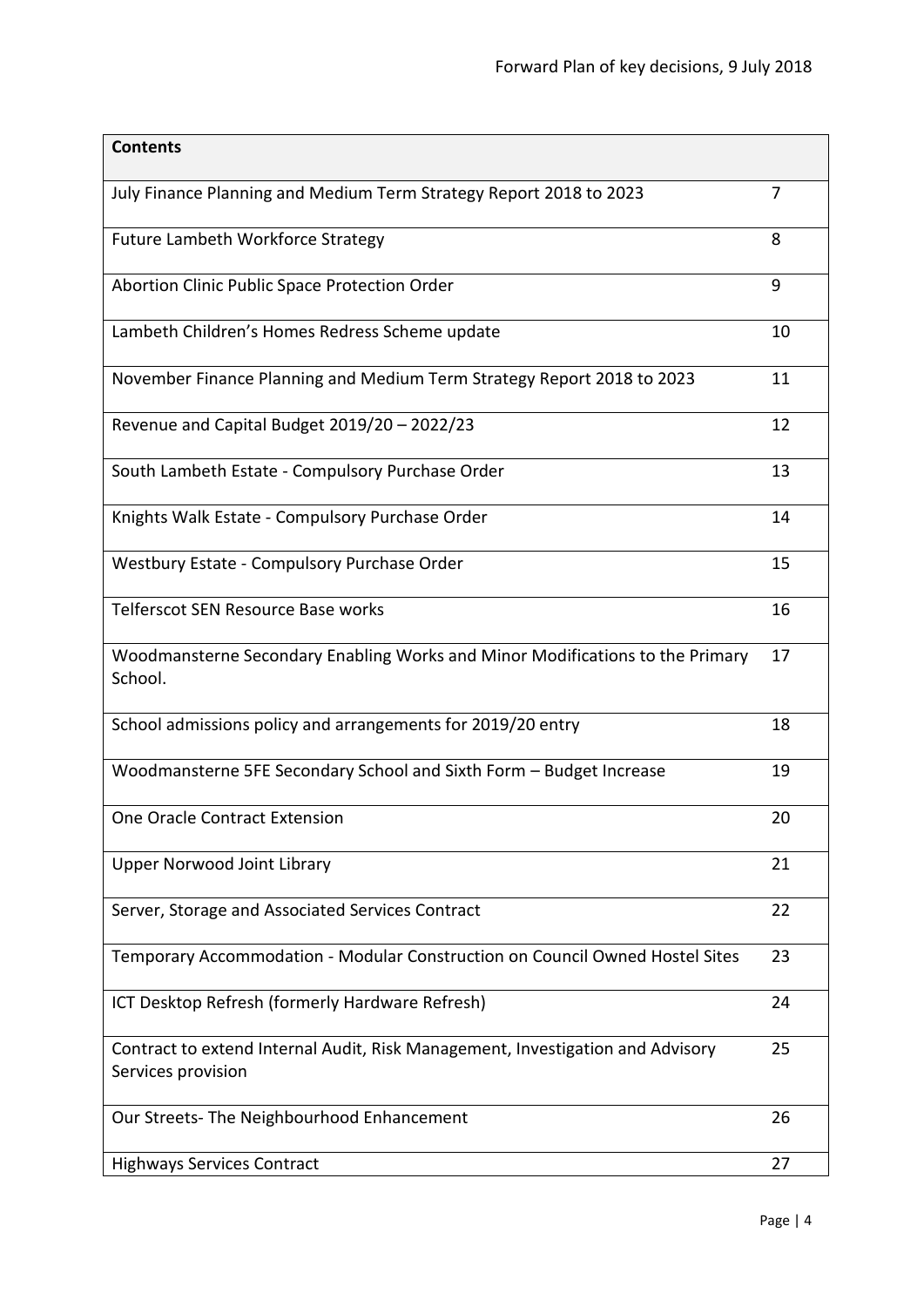| Mental Health Accommodation and Community Support contract                                                   | 28 |
|--------------------------------------------------------------------------------------------------------------|----|
| Extension to pilot level 3 specialist weight management service for children                                 | 29 |
| The Nine Elms Vauxhall Development Business Case                                                             | 30 |
| <b>Gateway Mental Health Support Service</b>                                                                 | 31 |
| Tenancy Support Service - Single Homeless Project                                                            | 32 |
| Latch House offender service                                                                                 | 33 |
| <b>Tenancy Support Service</b>                                                                               | 34 |
| Care and Support at Extra Care Housing Schemes                                                               | 35 |
| s75 partnership agreement with NHS Lambeth Clinical Commissioning Group                                      | 36 |
| <b>Public Health Services</b>                                                                                | 37 |
| Development Options Appraisal - Fenwick Estate                                                               | 38 |
| Recommended CIL Allocation for the Stockwell, Vassall, Larkhall Co-operative Local<br>Investment Plan (CLIP) | 39 |
| Transforming Waterloo (Waterloo Roundabout) Regeneration Project                                             | 40 |
| Redevelopment of 114 - 118 Lower Marsh                                                                       | 41 |
| Conversion of Brixton Recreation Centre storage space to work space                                          | 42 |
| Oval and Prince's Co-operative Local Investment Plan                                                         | 43 |
| Future Use of International House                                                                            | 44 |
| Carmelita Centre and Orsett Street Lead Consultant Architect                                                 | 45 |
| London Eye S106 Agreement                                                                                    | 46 |
| Norwood High Street site acquisition                                                                         | 47 |
| Westbury Estate St James Development Agreement                                                               | 48 |
| South Bank and Waterloo Neighbours (SoWN) draft neighbourhood plan submission<br>- legal compliance          | 49 |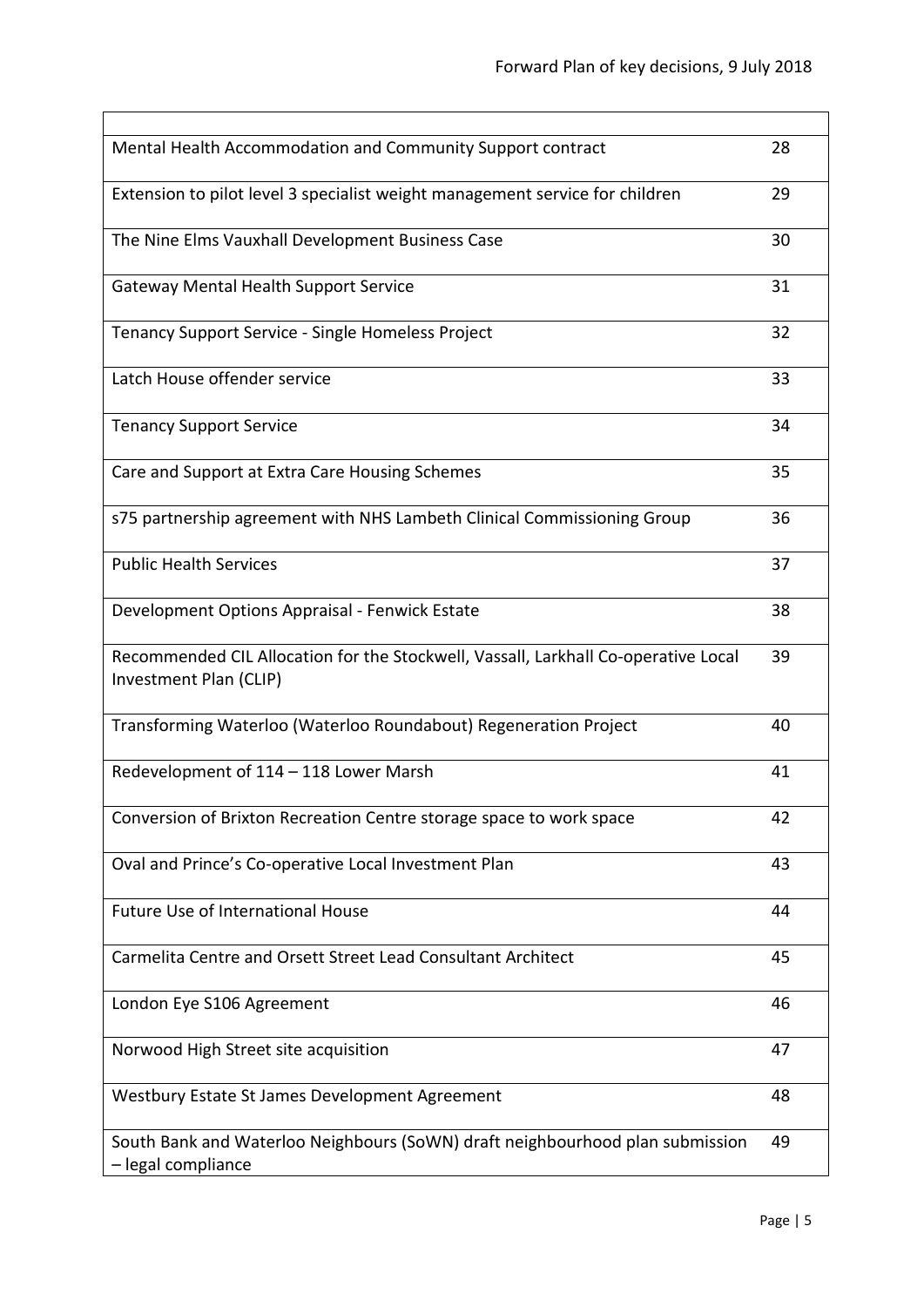| Basements Supplementary Planning Document (SPD)                                                                                                         | 50 |
|---------------------------------------------------------------------------------------------------------------------------------------------------------|----|
|                                                                                                                                                         |    |
| Waterloo Works! Community Enterprise Hub Facility                                                                                                       | 51 |
| Addendum to Statement of Community Involvement                                                                                                          | 52 |
| Brixton Business Improvement District (BID) Renewal Ballot Proposal                                                                                     | 53 |
| Advertising / Sponsorship Trial                                                                                                                         | 54 |
| Proposal regarding the site at the former Clapham Old Library                                                                                           | 55 |
| Hillside Gardens - Investment Plan                                                                                                                      | 56 |
| Transfer of the Greek Enclosure from the Greek Cathedral trust of St Stephen's<br>Chapel to the Council                                                 | 57 |
| Brockwell Hall Round One Heritage Lottery Fund Application                                                                                              | 58 |
| <b>Vauxhall Leisure Centre</b>                                                                                                                          | 59 |
| Establishing an integrated gateway for homeless 16-21 year-olds                                                                                         | 60 |
| Asbestos Surveys and Removals                                                                                                                           | 61 |
| Commencement of formal consultation on the proposed transfer of Lambeth HRA<br>properties in the London Boroughs of Bromley, Croydon, Merton and Sutton | 62 |
| Supported housing for young people aged 16-21                                                                                                           | 63 |
| Consultancy Services for Lambeth Housing Standard                                                                                                       | 64 |
| <b>Garage Repairs Contract</b>                                                                                                                          | 65 |
| Civil Penalty Notices for Private Rented Sector Landlords                                                                                               | 66 |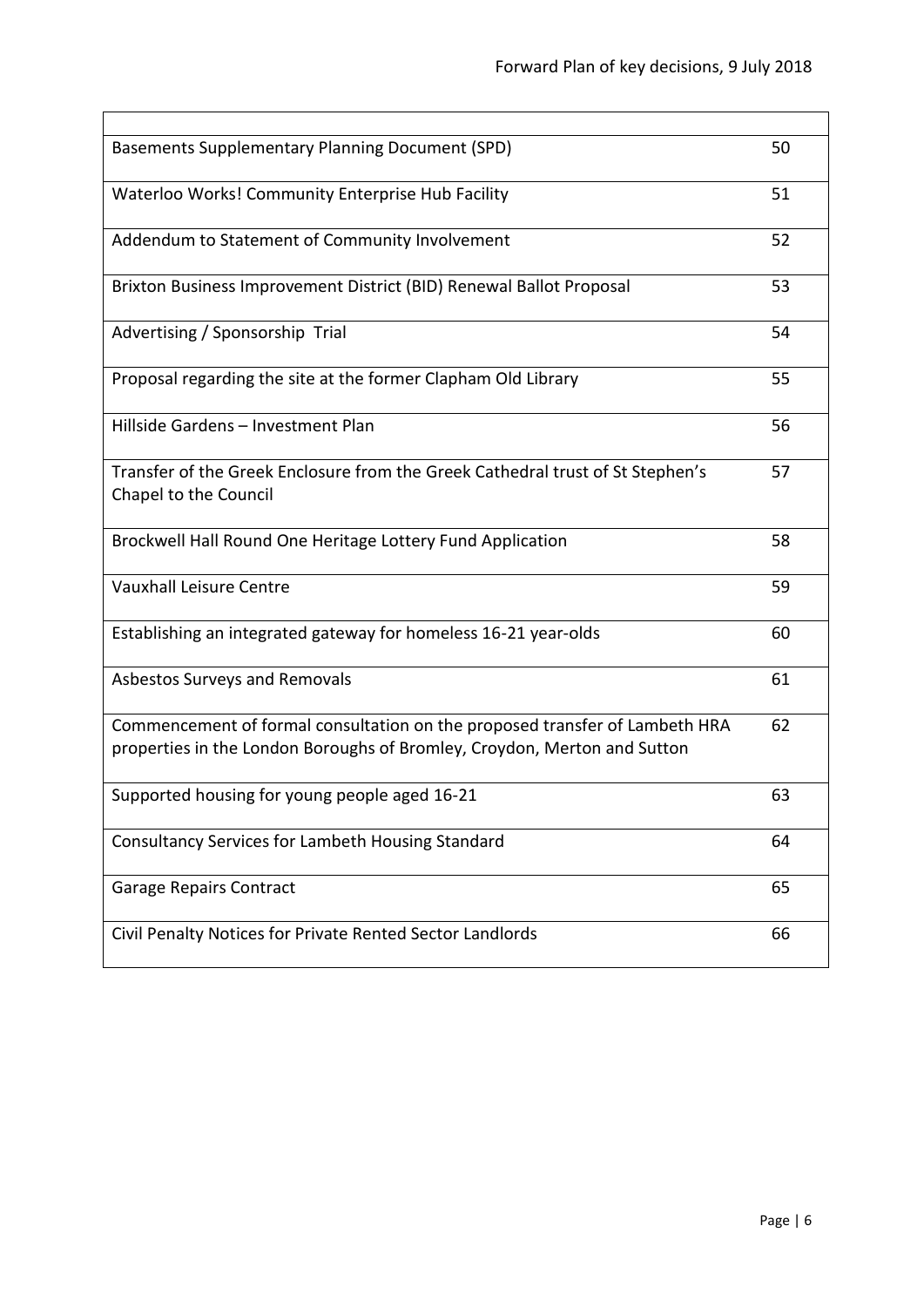#### <span id="page-6-0"></span>Decision: **July Finance Planning and Medium Term Strategy Report 2018 to 2023**

The July Financial Planning and Medium Term Strategy Report will provide an update on the economic outlook, pressures, risk areas and set out the revenue funding deficit for 2018-23 as well as the timetable for setting the Council's budget in February 2019.

| Consultation details:                                            |  |  |
|------------------------------------------------------------------|--|--|
|                                                                  |  |  |
|                                                                  |  |  |
|                                                                  |  |  |
| Decision date:                                                   |  |  |
| 23 Jul 2018                                                      |  |  |
|                                                                  |  |  |
|                                                                  |  |  |
|                                                                  |  |  |
| July Finance Planning Report 2018 to 2021                        |  |  |
|                                                                  |  |  |
| For further information about this key decision, please contact: |  |  |
| Christina Thompson, Director of Finance and Property             |  |  |
| CThompson3@lambeth.gov.uk                                        |  |  |
|                                                                  |  |  |
|                                                                  |  |  |
|                                                                  |  |  |
|                                                                  |  |  |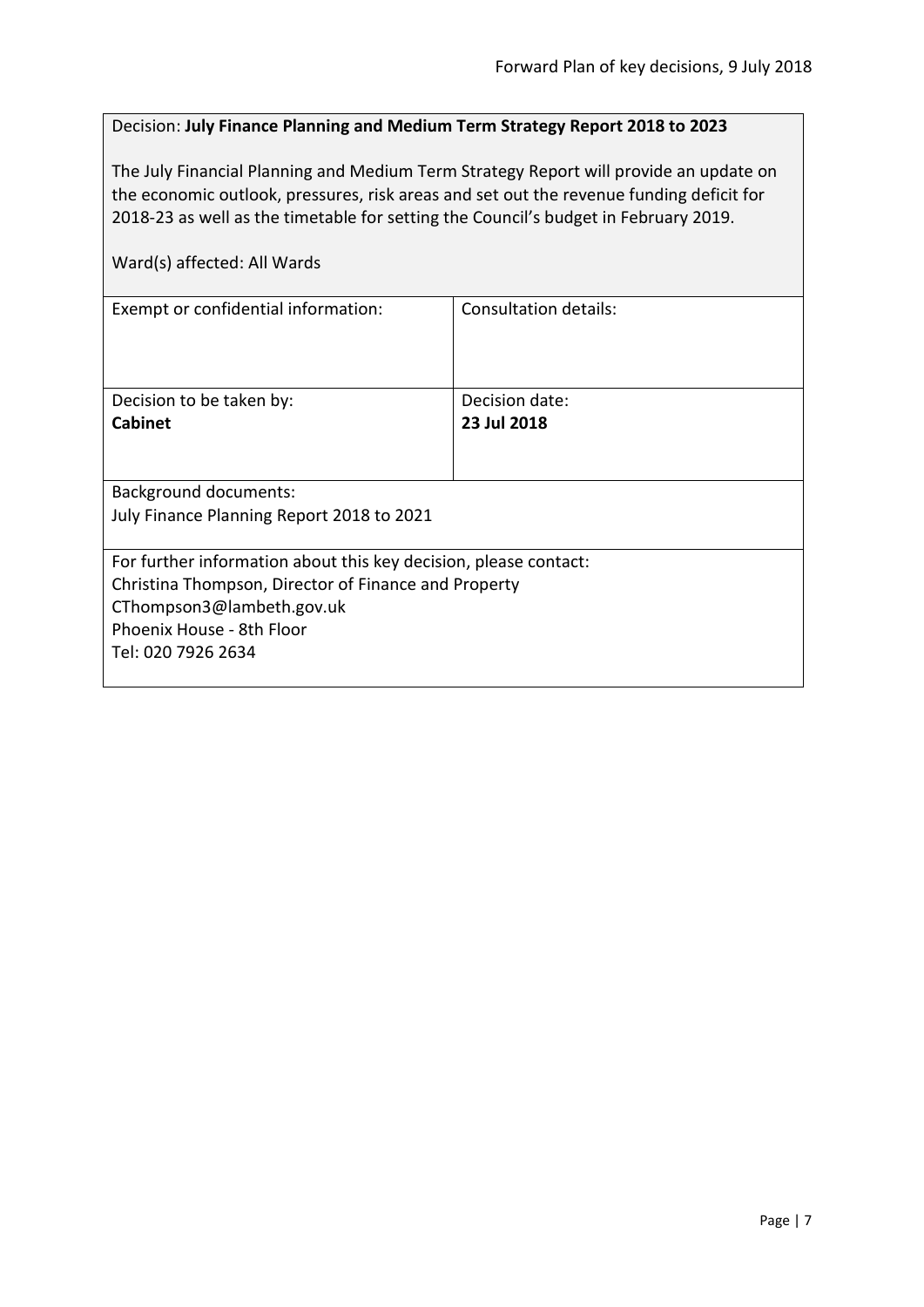### <span id="page-7-0"></span>Decision: **Future Lambeth Workforce Strategy** To approve the new workforce strategy for Council. Ward(s) affected: All Wards Exempt or confidential information: Consultation details: Decision to be taken by: **Cabinet** Decision date: **23 Jul 2018** Background documents: Future Lambeth Workforce Strategy For further information about this key decision, please contact: Dean Shoesmith, Interim Director of Human Resources and Organisational Development DShoesmith@lambeth.gov.uk Tel: 020 7926 7761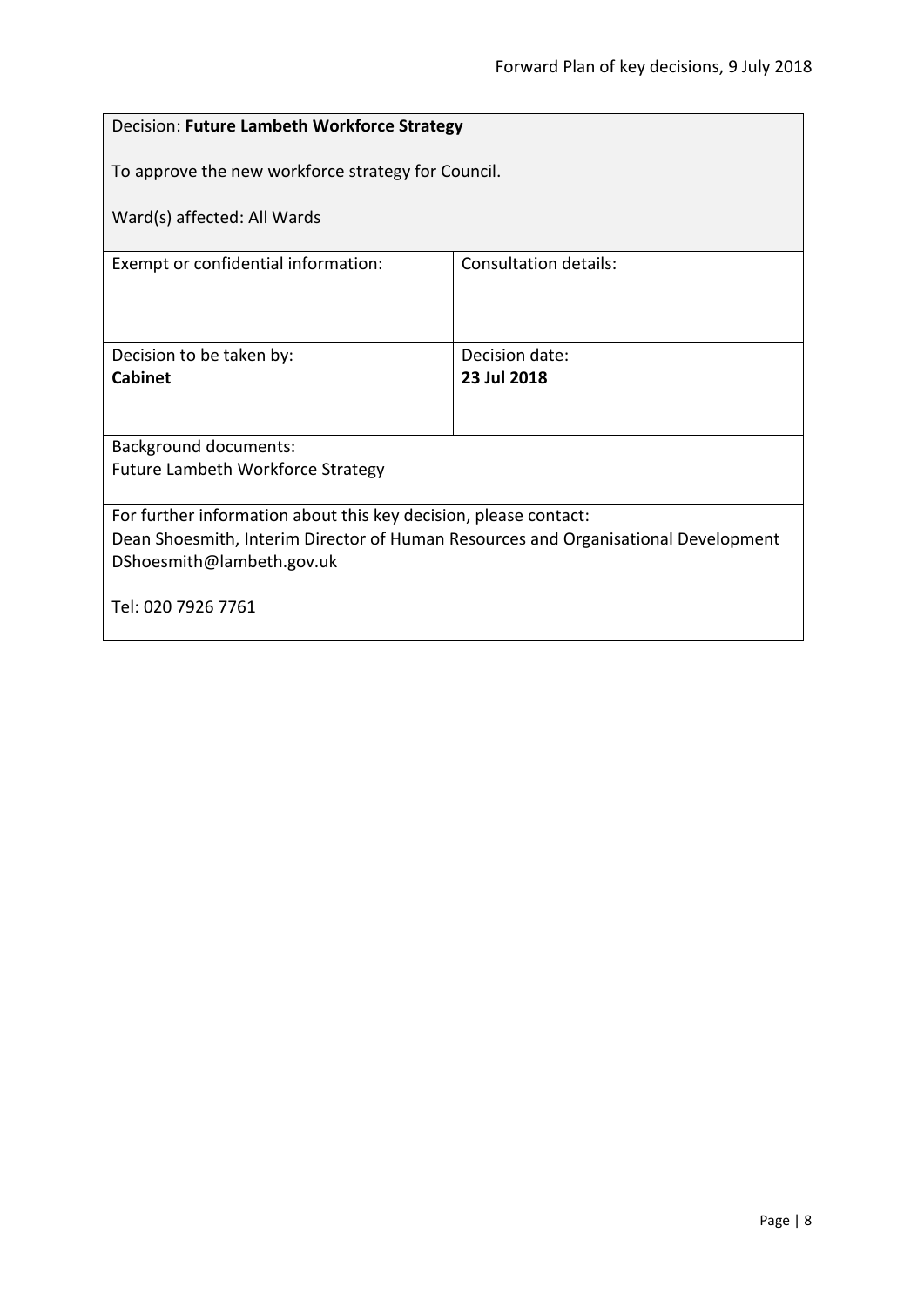#### <span id="page-8-0"></span>Decision: **Abortion Clinic Public Space Protection Order**

Report considering the results of the public consultation on the introduction of a Public Spaces Protection Order to restrict certain activities. Cabinet to make a decision based on the consultation on whether to introduce the proposed order.

| Ward(s) affected: All Wards                                      |                              |
|------------------------------------------------------------------|------------------------------|
| Exempt or confidential information:                              | <b>Consultation details:</b> |
| Decision to be taken by:                                         | Decision date:               |
| <b>Cabinet</b>                                                   | 17 Sep 2018                  |
| <b>Background documents:</b>                                     |                              |
| <b>Public Space Protection Order</b>                             |                              |
| For further information about this key decision, please contact: |                              |
| Kristian Aspinall                                                |                              |
| kaspinall@lambeth.gov.uk                                         |                              |
|                                                                  |                              |
|                                                                  |                              |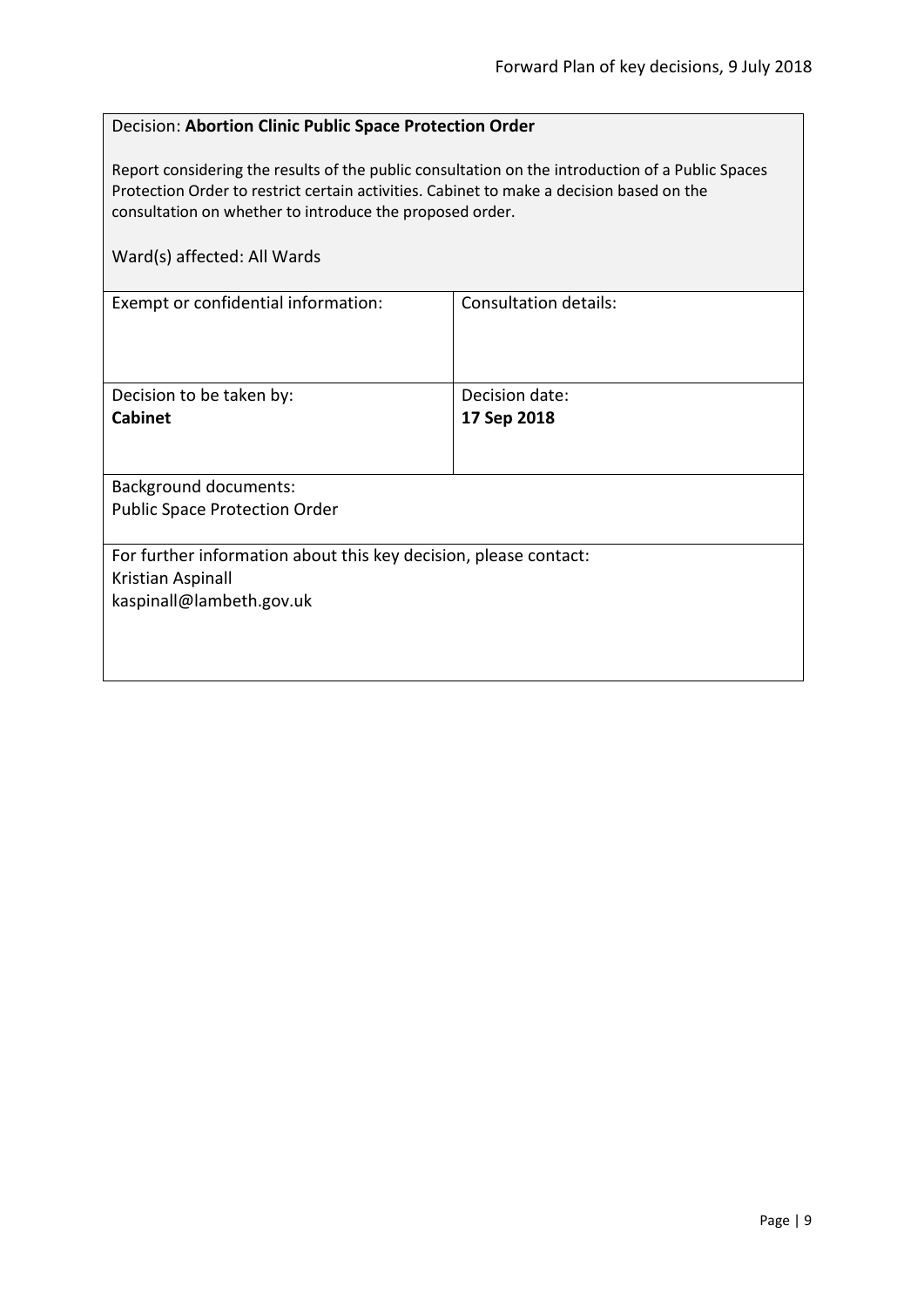<span id="page-9-0"></span>

| Decision: Lambeth Children's Homes Redress Scheme update                                                                                                                                     |                               |  |
|----------------------------------------------------------------------------------------------------------------------------------------------------------------------------------------------|-------------------------------|--|
| To provide Cabinet with an update on the redress scheme following its implementation<br>on 2 January 2018.                                                                                   |                               |  |
| Ward(s) affected: All Wards                                                                                                                                                                  |                               |  |
| Exempt or confidential information:                                                                                                                                                          | <b>Consultation details:</b>  |  |
| Decision to be taken by:<br>Cabinet                                                                                                                                                          | Decision date:<br>17 Sep 2018 |  |
| <b>Background documents:</b><br>Lambeth Children's Homes Redress Scheme update                                                                                                               |                               |  |
| For further information about this key decision, please contact:<br>Mark Nicolson, Head of Risk and Insurance<br>mnicolson@lambeth.gov.uk<br><b>Olive Morris House</b><br>Tel: 020 7926 9305 |                               |  |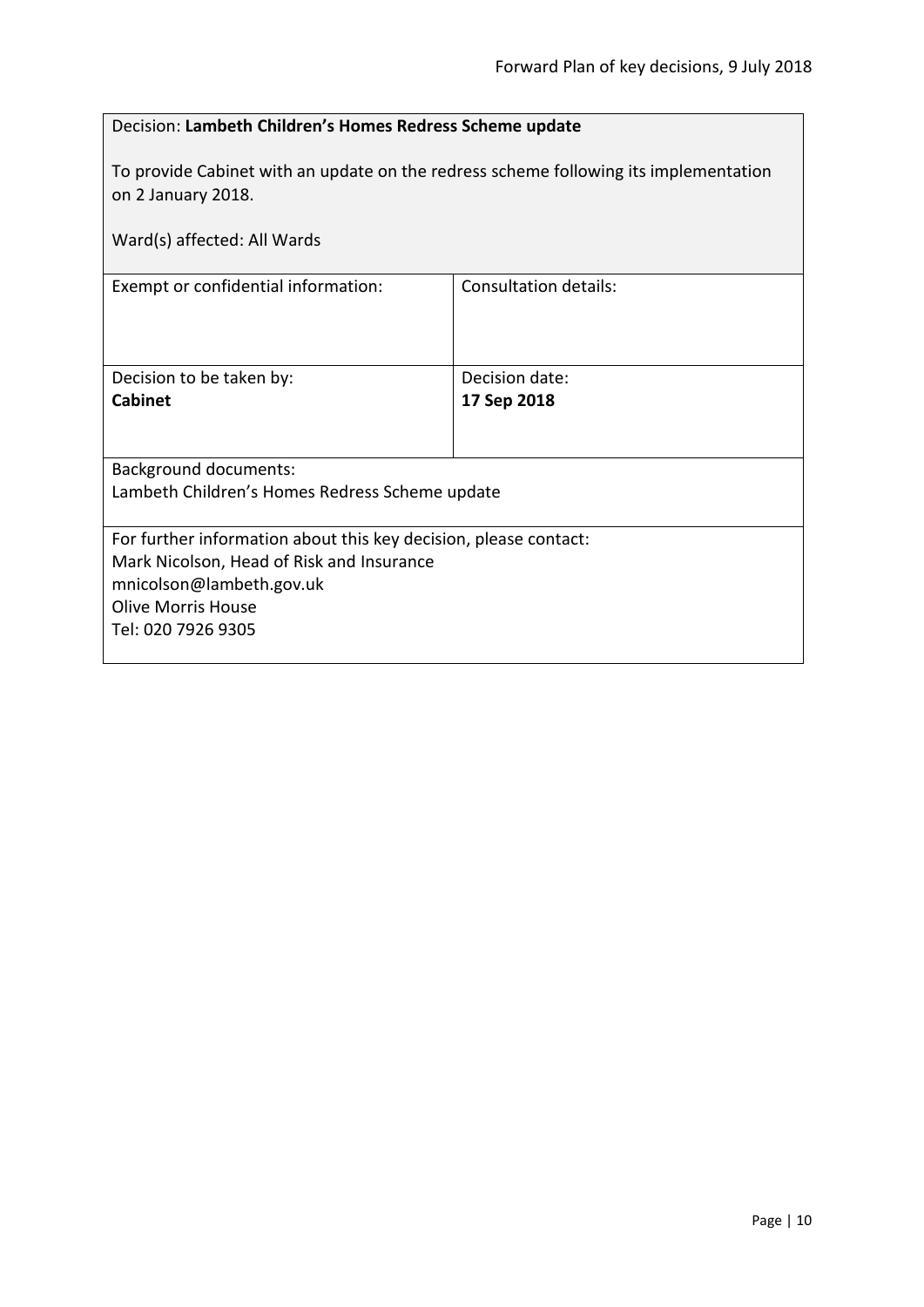<span id="page-10-0"></span>

| Decision: November Finance Planning and Medium Term Strategy Report 2018 to 2023 |                              |  |
|----------------------------------------------------------------------------------|------------------------------|--|
| Ward(s) affected: All Wards                                                      |                              |  |
| Exempt or confidential information:                                              | <b>Consultation details:</b> |  |
| Decision to be taken by:                                                         | Decision date:               |  |
| <b>Cabinet</b>                                                                   | 5 Nov 2018                   |  |
| Background documents:                                                            |                              |  |
| November Finance Planning and Medium Term Strategy Report 2018 to 2023           |                              |  |
| For further information about this key decision, please contact:                 |                              |  |
| Christina Thompson, Director of Finance and Property                             |                              |  |
| CThompson3@lambeth.gov.uk<br>Phoenix House - 8th Floor                           |                              |  |
| Tel: 020 7926 2634                                                               |                              |  |
|                                                                                  |                              |  |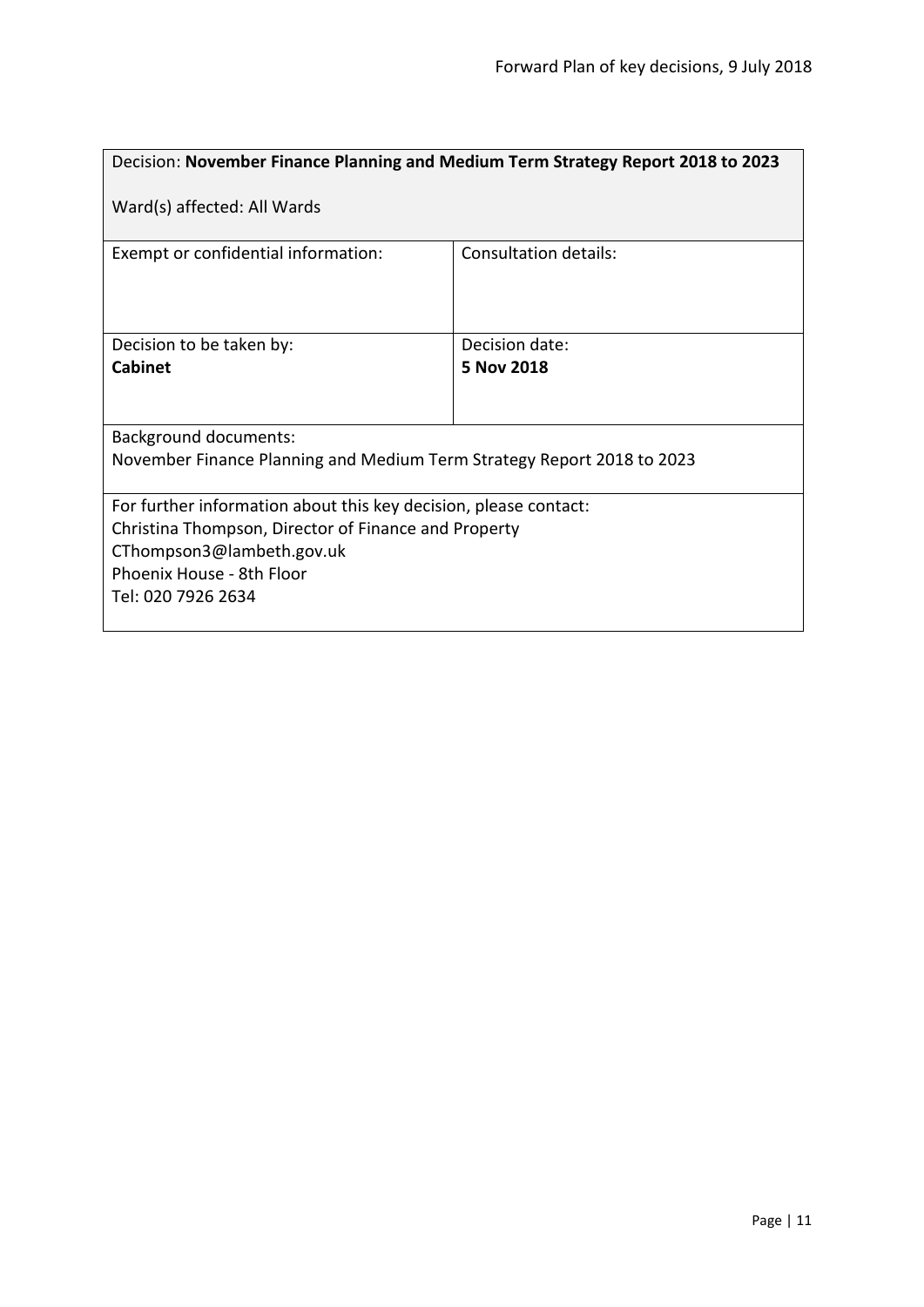<span id="page-11-0"></span>

| Decision: Revenue and Capital Budget 2019/20 - 2022/23                                                                                                                                                   |                              |  |
|----------------------------------------------------------------------------------------------------------------------------------------------------------------------------------------------------------|------------------------------|--|
| Ward(s) affected: All Wards                                                                                                                                                                              |                              |  |
| Exempt or confidential information:<br>Part exempt                                                                                                                                                       | Consultation details:        |  |
| Decision to be taken by:<br><b>Cabinet</b>                                                                                                                                                               | Decision date:<br>4 Feb 2019 |  |
| <b>Background documents:</b><br>Revenue and Capital Budget 2019/20 - 2022/23                                                                                                                             |                              |  |
| For further information about this key decision, please contact:<br>Christina Thompson, Director of Finance and Property<br>CThompson3@lambeth.gov.uk<br>Phoenix House - 8th Floor<br>Tel: 020 7926 2634 |                              |  |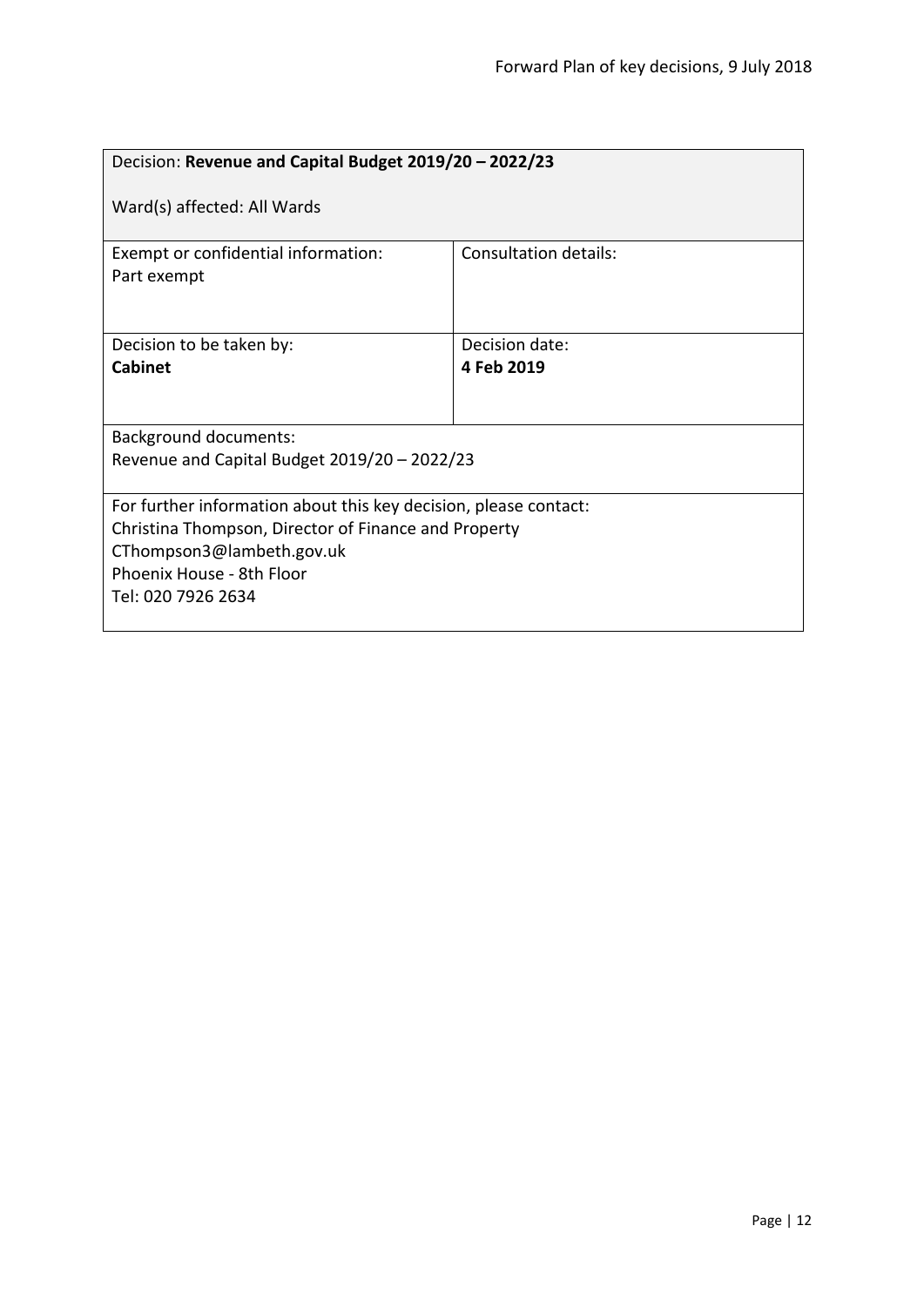#### <span id="page-12-0"></span>Decision: **South Lambeth Estate - Compulsory Purchase Order**

This report will recommend that Cabinet authorises that the council will make use of compulsory purchase order powers in order to progress the redevelopment of the South Lambeth estate.

| Ward(s) affected: Stockwell                                                                                                                                              |                       |  |
|--------------------------------------------------------------------------------------------------------------------------------------------------------------------------|-----------------------|--|
| Exempt or confidential information:                                                                                                                                      | Consultation details: |  |
| Decision to be taken by:                                                                                                                                                 | Decision date:        |  |
| Cabinet                                                                                                                                                                  | Not before 4 Sep 2017 |  |
| Background documents:<br>Investing in better neighbourhoods and building the homes we need to house the people<br>of Lambeth – South Lambeth - Compulsory Purchase Order |                       |  |
|                                                                                                                                                                          |                       |  |
| For further information about this key decision, please contact:<br>Jed Young, Assistant Director Housing Regeneration<br>JYoung1@lambeth.gov.uk                         |                       |  |
| Tel: 0207 926 3463                                                                                                                                                       |                       |  |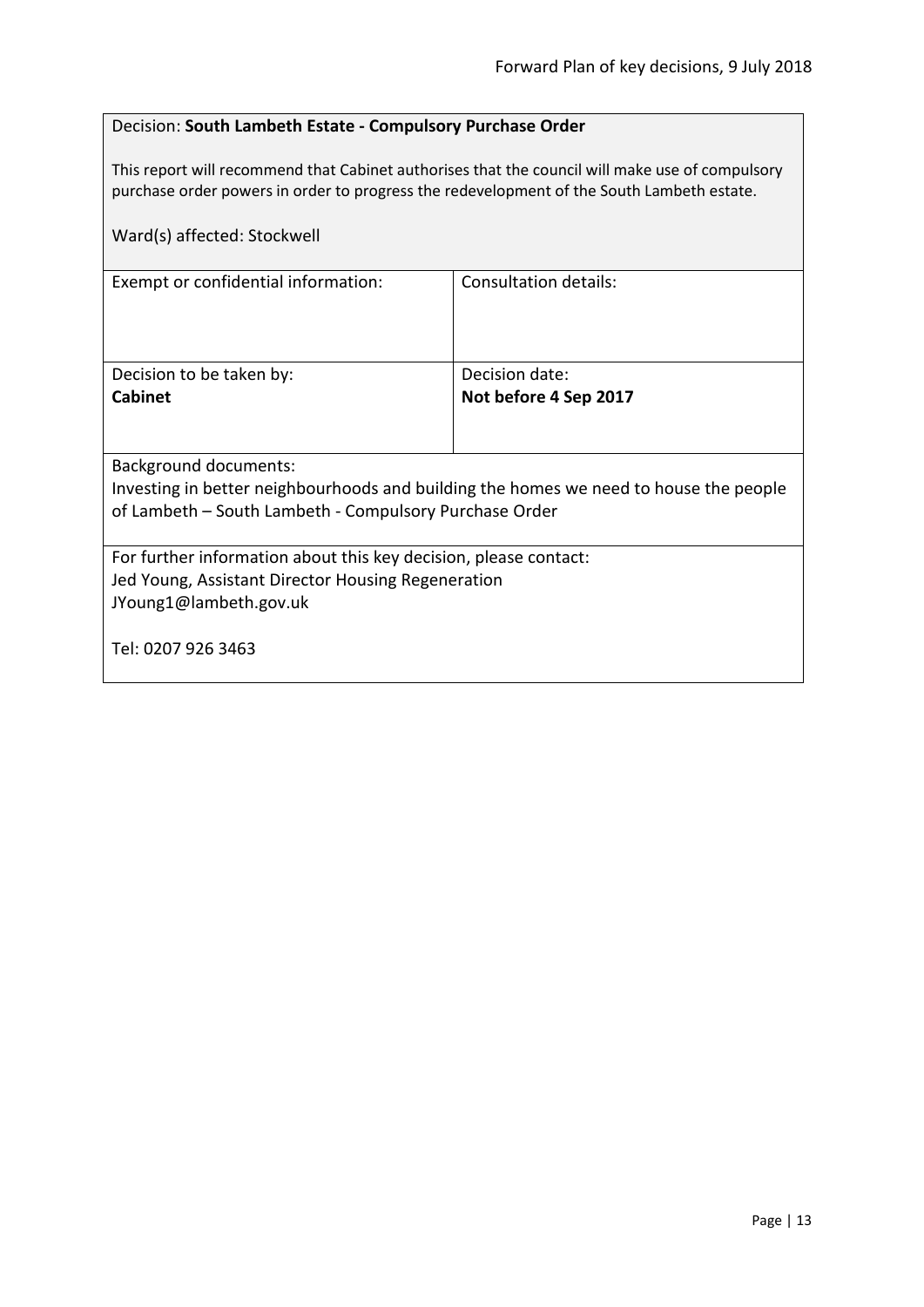#### <span id="page-13-0"></span>Decision: **Knights Walk Estate - Compulsory Purchase Order**

This report will recommend that Cabinet authorises that the council will make use of compulsory purchase order powers in order to progress the redevelopment of the Knight's Walk estate.

| Ward(s) affected: Prince's                                                            |                              |  |
|---------------------------------------------------------------------------------------|------------------------------|--|
| Exempt or confidential information:                                                   | <b>Consultation details:</b> |  |
| Decision to be taken by:                                                              | Decision date:               |  |
| <b>Cabinet</b>                                                                        | Not before 4 Sep 2017        |  |
|                                                                                       |                              |  |
| <b>Background documents:</b>                                                          |                              |  |
| Investing in better neighbourhoods and building the homes we need to house the people |                              |  |
| of Lambeth - Knights Walk - Compulsory Purchase Order                                 |                              |  |
| For further information about this key decision, please contact:                      |                              |  |
| Jed Young, Assistant Director Housing Regeneration                                    |                              |  |
| JYoung1@lambeth.gov.uk                                                                |                              |  |
| Tel: 0207 926 3463                                                                    |                              |  |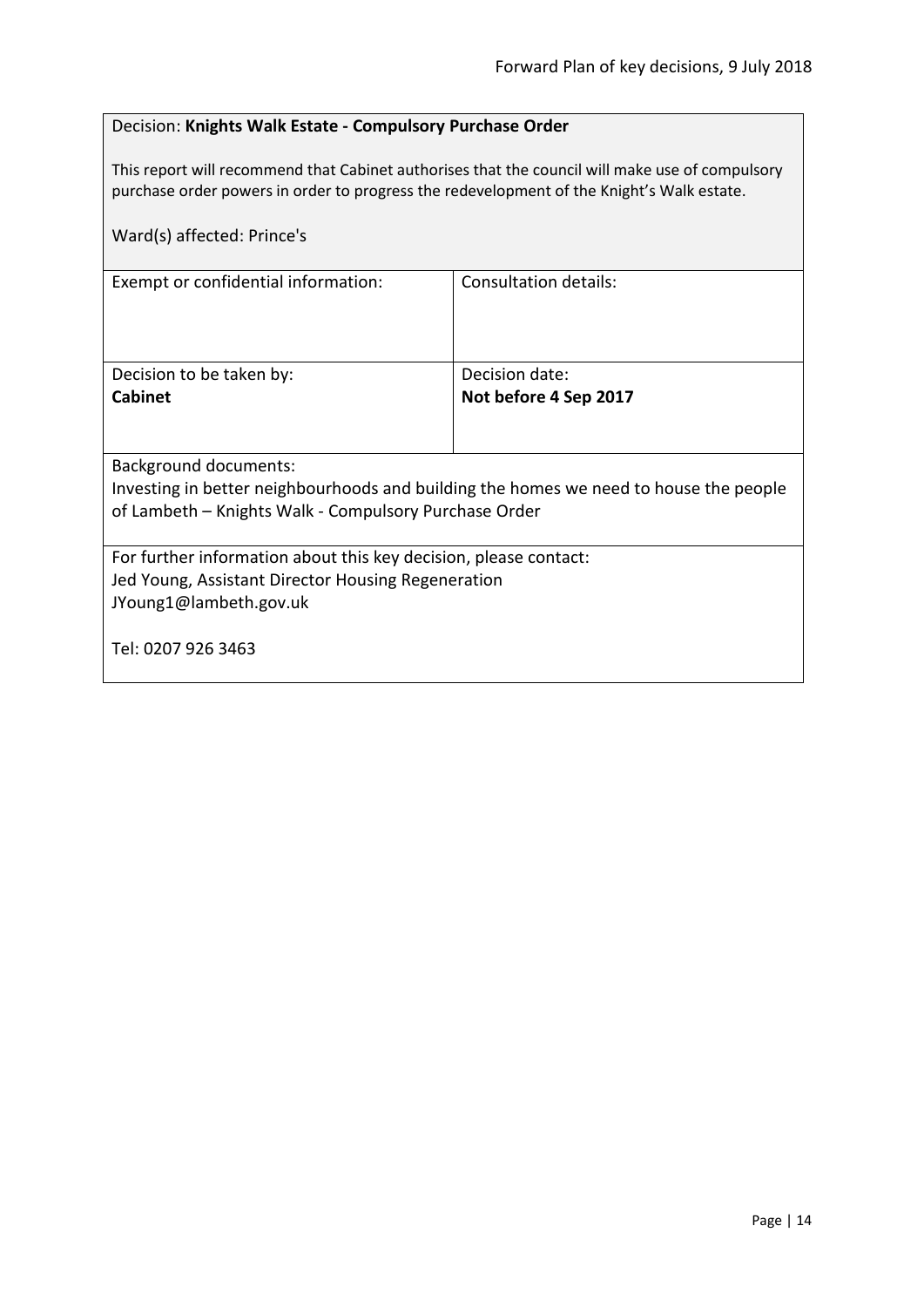#### <span id="page-14-0"></span>Decision: **Westbury Estate - Compulsory Purchase Order**

This report will recommend that Cabinet authorises that the council will make use of compulsory purchase order powers in order to progress the redevelopment of the Westbury estate.

| Ward(s) affected: Clapham Town                                                                                                             |                       |  |
|--------------------------------------------------------------------------------------------------------------------------------------------|-----------------------|--|
| Exempt or confidential information:                                                                                                        | Consultation details: |  |
| Decision to be taken by:                                                                                                                   | Decision date:        |  |
| <b>Cabinet</b>                                                                                                                             | Not before 4 Sep 2017 |  |
|                                                                                                                                            |                       |  |
| <b>Background documents:</b>                                                                                                               |                       |  |
| Investing in better neighbourhoods and building the homes we need to house the people<br>of Lambeth - Westbury - Compulsory Purchase Order |                       |  |
|                                                                                                                                            |                       |  |
| For further information about this key decision, please contact:                                                                           |                       |  |
| Jed Young, Assistant Director Housing Regeneration                                                                                         |                       |  |
| JYoung1@lambeth.gov.uk                                                                                                                     |                       |  |
| Tel: 0207 926 3463                                                                                                                         |                       |  |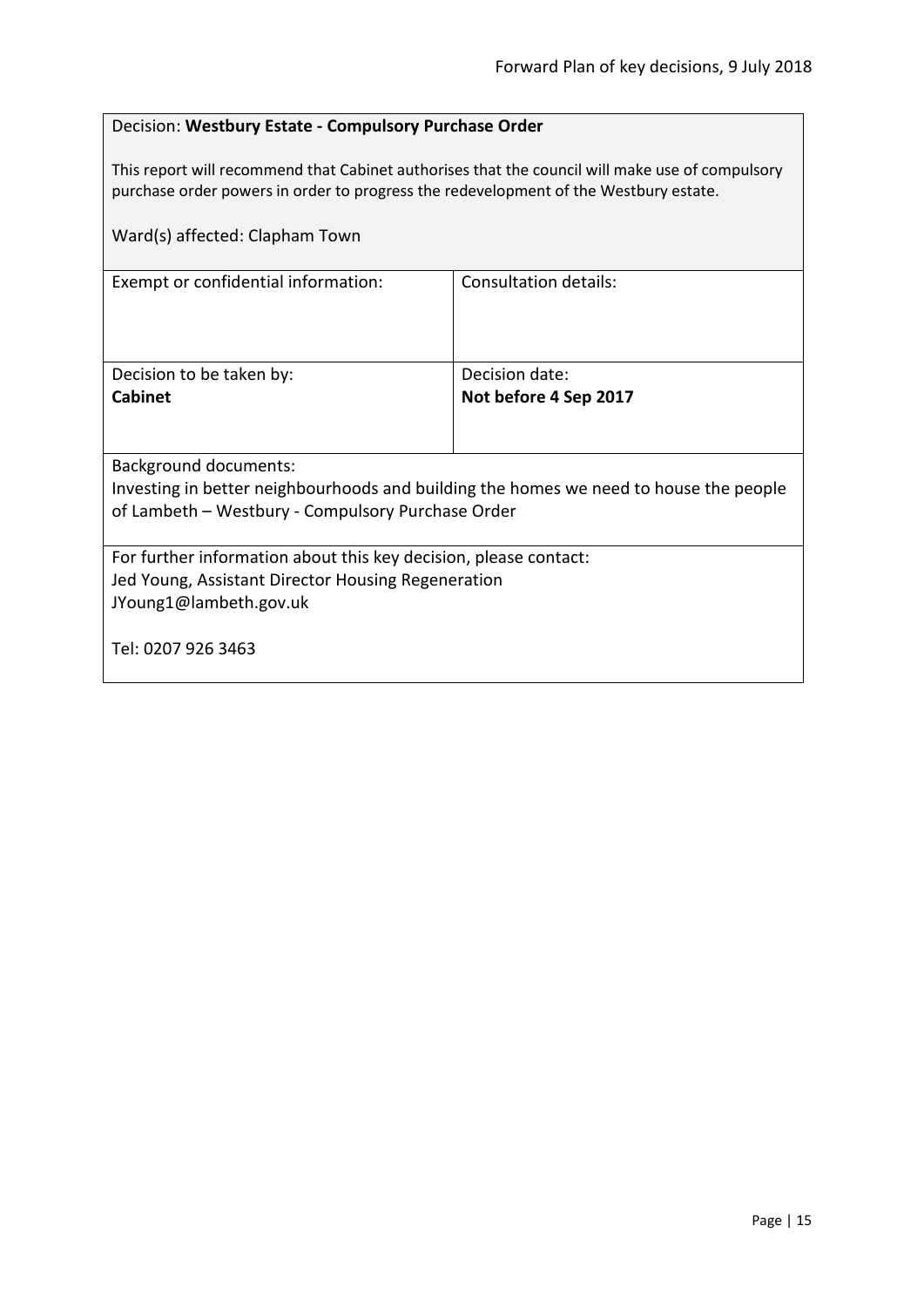<span id="page-15-0"></span>

| Decision: Telferscot SEN Resource Base works                                                                        |                              |  |
|---------------------------------------------------------------------------------------------------------------------|------------------------------|--|
| To appoint a construction contractor to undertake construction work on the for the<br>Telferscot SEN Resource base. |                              |  |
| Ward(s) affected: Thornton                                                                                          |                              |  |
| Exempt or confidential information:                                                                                 | <b>Consultation details:</b> |  |
| Decision to be taken by:                                                                                            | Decision date:               |  |
| Deputy Leader of the Council (Children and<br><b>Young People)</b>                                                  | Not before 13 Mar 2017       |  |
| <b>Background documents:</b>                                                                                        |                              |  |
| For further information about this key decision, please contact:                                                    |                              |  |
| Rosemary Mann                                                                                                       |                              |  |
| rmann1@lambeth.gov.uk                                                                                               |                              |  |
| 6th Floor International House                                                                                       |                              |  |
| Tel: 020 7926 3221                                                                                                  |                              |  |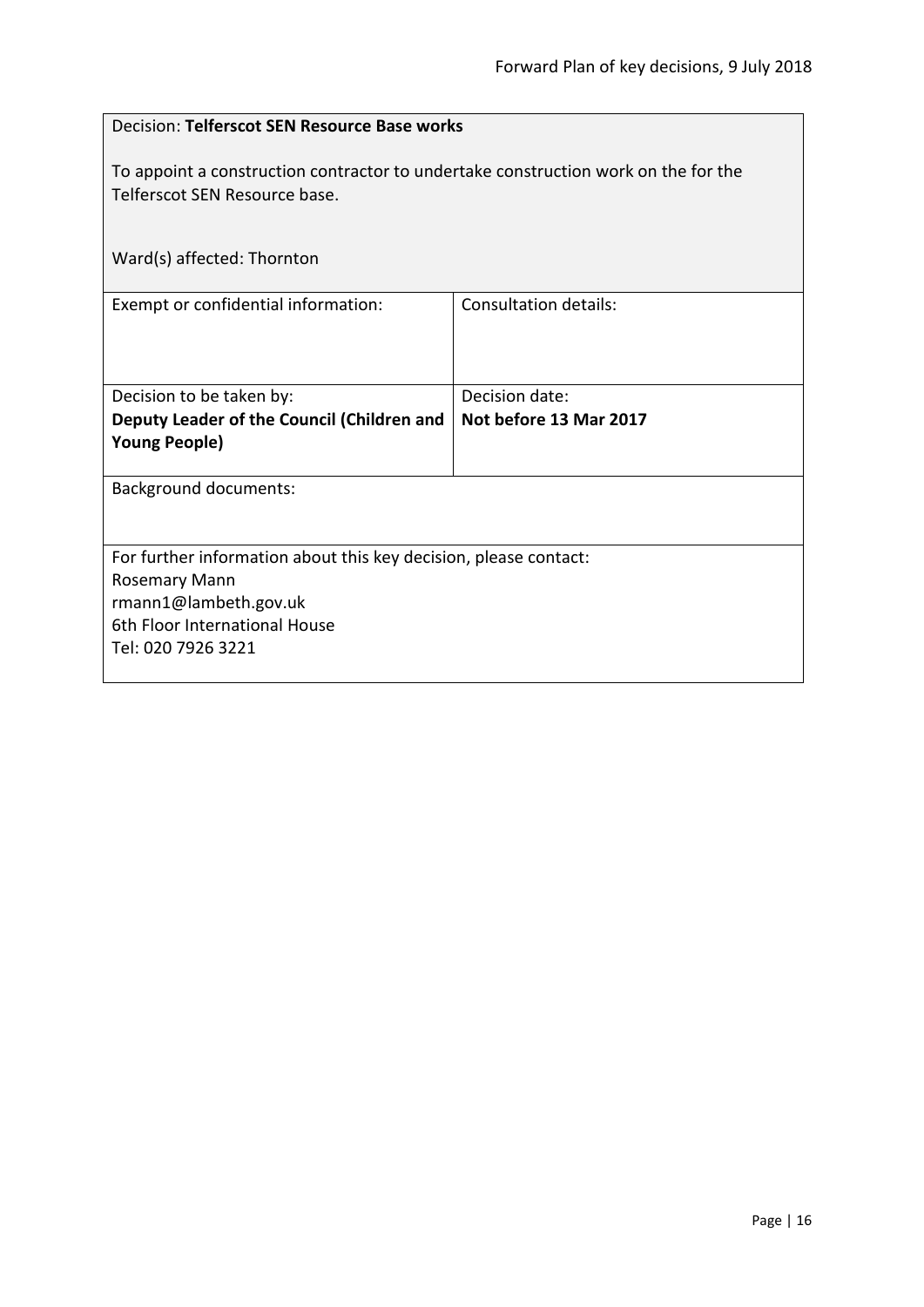<span id="page-16-0"></span>Decision: **Woodmansterne Secondary Enabling Works and Minor Modifications to the Primary School.**

Willmott Dixon has been procured as the preferred bidder for the delivery of the new 5FE Secondary Department and 150 place Sixth From at Woodmansterne School.

The programme to deliver the new school is very challenging and in order to mitigate some of the delay, it is proposed to engage Willmott Dixon early in the process to undertake some enabling works, works deferred from the primary school project and to complete some of the external works and drainage.

Its also proposed to engage with Willmott Dixon earlier in the design process including progressing with surveys and detailed design development. This will enable an early start of the construction works in parallel with the Pre-Contract Agreement being signed and the award of the main contract to Willmott Dixon.

Willmott Dixon will be asked to provide 3 quotes for each package of works to be awarded (as per the terms of the SCF Framework Agreement).

Ward(s) affected: Streatham South

| Exempt or confidential information:                              | <b>Consultation details:</b> |
|------------------------------------------------------------------|------------------------------|
|                                                                  |                              |
| Decision to be taken by:                                         | Decision date:               |
| Deputy Leader of the Council (Children and                       | Not before 20 Mar 2017       |
| <b>Young People)</b>                                             |                              |
|                                                                  |                              |
| <b>Background documents:</b>                                     |                              |
| For further information about this key decision, please contact: |                              |
| Peter Dawes                                                      |                              |
| PDawes@lambeth.gov.uk                                            |                              |
|                                                                  |                              |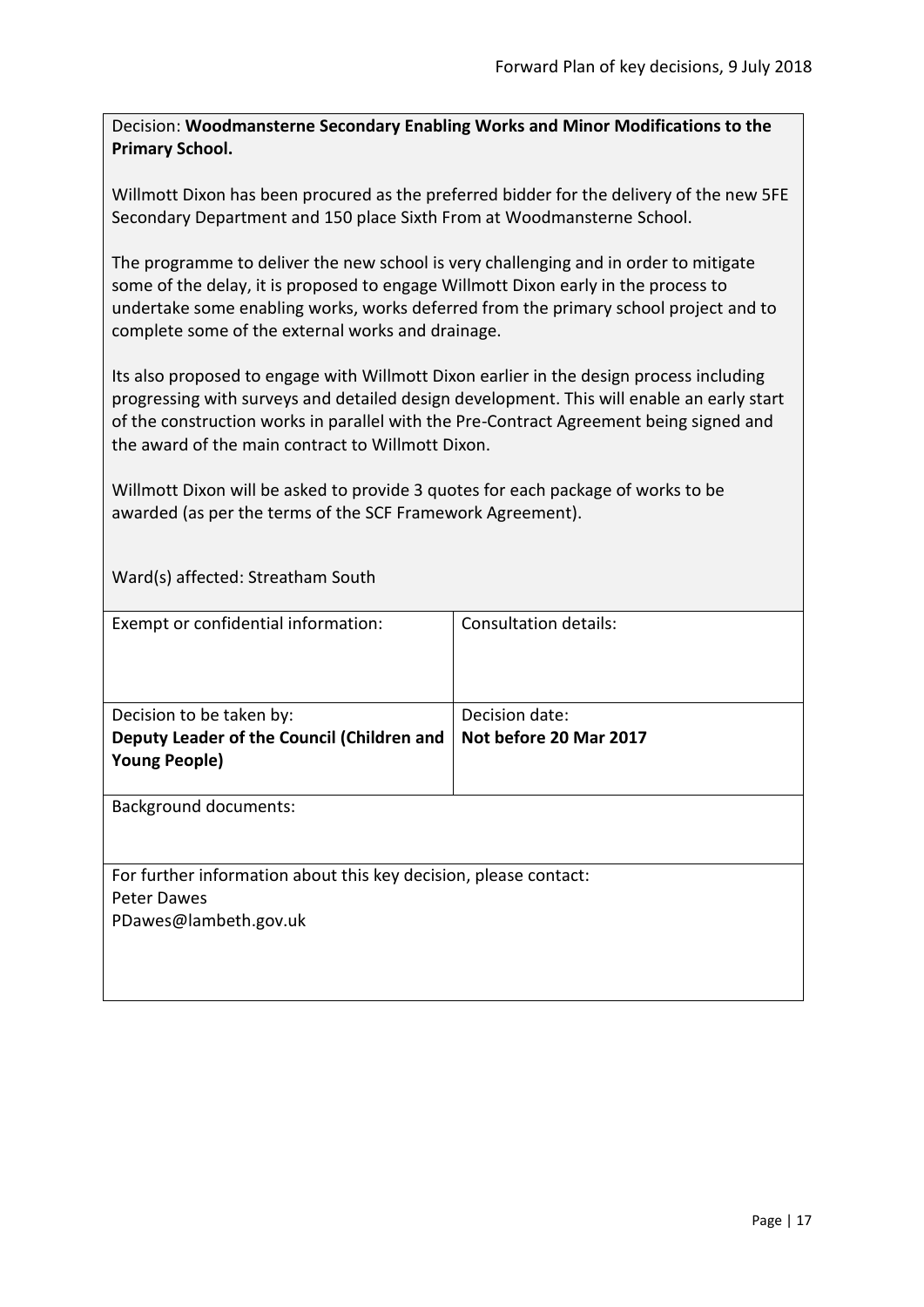<span id="page-17-0"></span>

| Decision: School admissions policy and arrangements for 2019/20 entry                                                                           |                              |  |
|-------------------------------------------------------------------------------------------------------------------------------------------------|------------------------------|--|
| Ward(s) affected: All Wards                                                                                                                     |                              |  |
| Exempt or confidential information:                                                                                                             | <b>Consultation details:</b> |  |
| Decision to be taken by:                                                                                                                        | Decision date:               |  |
| Deputy Leader of the Council (Children and                                                                                                      | 19 Feb 2018                  |  |
| <b>Young People)</b>                                                                                                                            |                              |  |
| <b>Background documents:</b>                                                                                                                    |                              |  |
| For further information about this key decision, please contact:<br>Mark Stancer, Director of Children's Social Care<br>mstancer@lambeth.gov.uk |                              |  |
| International House, Canterbury Crescent, London, SW9                                                                                           |                              |  |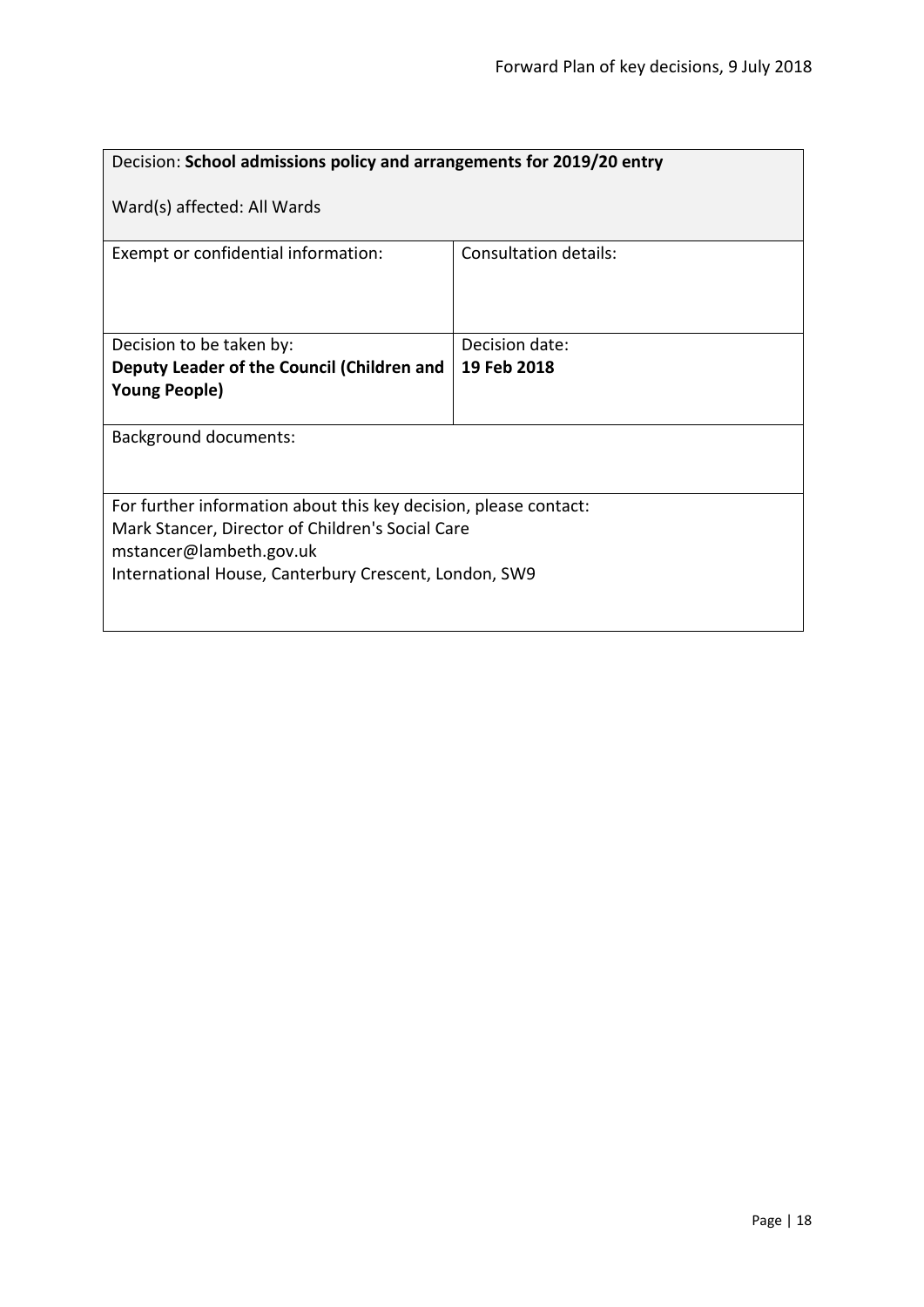#### <span id="page-18-0"></span>Decision: **Woodmansterne 5FE Secondary School and Sixth Form – Budget Increase**

To increase the budget for the build of Woodmansterne Secondary Department. The contract was recently awarded to Willmott Dixon Construction Ltd but due to a number of mitigating factors it is now necessary to increase the project budget to provide additional programme contingency to ensure that should any further risks materialise there is a contingency in place to ensure that the project can be delivered successfully.

To approve additional fees due to Faithful & Gould under the SCAPE Framework Agreement.

Ward(s) affected: Streatham South

| Exempt or confidential information:                              | Consultation details: |
|------------------------------------------------------------------|-----------------------|
|                                                                  |                       |
| Decision to be taken by:                                         | Decision date:        |
| Deputy Leader of the Council (Children and                       | Not before 2 Apr 2018 |
| <b>Young People)</b>                                             |                       |
| Background documents:                                            |                       |
| For further information about this key decision, please contact: |                       |
| Gerrard McCauley, Schools and Community Programmes               |                       |
| GMcCauley1@lambeth.gov.uk                                        |                       |
|                                                                  |                       |
|                                                                  |                       |
|                                                                  |                       |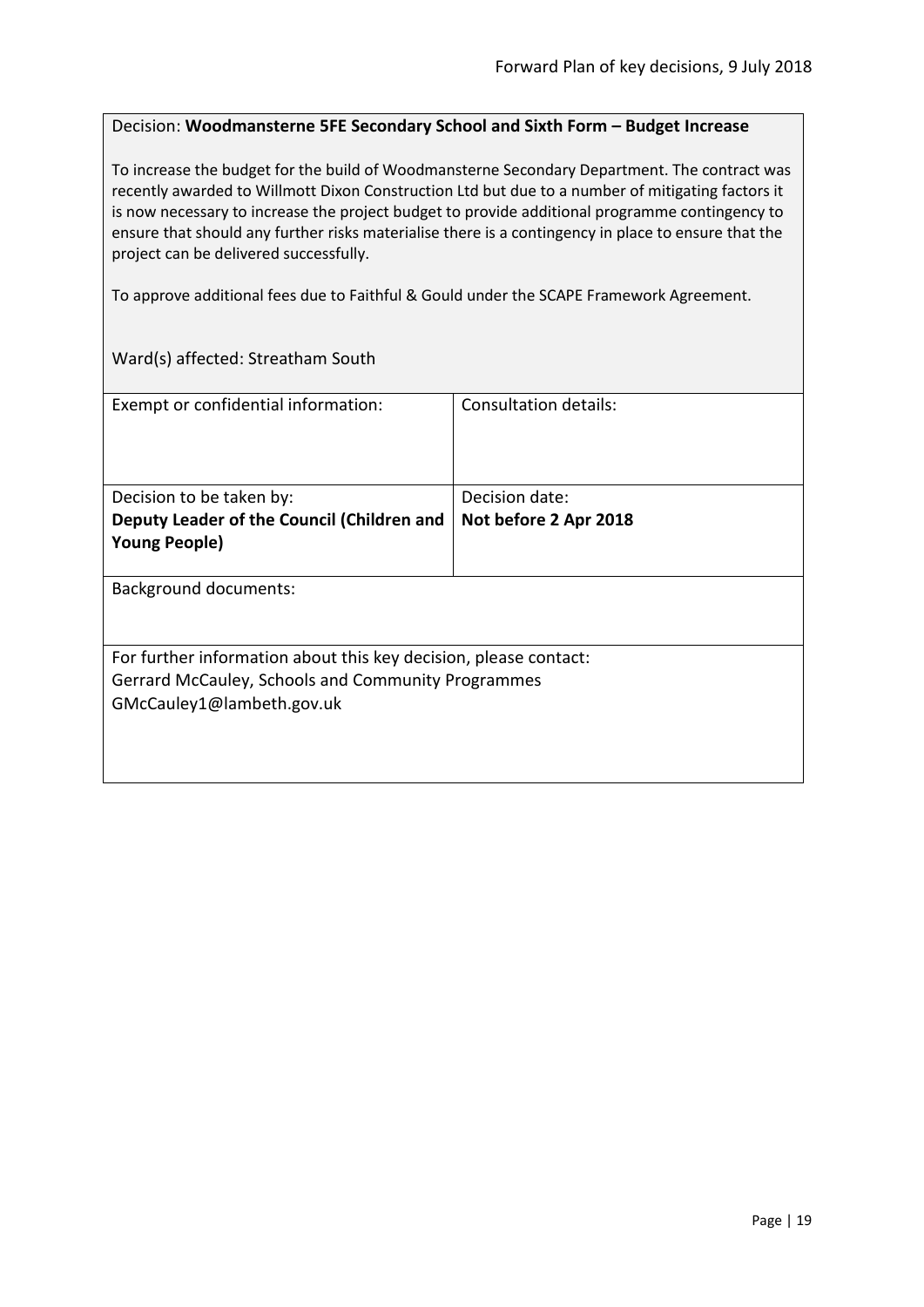$\overline{\phantom{0}}$ 

<span id="page-19-0"></span>

| <b>Decision: One Oracle Contract Extension</b>                                                                                                                                                                                                      |                              |  |
|-----------------------------------------------------------------------------------------------------------------------------------------------------------------------------------------------------------------------------------------------------|------------------------------|--|
| To extend the existing One Oracle support arrangements by a further 2 years. This is<br>necessary to ensure that the Council can maintain its obligations of Paying people, Paying<br>suppliers and Collecting Debt.<br>Ward(s) affected: All Wards |                              |  |
| Exempt or confidential information:                                                                                                                                                                                                                 | <b>Consultation details:</b> |  |
|                                                                                                                                                                                                                                                     |                              |  |
| Decision to be taken by:                                                                                                                                                                                                                            | Decision date:               |  |
| <b>Cabinet Member for Finance</b>                                                                                                                                                                                                                   | Not before 31 Mar 2016       |  |
| Background documents:                                                                                                                                                                                                                               |                              |  |
| For further information about this key decision, please contact:                                                                                                                                                                                    |                              |  |
| Jason Martin, Programme Manager, Business Transformation                                                                                                                                                                                            |                              |  |
| JMartin@lambeth.gov.uk                                                                                                                                                                                                                              |                              |  |
| Olive Morris House - 2nd Floor<br>Tel: 020 7926 6244                                                                                                                                                                                                |                              |  |
|                                                                                                                                                                                                                                                     |                              |  |

 $\mathbf{r}$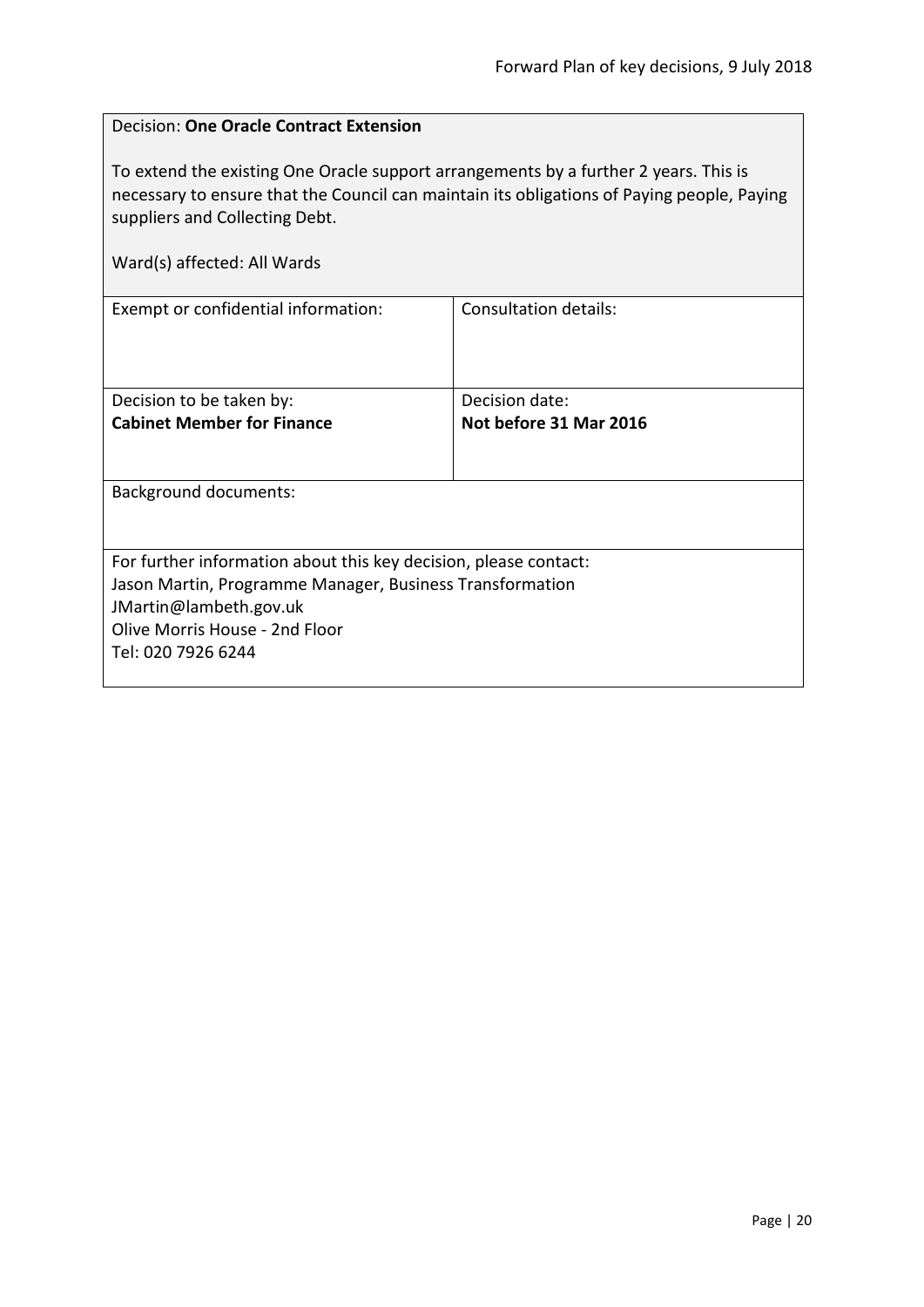<span id="page-20-0"></span>

| Decision: Upper Norwood Joint Library                                                                |                                          |  |
|------------------------------------------------------------------------------------------------------|------------------------------------------|--|
| To grant a 25 year lease to Upper Norwood Library Trust at a peppercorn rent                         |                                          |  |
| Ward(s) affected: Gipsy Hill                                                                         |                                          |  |
| Exempt or confidential information:                                                                  | Consultation details:                    |  |
|                                                                                                      |                                          |  |
| Decision to be taken by:<br><b>Cabinet Member for Finance</b>                                        | Decision date:<br>Not before 17 Jul 2017 |  |
|                                                                                                      |                                          |  |
| <b>Background documents:</b>                                                                         |                                          |  |
|                                                                                                      |                                          |  |
| For further information about this key decision, please contact:                                     |                                          |  |
| Yvonne Hardy, Assistant Head - Directorates, Valuation and Strategic Assets<br>yhardy@lambeth.gov.uk |                                          |  |
| Tel: 0207 926 2984                                                                                   |                                          |  |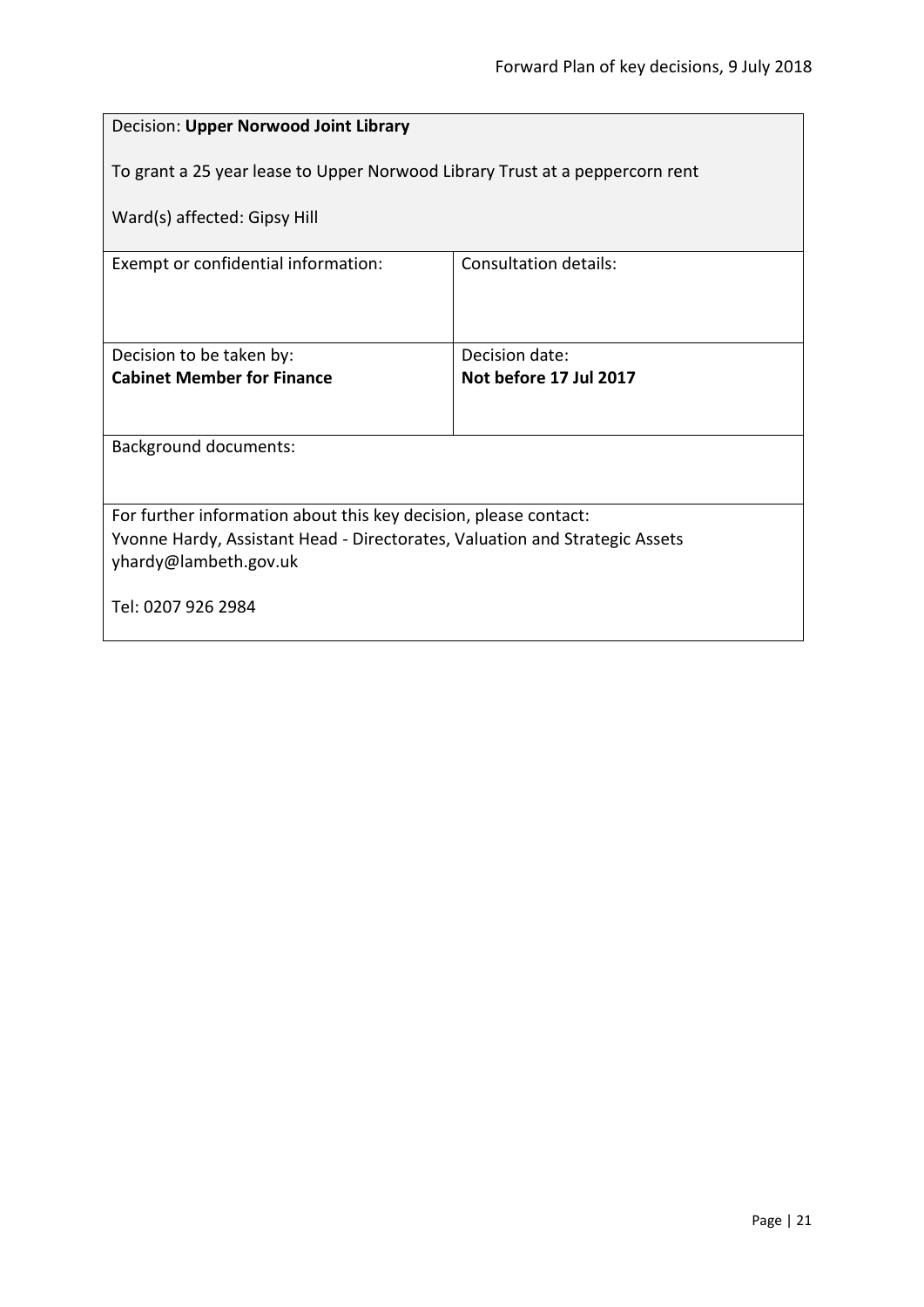#### <span id="page-21-0"></span>Decision: **Server, Storage and Associated Services Contract**

To award new contract for Server, Storage and Associated Services for Lambeth. The Council has an existing investment programme for upgrading server and storage hardware. The key outcome will be to derive value and create a route to market and to support new Lambeth initiatives such as Organisational redesign and move to new Town hall/Civic Suite.

| Exempt or confidential information:<br>Part exempt<br>Information relating to the financial or<br>business affairs of any particular person<br>(including the authority holding that<br>information) | <b>Consultation details:</b> |  |
|------------------------------------------------------------------------------------------------------------------------------------------------------------------------------------------------------|------------------------------|--|
| Decision to be taken by:                                                                                                                                                                             | Decision date:               |  |
| <b>Cabinet Member for Finance</b>                                                                                                                                                                    | Not before 24 Jul 2017       |  |
|                                                                                                                                                                                                      |                              |  |
| <b>Background documents:</b>                                                                                                                                                                         |                              |  |
|                                                                                                                                                                                                      |                              |  |
| For further information about this key decision, please contact:                                                                                                                                     |                              |  |
| Neeraj Mittra, Senior ICT Officer Contract Management, Business Transformation                                                                                                                       |                              |  |
| NMittra@lambeth.gov.uk                                                                                                                                                                               |                              |  |
| Tel: 020 7926 9274                                                                                                                                                                                   |                              |  |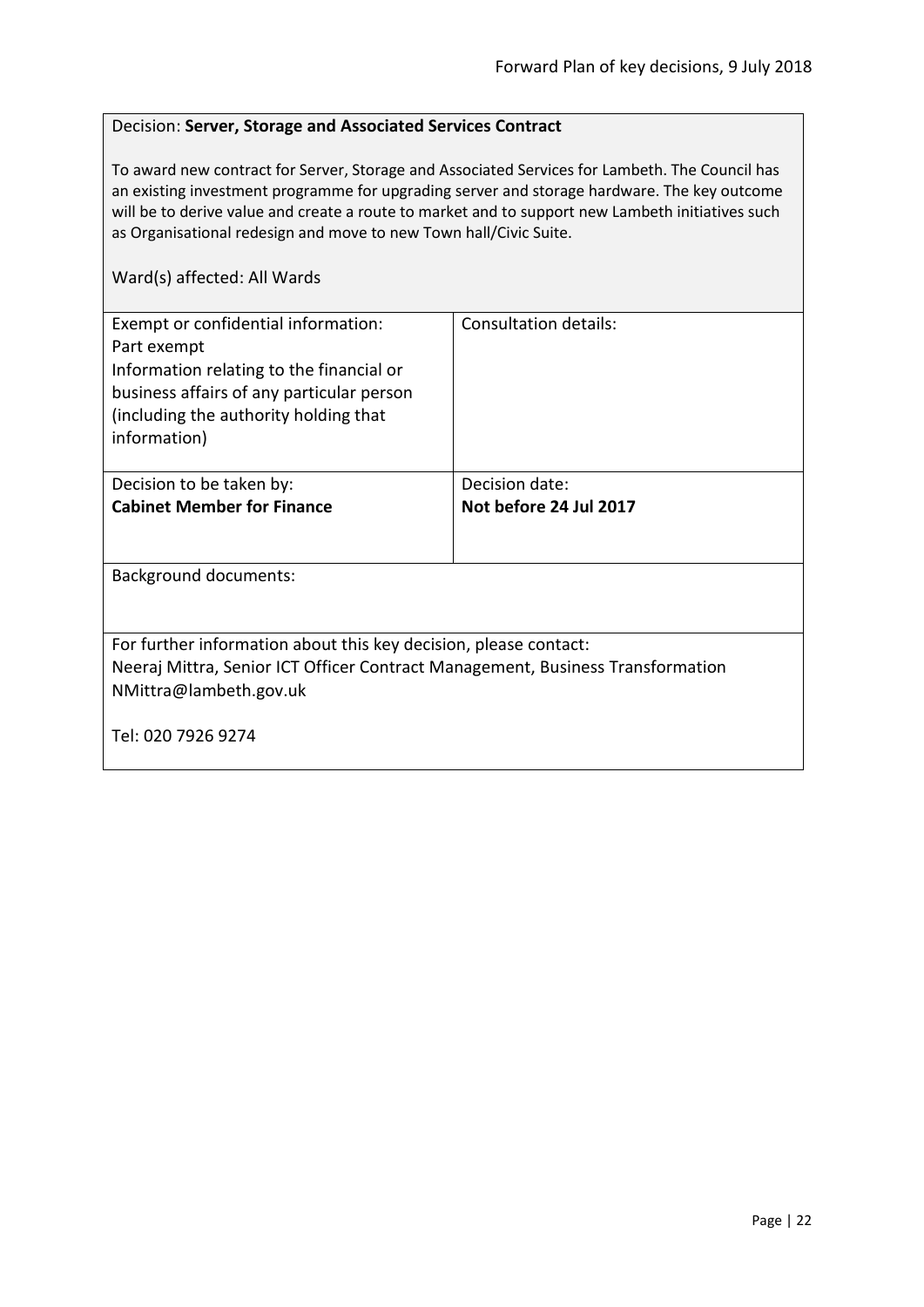<span id="page-22-0"></span>Decision: **Temporary Accommodation - Modular Construction on Council Owned Hostel Sites**

To approve investment of £3,000,000 for the construction of Temporary Accommodation modular type units on two council owned hostel sites for the purpose of providing temporary accommodation to homeless households.

Ward(s) affected: Gipsy Hill; Streatham South

| Exempt or confidential information:                                                | Consultation details:  |
|------------------------------------------------------------------------------------|------------------------|
| Decision to be taken by:                                                           | Decision date:         |
| <b>Cabinet Member for Finance</b>                                                  | Not before 31 Jul 2017 |
|                                                                                    |                        |
| <b>Background documents:</b>                                                       |                        |
| For further information about this key decision, please contact:                   |                        |
| Mandy Green (Associate Director Commissioning), Assistant Director Accommodation & |                        |
| Property                                                                           |                        |
| mgreen3@lambeth.gov.uk                                                             |                        |
|                                                                                    |                        |
| Tel: 02079267020                                                                   |                        |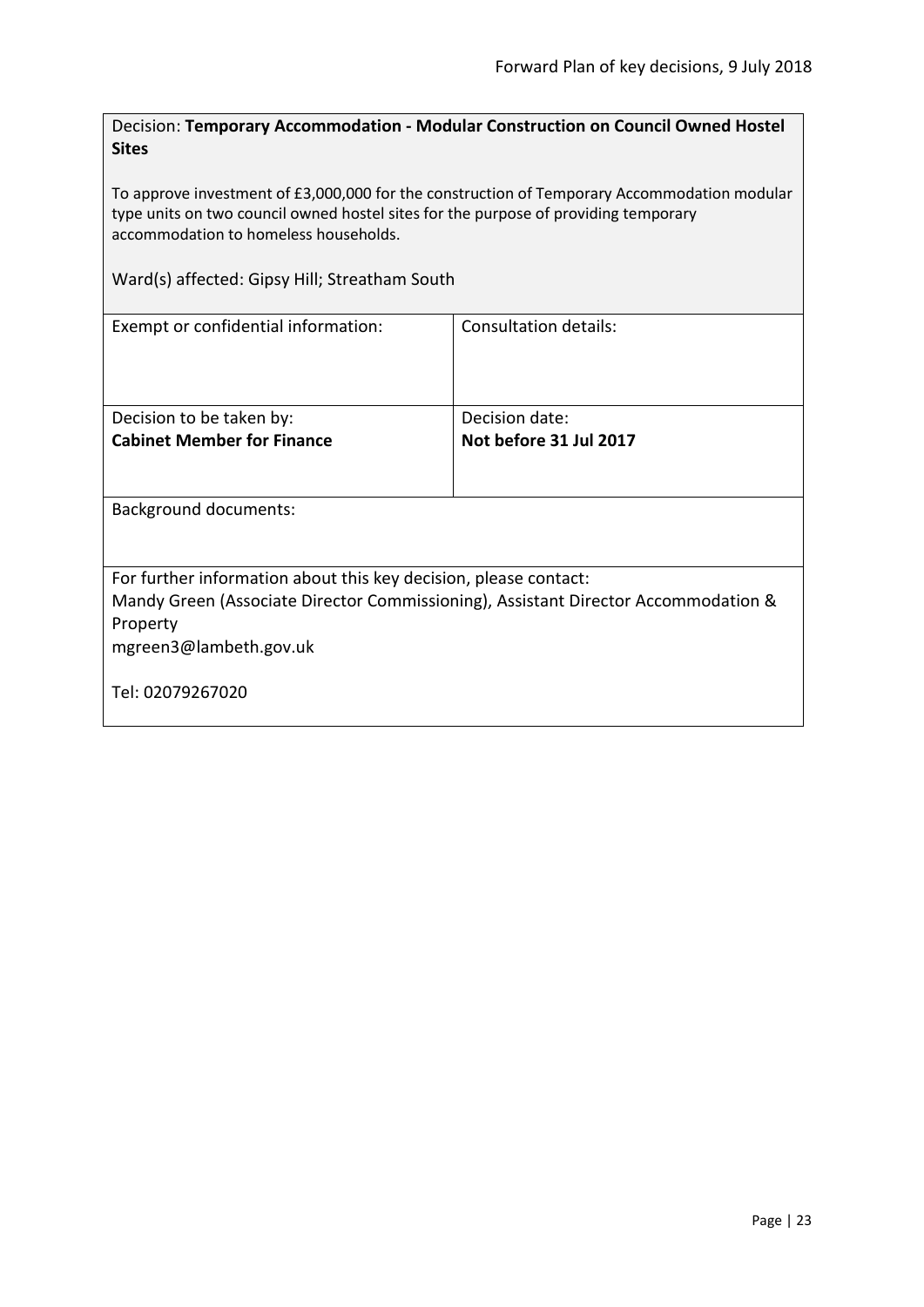#### <span id="page-23-0"></span>Decision: **ICT Desktop Refresh (formerly Hardware Refresh)**

To extend the contracts with Insight Direct (UK) Ltd and XMA Ltd for 12 months from June 2018 to June 2019 with an optional extension for a further 12 months from June 2019 to June 2020 for the provision of Desktops, Laptops, Monitors, Tablets and associated services for Lambeth. The Council has an existing investment programme for upgrading end user device hardware. The key outcome will be to derive value from the existing eauction programme in conjunction with other London boroughs and ensures a route to market. These contracts enable Lambeth to ensure its business applications continue to run efficiently and effectively and can continue to provide essential front line services including Organisational redesign and the new Town hall/Civic Centre.

Ward(s) affected: Prince's

| Exempt or confidential information:                                       | Consultation details:  |
|---------------------------------------------------------------------------|------------------------|
| Part exempt                                                               |                        |
|                                                                           |                        |
|                                                                           |                        |
| Decision to be taken by:                                                  | Decision date:         |
| <b>Cabinet Member for Finance</b>                                         | Not before 11 Jun 2018 |
|                                                                           |                        |
|                                                                           |                        |
| Background documents:                                                     |                        |
|                                                                           |                        |
|                                                                           |                        |
| For further information about this key decision, please contact:          |                        |
| Clive Redington, ICT Manager Contract Management, Business Transformation |                        |
| credington@lambeth.gov.uk                                                 |                        |
| Olive Morris House (2nd Floor)                                            |                        |
| Tel: 020 7926 4021                                                        |                        |
|                                                                           |                        |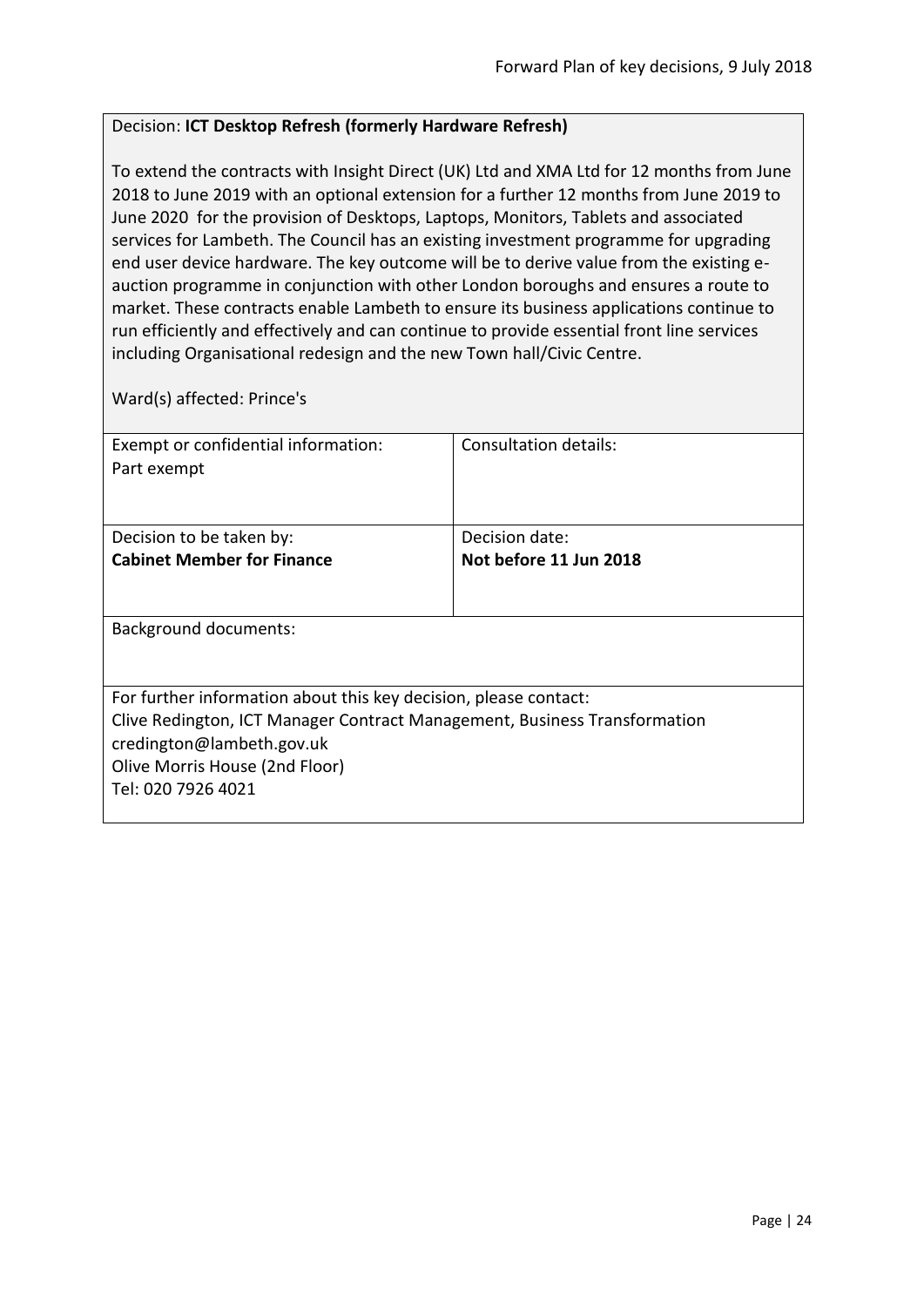#### <span id="page-24-0"></span>Decision: **Contract to extend Internal Audit, Risk Management, Investigation and Advisory Services provision**

To approve continued use of the London Borough of Islington's Framework for internal audit, risk management, investigation and advisory services – agreeing a contract with the Framework's appointed provider PwC to run to from the 1 April 2019 - 31 March 2020

| Exempt or confidential information:<br>Part exempt<br>Information relating to the financial or<br>business affairs of any particular person<br>(including the authority holding that<br>information)                                   | <b>Consultation details:</b>             |  |
|----------------------------------------------------------------------------------------------------------------------------------------------------------------------------------------------------------------------------------------|------------------------------------------|--|
| Decision to be taken by:<br><b>Cabinet Member for Finance</b>                                                                                                                                                                          | Decision date:<br>Not before 29 Jun 2018 |  |
| Background documents:                                                                                                                                                                                                                  |                                          |  |
| For further information about this key decision, please contact:<br>Malcolm de Vela, Category Procurement Manager – Energy and Corporate<br>MDeVela@lambeth.gov.uk<br>Phoenix House, 10 Wandsworth Road, SW8 2LL<br>Tel: 020 7926 3591 |                                          |  |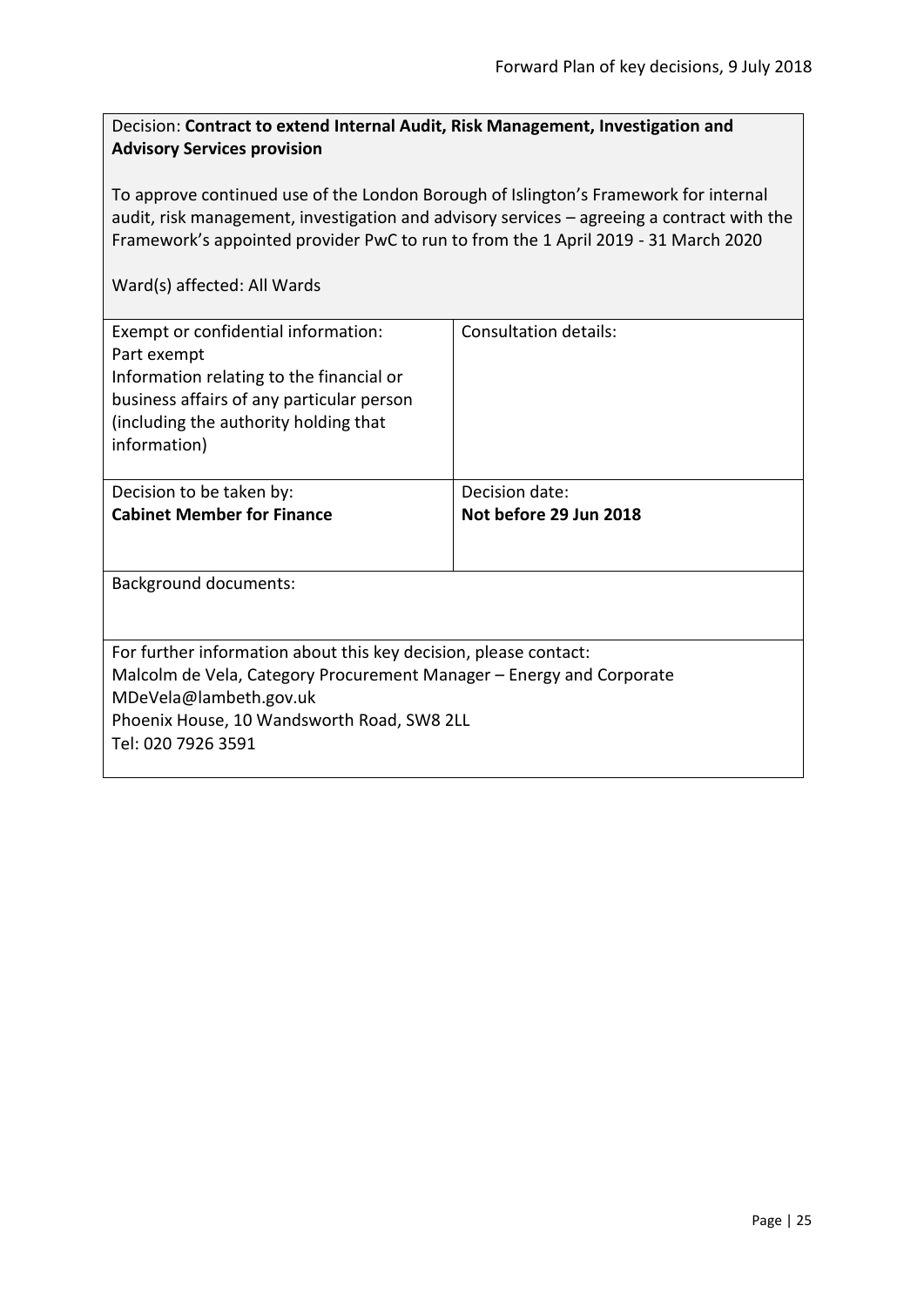<span id="page-25-0"></span>

| Decision: Our Streets- The Neighbourhood Enhancement                                                                          |                              |  |
|-------------------------------------------------------------------------------------------------------------------------------|------------------------------|--|
| To deliver Phase 3 Our Streets interventions in Thurlow Park, Gypsy Hill, and Knights Hill<br>wards costing a total £800,000. |                              |  |
| Ward(s) affected: Gipsy Hill; Knight's Hill; Thurlow Park                                                                     |                              |  |
| Exempt or confidential information:                                                                                           | <b>Consultation details:</b> |  |
|                                                                                                                               |                              |  |
| Decision to be taken by:                                                                                                      | Decision date:               |  |
| <b>Cabinet Member for Environment and</b><br><b>Clean Air</b>                                                                 | Not before 26 Mar 2018       |  |
| <b>Background documents:</b>                                                                                                  |                              |  |
| For further information about this key decision, please contact:                                                              |                              |  |
| Raj Mistry, Director of Envrionment<br>rmistry@lambeth.gov.uk                                                                 |                              |  |
| <b>Blue Star House</b>                                                                                                        |                              |  |
| Tel: 020 7926 6263                                                                                                            |                              |  |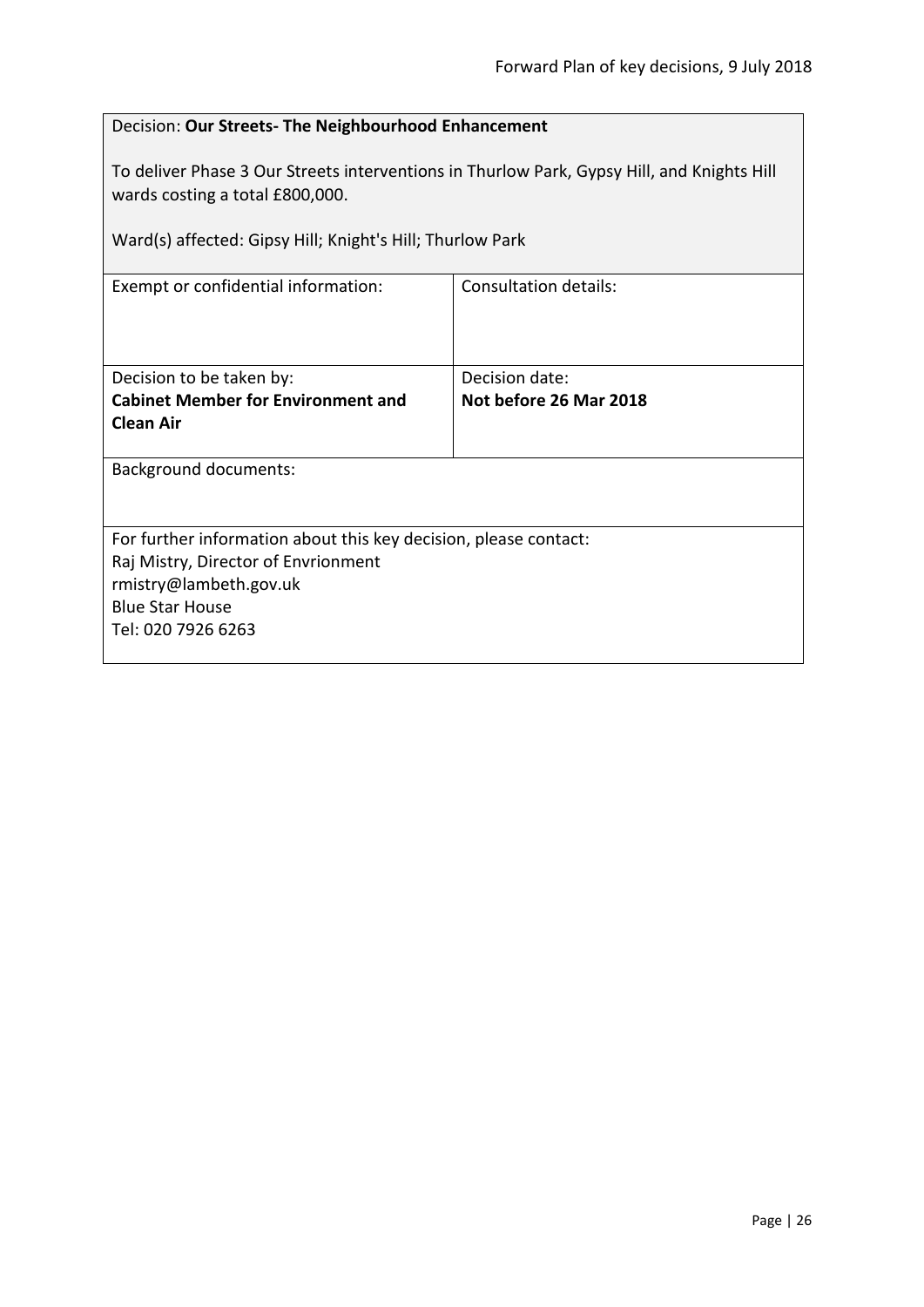<span id="page-26-0"></span>

| <b>Decision: Highways Services Contract</b>                                                                                                                                       |                              |  |
|-----------------------------------------------------------------------------------------------------------------------------------------------------------------------------------|------------------------------|--|
| Ward(s) affected: All Wards                                                                                                                                                       |                              |  |
| Exempt or confidential information:                                                                                                                                               | <b>Consultation details:</b> |  |
| Decision to be taken by:                                                                                                                                                          | Decision date:               |  |
| <b>Cabinet Member for Environment and</b><br><b>Clean Air</b>                                                                                                                     | 11 Jul 2018                  |  |
| <b>Background documents:</b>                                                                                                                                                      |                              |  |
| For further information about this key decision, please contact:<br>Raj Mistry, Director of Envrionment<br>rmistry@lambeth.gov.uk<br><b>Blue Star House</b><br>Tel: 020 7926 6263 |                              |  |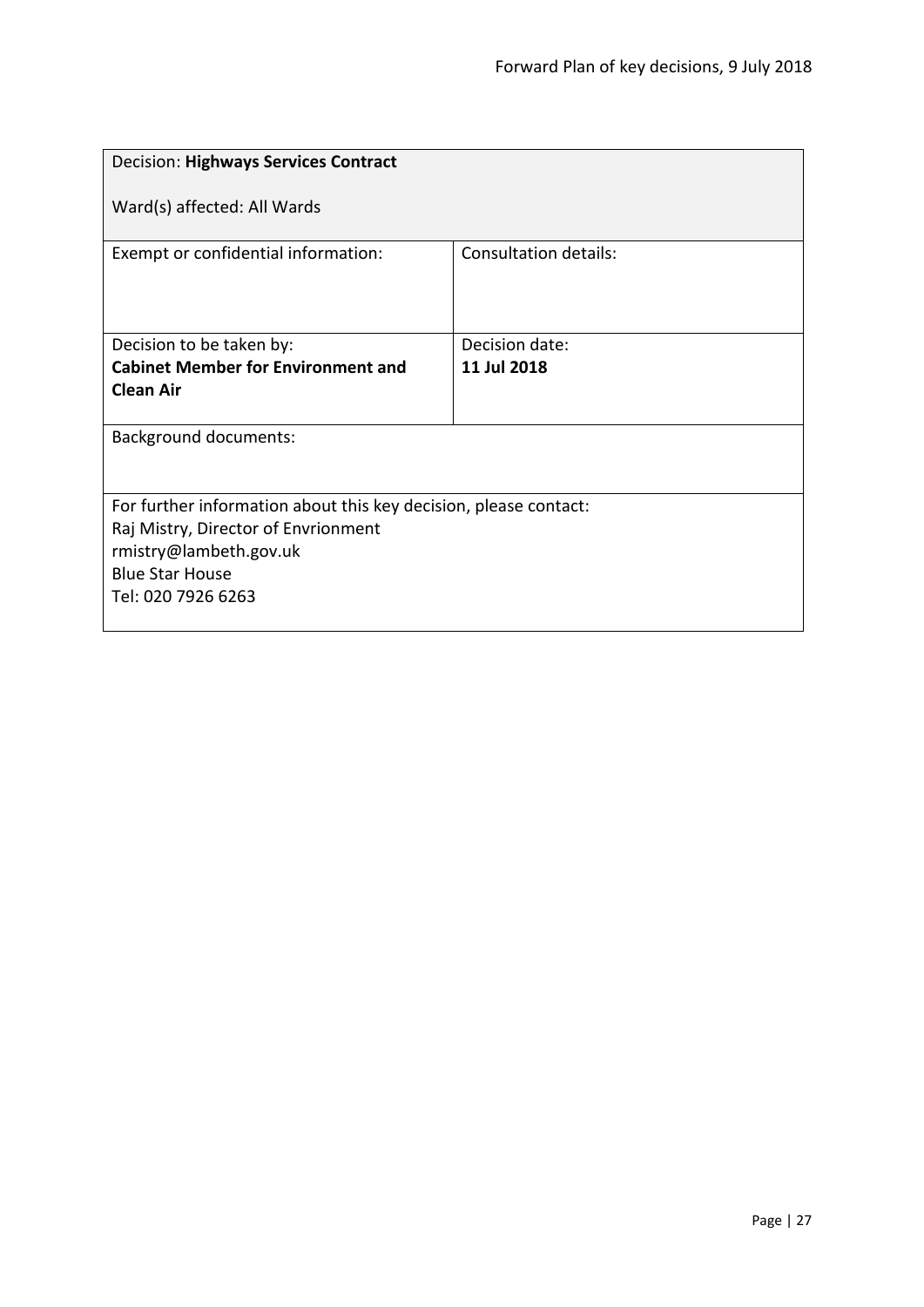<span id="page-27-0"></span>

| Decision: Mental Health Accommodation and Community Support contract                                      |                        |  |
|-----------------------------------------------------------------------------------------------------------|------------------------|--|
| Extension of the Mental Health Accommodation and Community Support contract.                              |                        |  |
| Ward(s) affected: All Wards                                                                               |                        |  |
| Exempt or confidential information:                                                                       | Consultation details:  |  |
|                                                                                                           |                        |  |
| Decision to be taken by:                                                                                  | Decision date:         |  |
| <b>Cabinet Member for Health and Adult</b>                                                                | Not before 26 Jun 2015 |  |
| Social Care (job share)                                                                                   |                        |  |
| <b>Background documents:</b>                                                                              |                        |  |
|                                                                                                           |                        |  |
| For further information about this key decision, please contact:                                          |                        |  |
| Denis O'Rourke, Assistant Director Integrated Commissioning - Adult Mental Health<br>denisorourke@nhs.net |                        |  |
|                                                                                                           |                        |  |
|                                                                                                           |                        |  |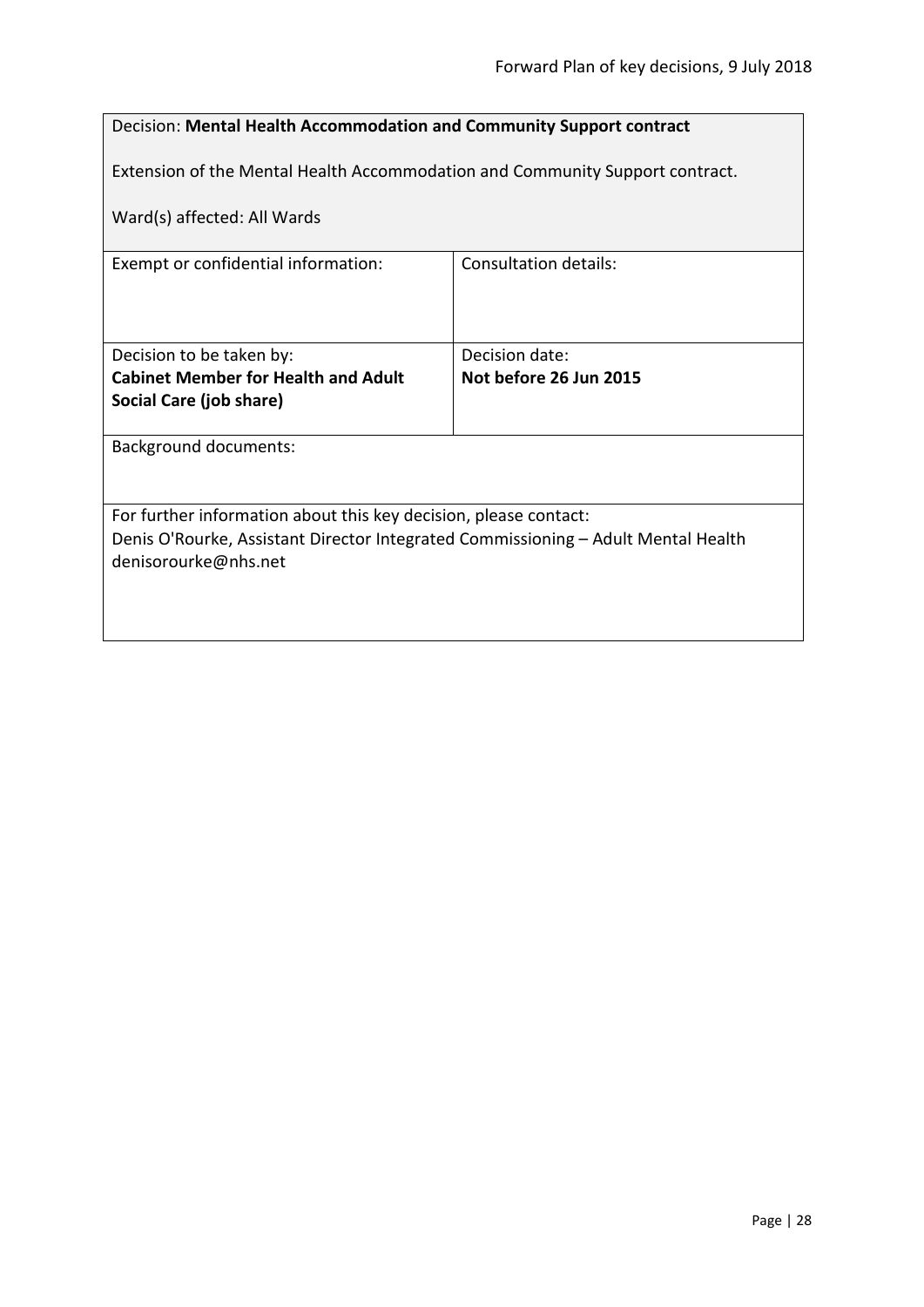<span id="page-28-0"></span>Decision: **Extension to pilot level 3 specialist weight management service for children**

Decision to extend the above contract for 2 years. This contract is part of a healthy weight programme that was set up as a pilot following a tender that was carried out in 2011. The pilot will be evaluated over the next year and a tender will be carried out again in 2016 (for the full healthy weight programme) following analysis of the findings from the evaluation.

| Consultation details:<br>Qualitative data is being captured through<br>the evaluation. Programme participants<br>provide feedback following their<br>involvement. Relevant professionals and<br>stakeholders will be consulted during the<br>evaluation and during the tender process<br>which will be carried out in 2016. |
|-----------------------------------------------------------------------------------------------------------------------------------------------------------------------------------------------------------------------------------------------------------------------------------------------------------------------------|
| Decision date:                                                                                                                                                                                                                                                                                                              |
| Not before 26 Jun 2015                                                                                                                                                                                                                                                                                                      |
|                                                                                                                                                                                                                                                                                                                             |
|                                                                                                                                                                                                                                                                                                                             |
|                                                                                                                                                                                                                                                                                                                             |
| For further information about this key decision, please contact:                                                                                                                                                                                                                                                            |
|                                                                                                                                                                                                                                                                                                                             |
|                                                                                                                                                                                                                                                                                                                             |
|                                                                                                                                                                                                                                                                                                                             |
|                                                                                                                                                                                                                                                                                                                             |
|                                                                                                                                                                                                                                                                                                                             |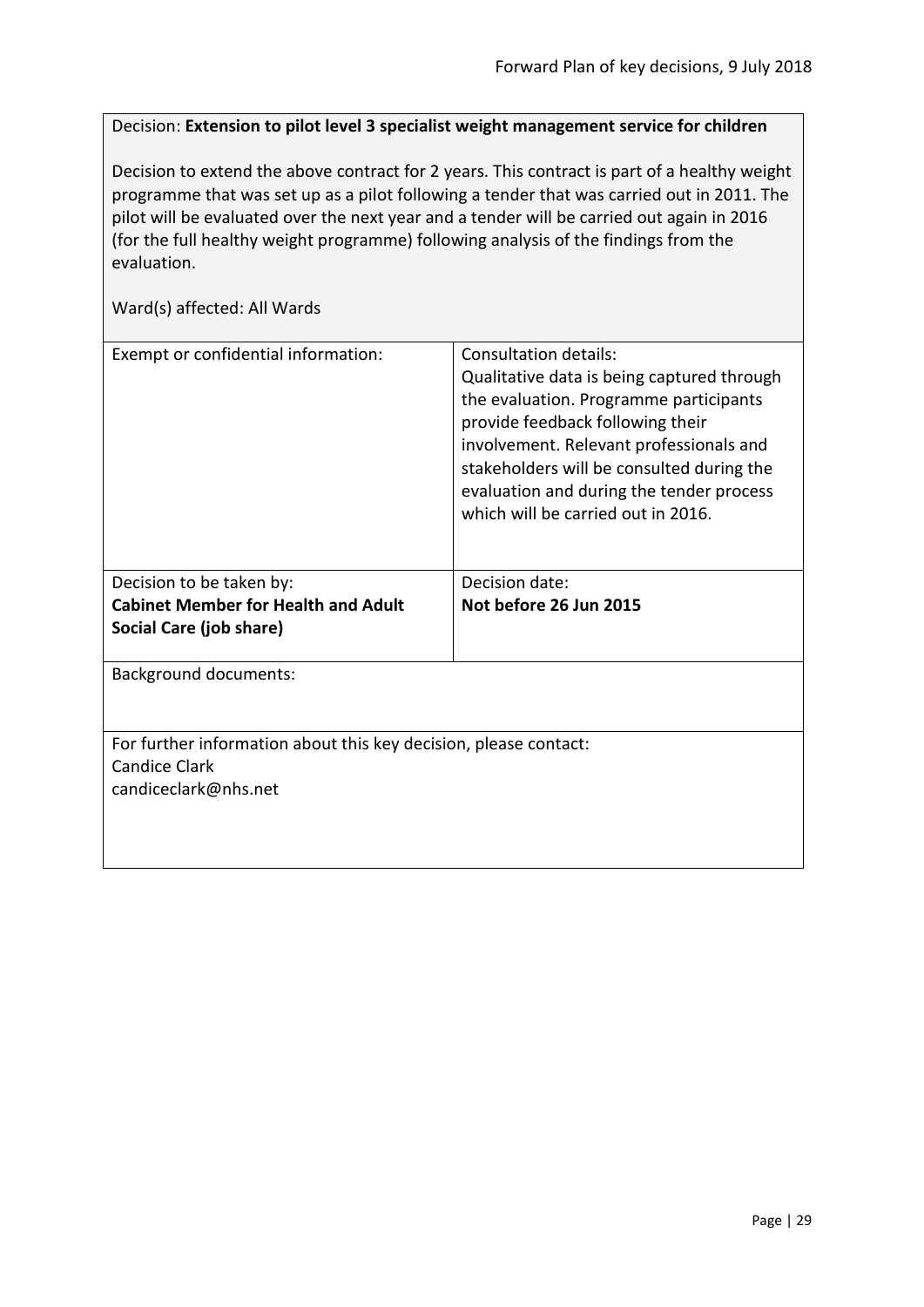<span id="page-29-0"></span>

| Decision: The Nine Elms Vauxhall Development Business Case                                            |                              |  |
|-------------------------------------------------------------------------------------------------------|------------------------------|--|
| The approval of £1.986m from s106/Community Infrastructure Levy in Nine Elms Vauxhall<br>for 2017/18. |                              |  |
| Ward(s) affected: Oval; Stockwell                                                                     |                              |  |
| Exempt or confidential information:                                                                   | <b>Consultation details:</b> |  |
|                                                                                                       |                              |  |
| Decision to be taken by:                                                                              | Decision date:               |  |
| <b>Cabinet Member for Health and Adult</b>                                                            | Not before 12 Dec 2016       |  |
| Social Care (job share)                                                                               |                              |  |
| <b>Background documents:</b>                                                                          |                              |  |
|                                                                                                       |                              |  |
| For further information about this key decision, please contact:                                      |                              |  |
| Moira McGrath, Director of Strategy and Commissioning Adults                                          |                              |  |
| moira.mcgrath@nhs.net                                                                                 |                              |  |
| Tel: 0203 049 4481                                                                                    |                              |  |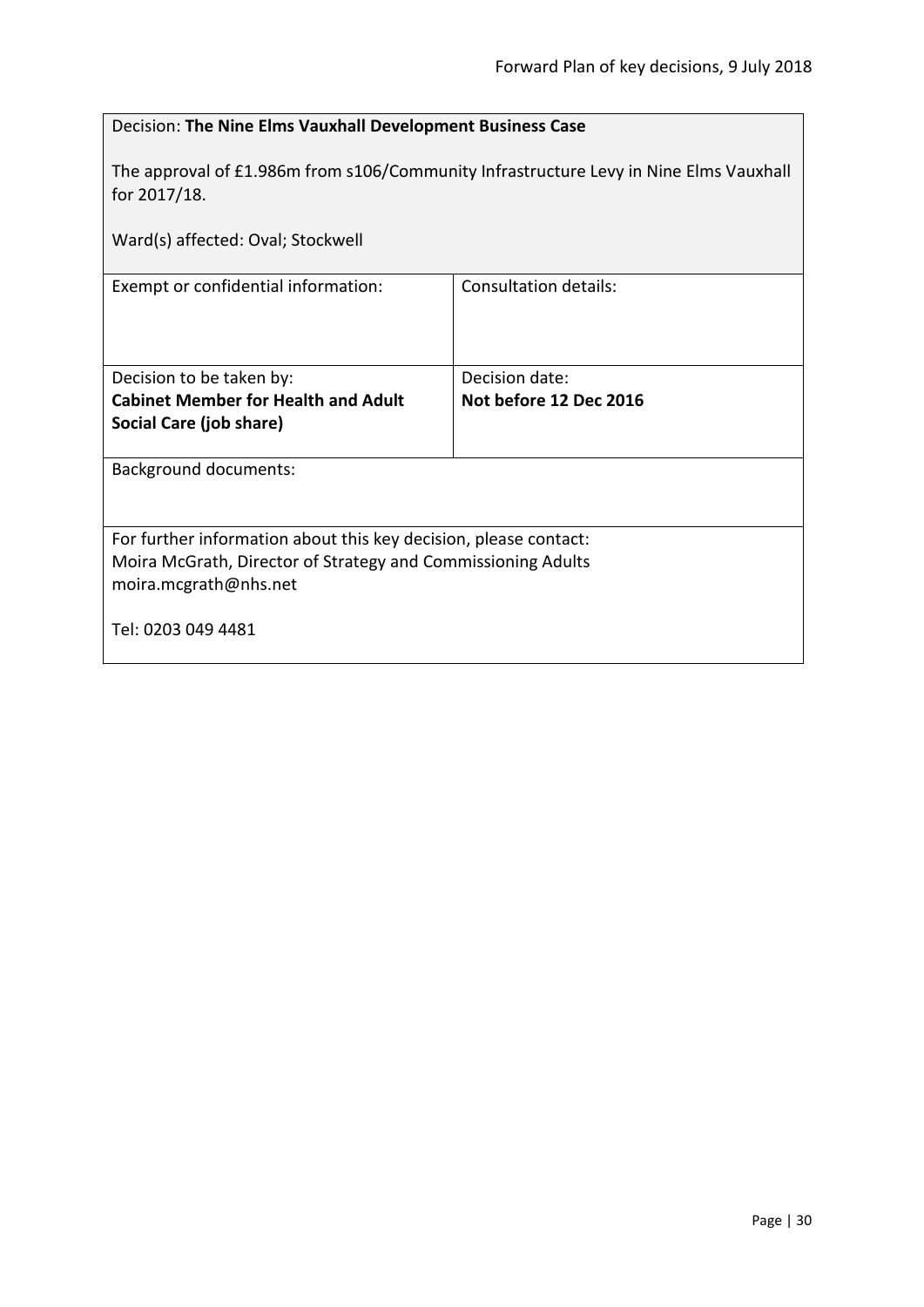#### <span id="page-30-0"></span>Decision: **Gateway Mental Health Support Service**

This proposed decision is for a one-year block contract with one-year extension option to be awarded to Look Ahead Housing and Support Ltd. The contract award will be made under waiver. Look Ahead have submitted proposals to develop a mental health supported housing service which will offer support to people with complex needs.

This provision will be developed to support move on from Lambeth rehabilitation wards and residential care homes as part of the Integrated Personalised Support Alliance (IPSA) initiative

| Exempt or confidential information:                              | Consultation details:  |
|------------------------------------------------------------------|------------------------|
|                                                                  |                        |
| Decision to be taken by:                                         | Decision date:         |
| <b>Cabinet Member for Health and Adult</b>                       | Not before 22 Aug 2016 |
| Social Care (job share)                                          |                        |
|                                                                  |                        |
| <b>Background documents:</b>                                     |                        |
|                                                                  |                        |
|                                                                  |                        |
| For further information about this key decision, please contact: |                        |
| Karen Clarke                                                     |                        |
| KClarke1@lambeth.gov.uk                                          |                        |
|                                                                  |                        |
|                                                                  |                        |
|                                                                  |                        |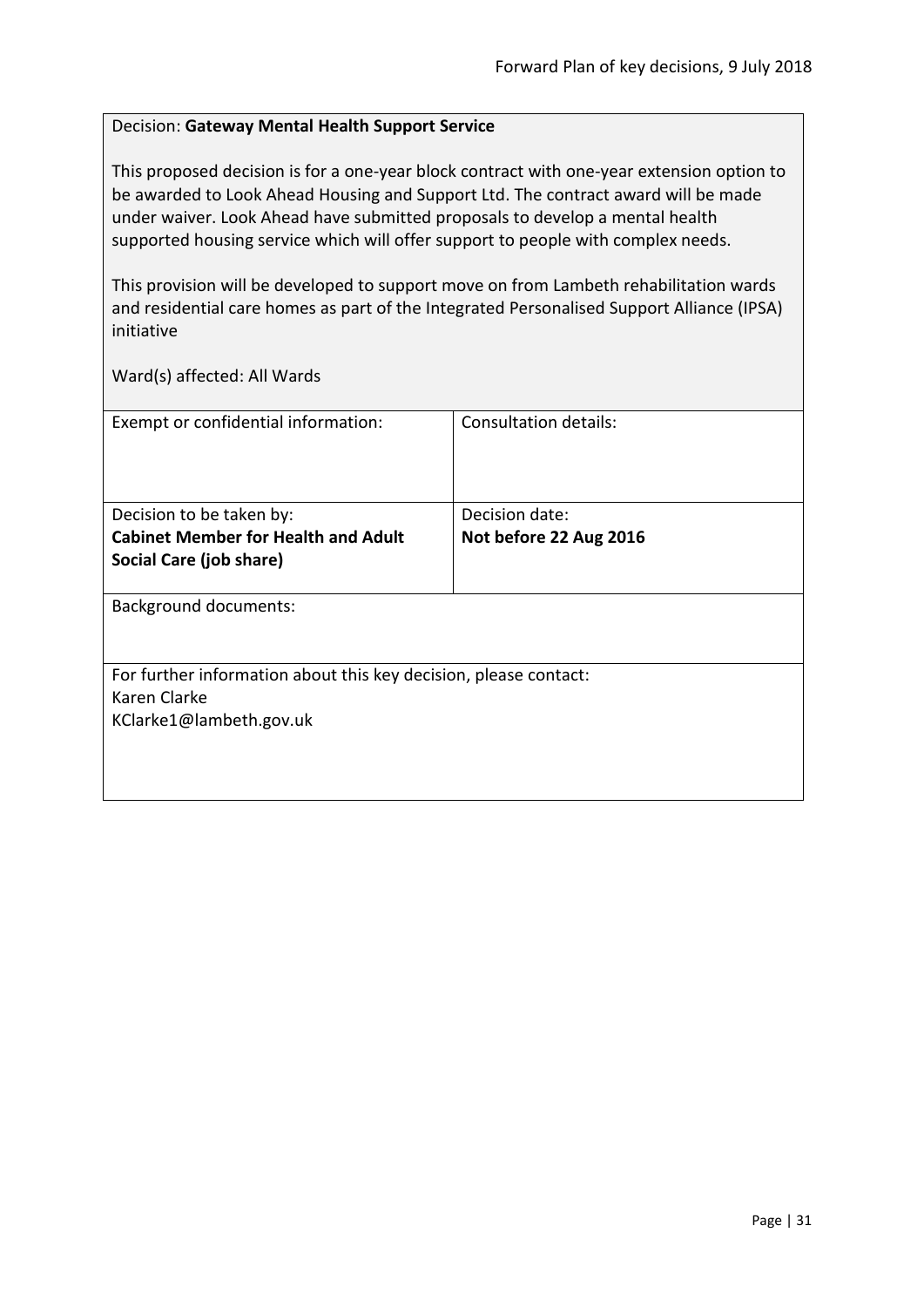<span id="page-31-0"></span>

| Decision: Tenancy Support Service - Single Homeless Project                                                                                                                                  |                              |  |
|----------------------------------------------------------------------------------------------------------------------------------------------------------------------------------------------|------------------------------|--|
| Ward(s) affected: All Wards                                                                                                                                                                  |                              |  |
| Exempt or confidential information:                                                                                                                                                          | <b>Consultation details:</b> |  |
| Decision to be taken by:                                                                                                                                                                     | Decision date:               |  |
| <b>Cabinet Member for Health and Adult</b>                                                                                                                                                   | Not before 13 Nov 2017       |  |
| Social Care (job share)                                                                                                                                                                      |                              |  |
| <b>Background documents:</b>                                                                                                                                                                 |                              |  |
| For further information about this key decision, please contact:<br>Mandy Green (Associate Director Commissioning), Assistant Director Accommodation &<br>Property<br>mgreen3@lambeth.gov.uk |                              |  |
| Tel: 02079267020                                                                                                                                                                             |                              |  |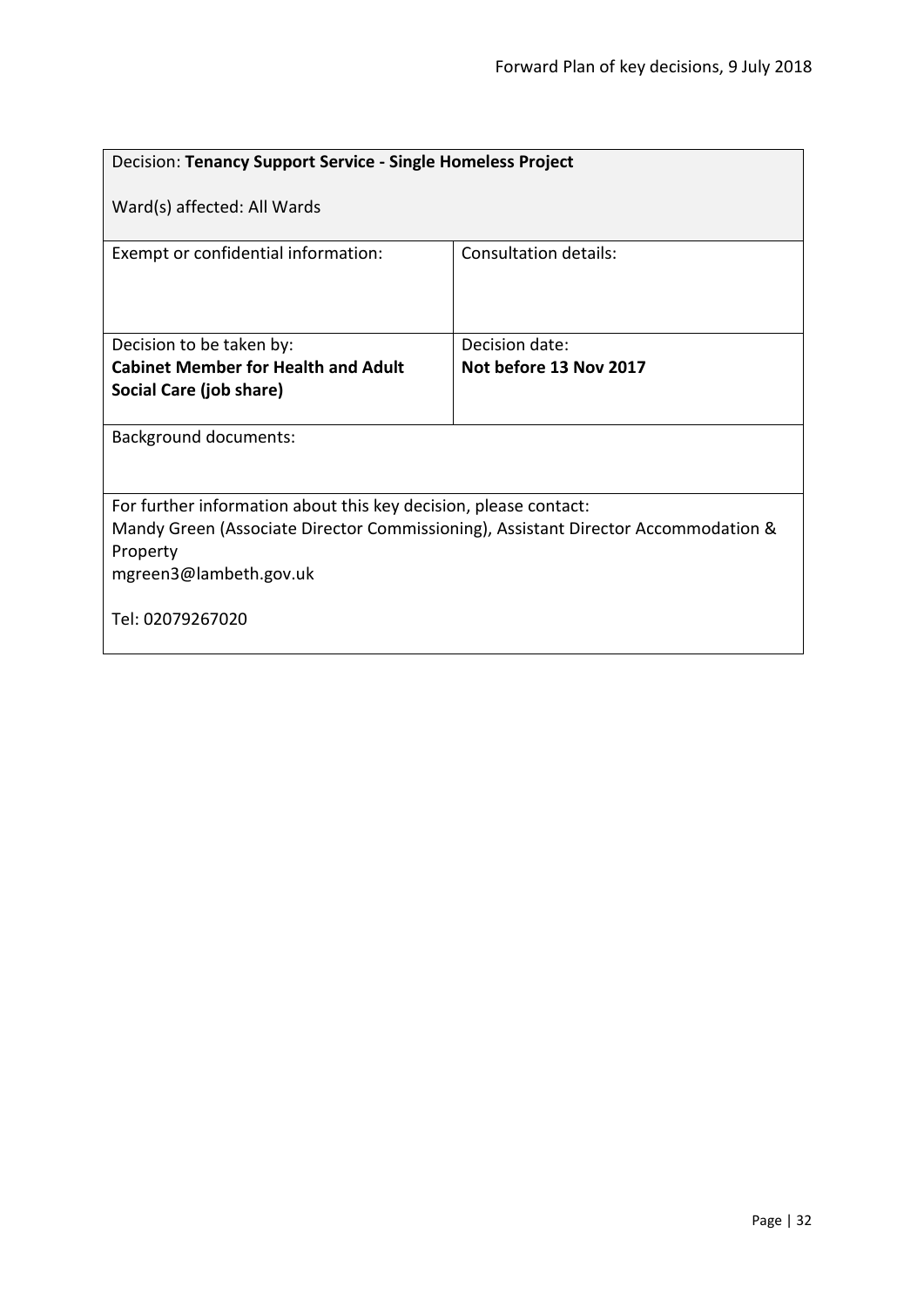<span id="page-32-0"></span>

| Decision: Latch House offender service                                                                                                                                           |                        |  |
|----------------------------------------------------------------------------------------------------------------------------------------------------------------------------------|------------------------|--|
| This decision will enable the Council to undertake a competitive tendering process to<br>award the contract to provide the Latch House offender service from April 2018 onwards. |                        |  |
| Ward(s) affected: All Wards                                                                                                                                                      |                        |  |
| Exempt or confidential information:                                                                                                                                              | Consultation details:  |  |
|                                                                                                                                                                                  |                        |  |
| Decision to be taken by:                                                                                                                                                         | Decision date:         |  |
| <b>Cabinet Member for Health and Adult</b>                                                                                                                                       | Not before 12 Feb 2018 |  |
| Social Care (job share)                                                                                                                                                          |                        |  |
| <b>Background documents:</b>                                                                                                                                                     |                        |  |
|                                                                                                                                                                                  |                        |  |
| For further information about this key decision, please contact:                                                                                                                 |                        |  |
| Mandy Green (Associate Director Commissioning), Assistant Director Accommodation &                                                                                               |                        |  |
| Property                                                                                                                                                                         |                        |  |
| mgreen3@lambeth.gov.uk                                                                                                                                                           |                        |  |
| Tel: 02079267020                                                                                                                                                                 |                        |  |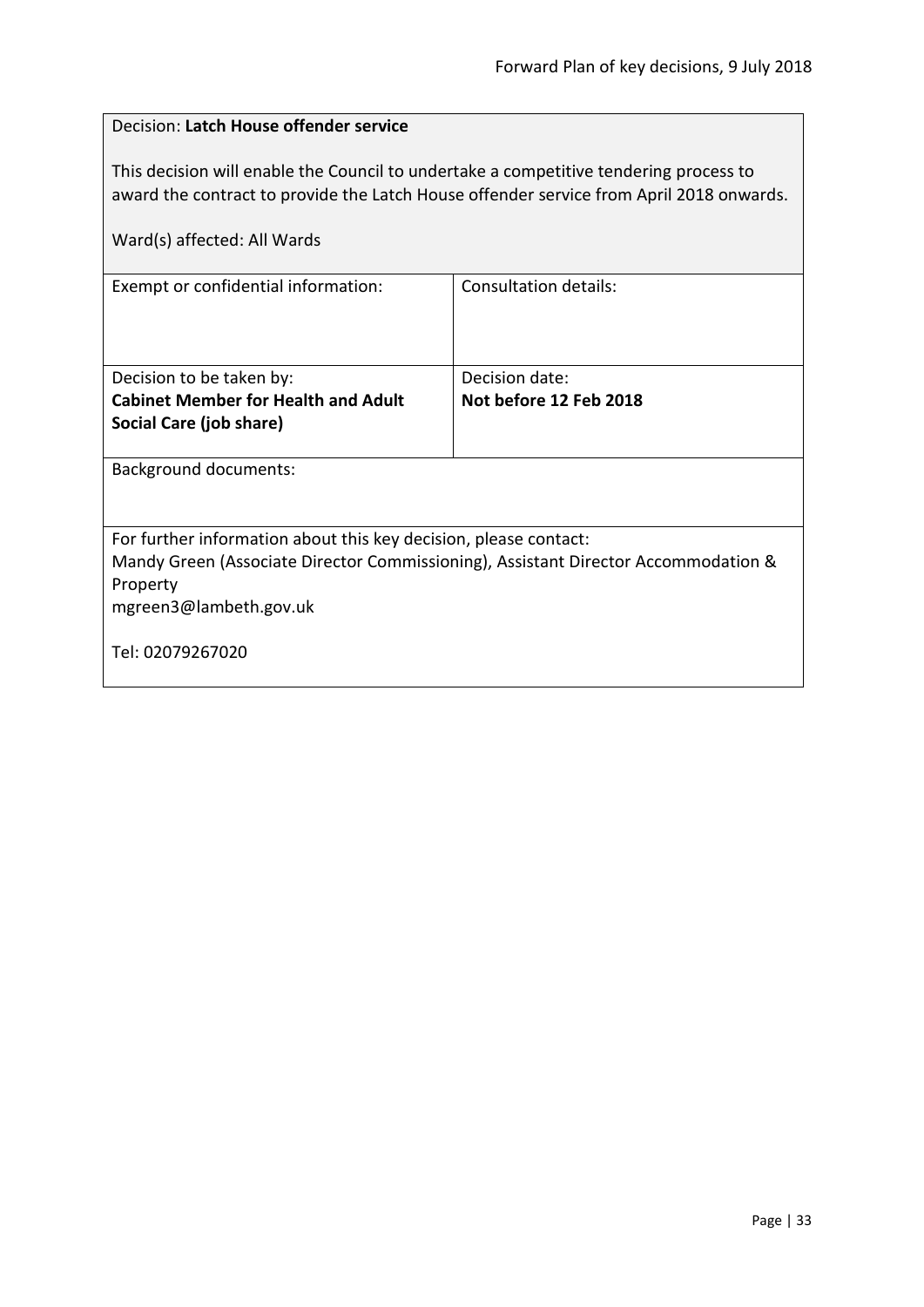<span id="page-33-0"></span>

| <b>Decision: Tenancy Support Service</b>                                                                                                                                                      |                        |  |
|-----------------------------------------------------------------------------------------------------------------------------------------------------------------------------------------------|------------------------|--|
| The decision to extend the current contract will enable the Council to continue to provide tenancy<br>support to residents while Housing colleagues plan the future structure of the service. |                        |  |
| Ward(s) affected: All Wards                                                                                                                                                                   |                        |  |
| Exempt or confidential information:                                                                                                                                                           | Consultation details:  |  |
| Decision to be taken by:                                                                                                                                                                      | Decision date:         |  |
| <b>Cabinet Member for Health and Adult</b><br>Social Care (job share)                                                                                                                         | Not before 19 Feb 2018 |  |
| Background documents:                                                                                                                                                                         |                        |  |
|                                                                                                                                                                                               |                        |  |
| For further information about this key decision, please contact:<br>Mandy Green (Associate Director Commissioning), Assistant Director Accommodation &<br>Property<br>mgreen3@lambeth.gov.uk  |                        |  |
| Tel: 02079267020                                                                                                                                                                              |                        |  |

ń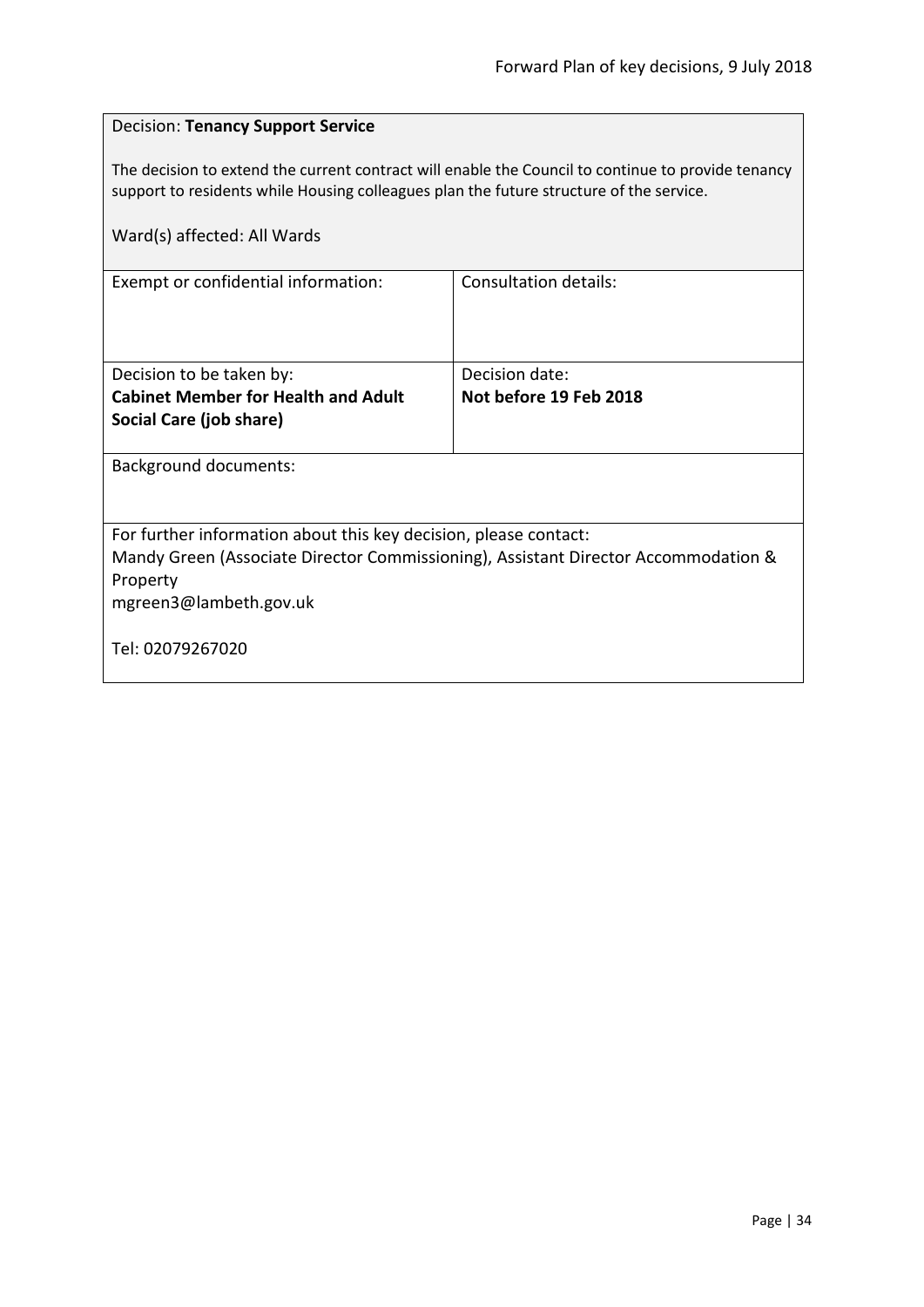#### <span id="page-34-0"></span>Decision: **Care and Support at Extra Care Housing Schemes**

The care and support contract at two extra care schemes will be tendered through a Restricted Tender process.

The resulting contract length will be two years plus a potential extension of one year.

The value of the current contract is £825,000 per year.

| Consultation details:                                            |  |
|------------------------------------------------------------------|--|
|                                                                  |  |
|                                                                  |  |
| Decision date:                                                   |  |
| Not before 23 Apr 2018                                           |  |
|                                                                  |  |
|                                                                  |  |
|                                                                  |  |
|                                                                  |  |
|                                                                  |  |
| For further information about this key decision, please contact: |  |
| Helen Bolger, Strategic Commissioning Manager                    |  |
|                                                                  |  |
|                                                                  |  |
|                                                                  |  |
|                                                                  |  |
|                                                                  |  |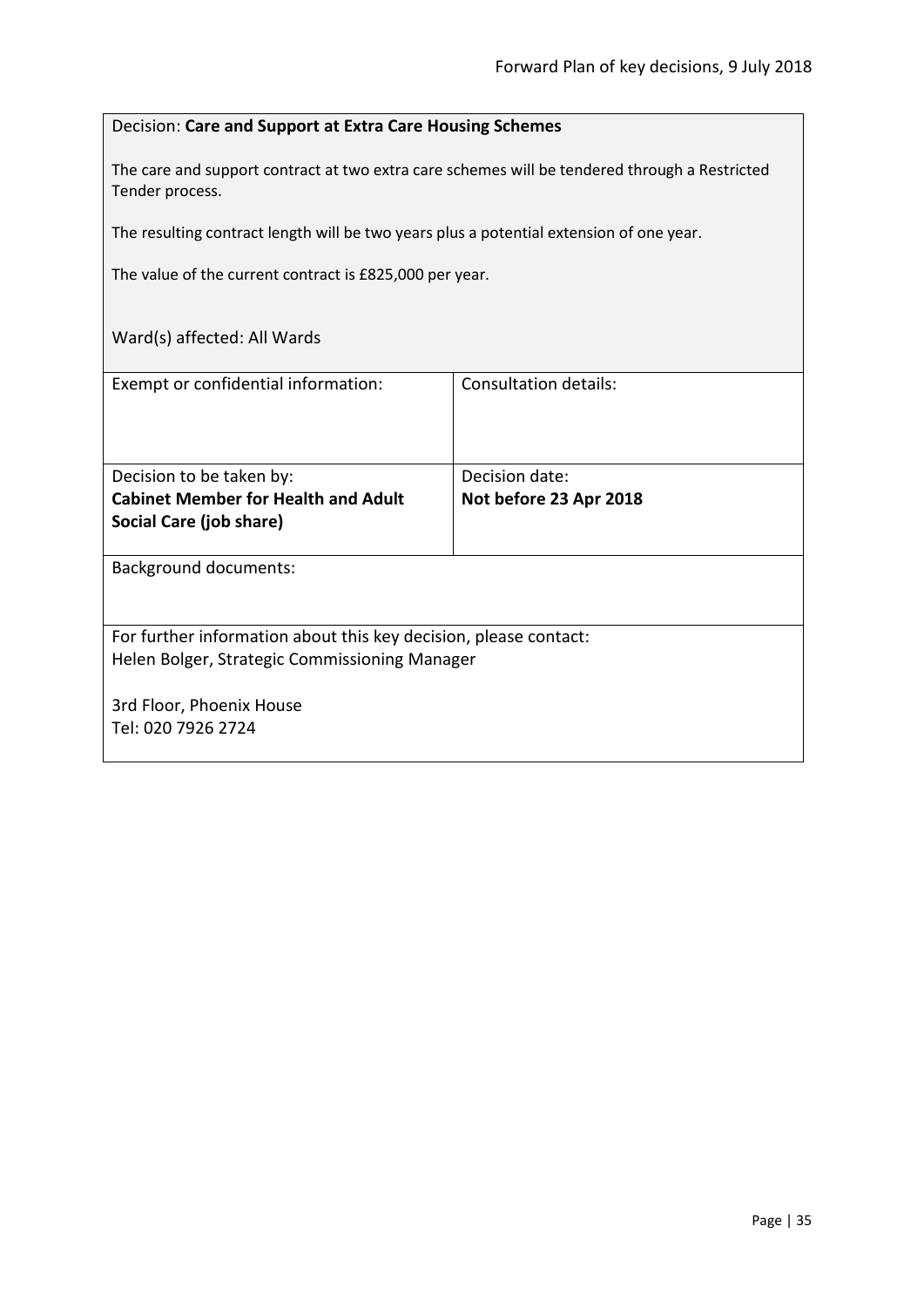<span id="page-35-0"></span>Decision: **s75 partnership agreement with NHS Lambeth Clinical Commissioning Group**

Councils and Clinical Commissioning Groups are required under s75 of the NHS Act 2006 to have formal agreements in place that set out how they share resources and commission services. The proposed agreement will support integrated commissioning arrangements and the Living Well Network Alliance and will run from July 2018 to March 2025

| Exempt or confidential information:                              | Consultation details:  |
|------------------------------------------------------------------|------------------------|
| Decision to be taken by:                                         | Decision date:         |
| <b>Cabinet Member for Health and Adult</b>                       | Not before 11 Jun 2018 |
| Social Care (job share)                                          |                        |
| <b>Background documents:</b>                                     |                        |
| For further information about this key decision, please contact: |                        |
| Moira McGrath, Director of Strategy and Commissioning Adults     |                        |
| moira.mcgrath@nhs.net                                            |                        |
| Tel: 0203 049 4481                                               |                        |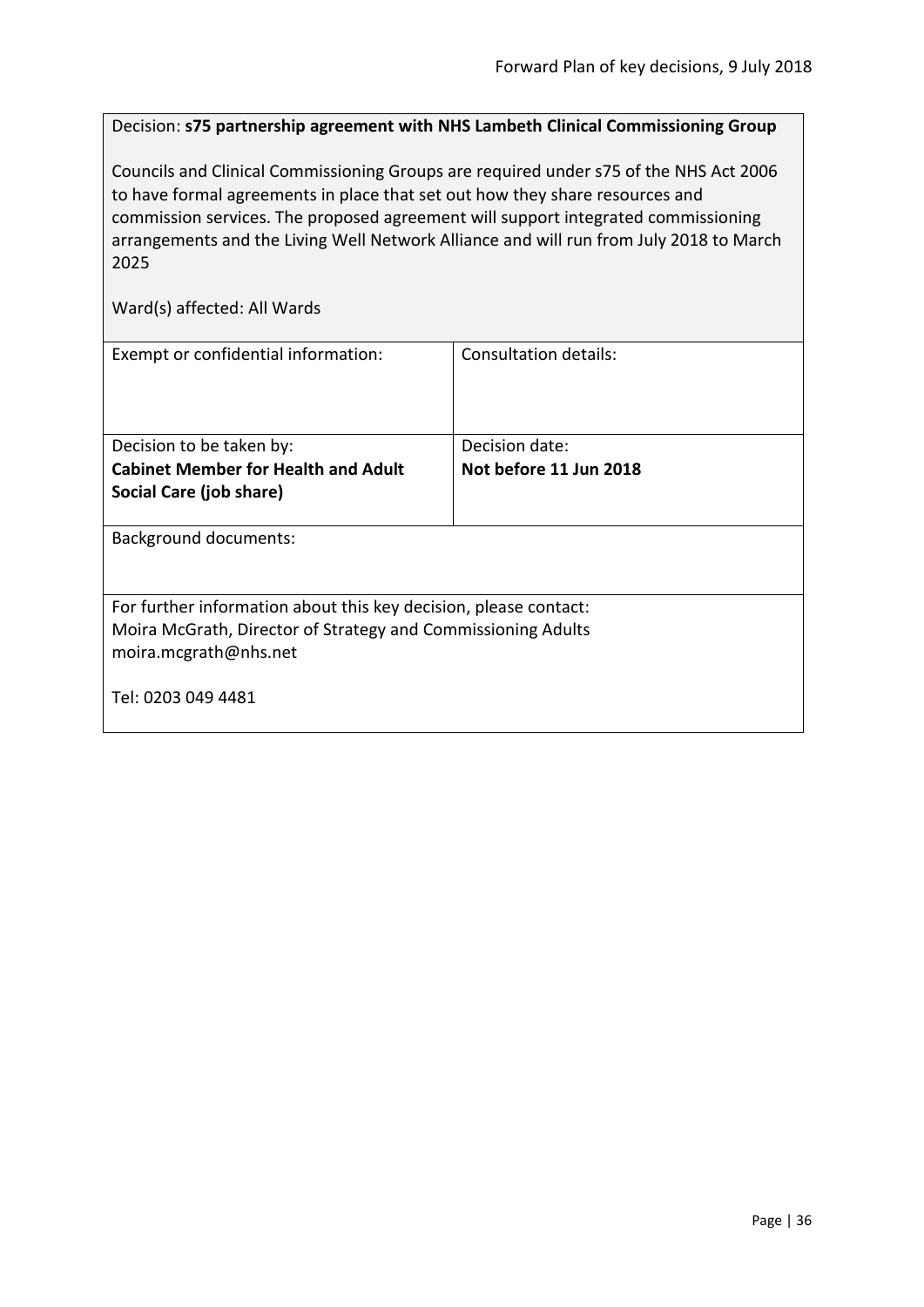#### <span id="page-36-0"></span>Decision: **Public Health Services**

Approval to increase the value of the Council's contract with SH:24 to provide online sexual health testing, to allow increased access to the service for Lewisham and Southwark residents during the period 1st April to 30th June 2018.

There is no additional financial contribution from LB Lambeth.

| Exempt or confidential information:                                                  | Consultation details:  |
|--------------------------------------------------------------------------------------|------------------------|
|                                                                                      |                        |
|                                                                                      |                        |
|                                                                                      |                        |
|                                                                                      |                        |
| Decision to be taken by:                                                             | Decision date:         |
| <b>Cabinet Member for Health and Adult</b>                                           | Not before 11 Jun 2018 |
| Social Care (job share)                                                              |                        |
|                                                                                      |                        |
|                                                                                      |                        |
| <b>Background documents:</b>                                                         |                        |
|                                                                                      |                        |
|                                                                                      |                        |
| For further information about this key decision, please contact:                     |                        |
| Emily Newell, Commissioning Officer, Strategy & Commissioning: Housing & Communities |                        |
|                                                                                      |                        |
| ENewell@lambeth.gov.uk                                                               |                        |
| <b>Phoenix House</b>                                                                 |                        |
| Tel: 0207 926 0973                                                                   |                        |
|                                                                                      |                        |
|                                                                                      |                        |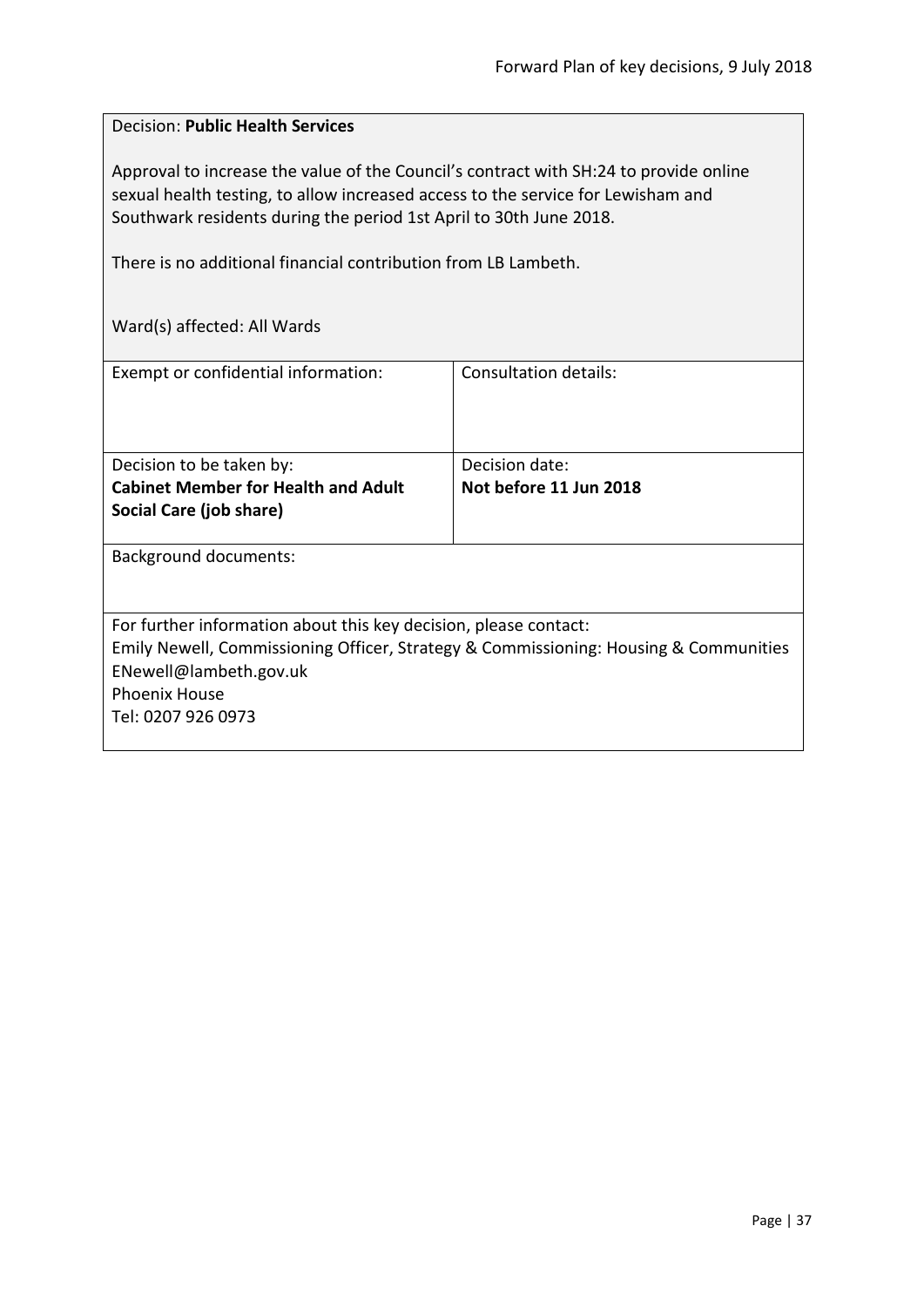<span id="page-37-0"></span>

| Decision: Development Options Appraisal - Fenwick Estate                                                                                                                                                                          |                                                                                                                                                                                                                                                                                                                                     |  |
|-----------------------------------------------------------------------------------------------------------------------------------------------------------------------------------------------------------------------------------|-------------------------------------------------------------------------------------------------------------------------------------------------------------------------------------------------------------------------------------------------------------------------------------------------------------------------------------|--|
| To approve the opportunity sites in Fenwick estate as the location for offsite affordable<br>housing provision by Sainsbury/TfL<br>Ward(s) affected: Larkhall                                                                     |                                                                                                                                                                                                                                                                                                                                     |  |
| Exempt or confidential information:                                                                                                                                                                                               | Consultation details:<br>Resident participation in the project will be<br>designed in close liaison with the TRA. A<br>communications plan will be developed by<br>the project team involving drop in,<br>newsletters, events etc to engage with<br>residents and coproduce a project plan.<br>Local residents and ward councillors |  |
| Decision to be taken by:<br><b>Cabinet Member for Planning and</b><br>Investment                                                                                                                                                  | Decision date:<br>Not before 26 Jun 2015                                                                                                                                                                                                                                                                                            |  |
| <b>Background documents:</b>                                                                                                                                                                                                      |                                                                                                                                                                                                                                                                                                                                     |  |
| For further information about this key decision, please contact:<br>Lesley Johnson, Consultant, Strategic Housing, Regeneration & Communities<br>Ljohnson3@lambeth.gov.uk<br>International House, 7th Floor<br>Tel: 020 7926 7125 |                                                                                                                                                                                                                                                                                                                                     |  |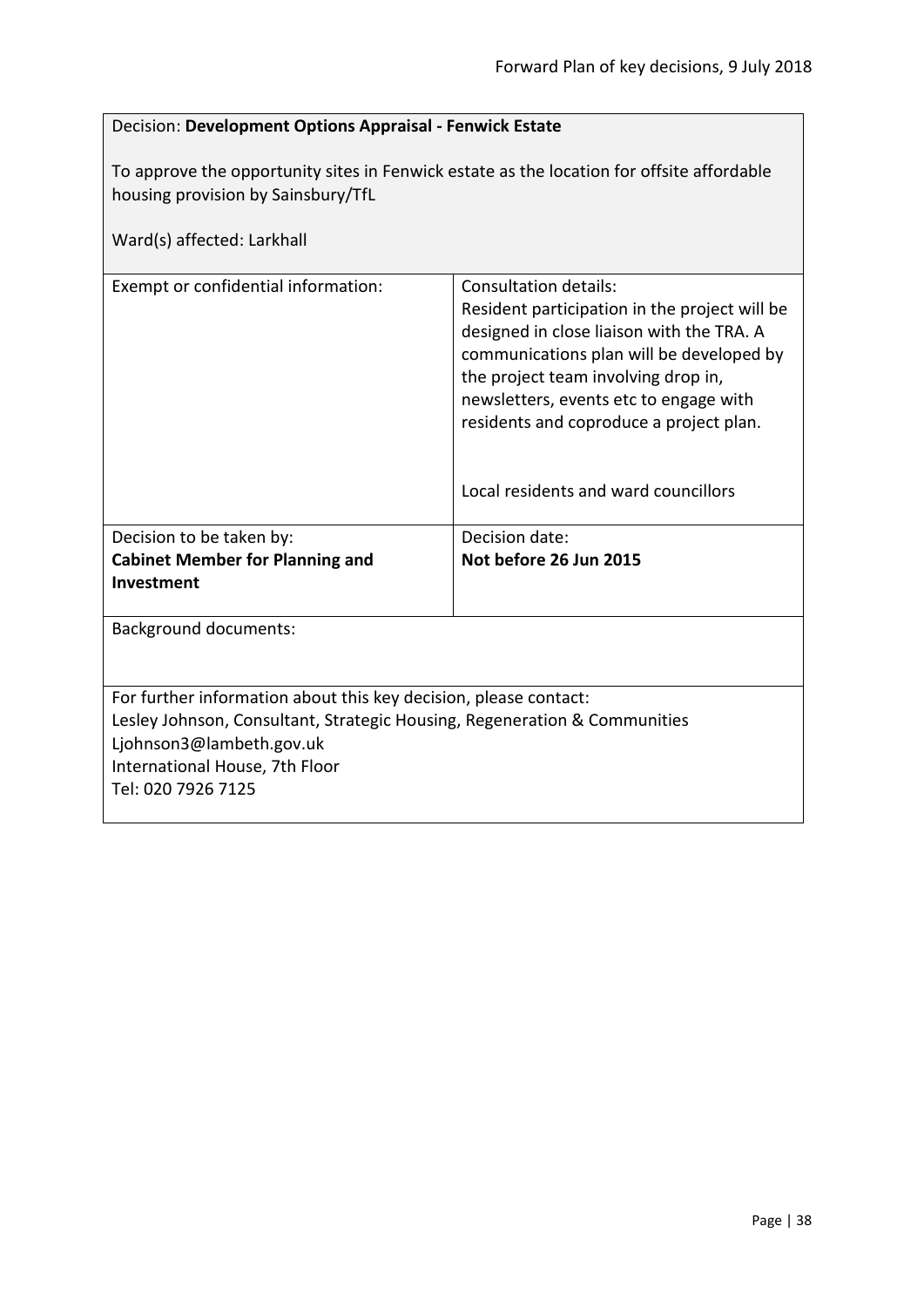<span id="page-38-0"></span>Decision: **Recommended CIL Allocation for the Stockwell, Vassall, Larkhall Co-operative Local Investment Plan (CLIP)**

To agree allocation of the Community Infrastructure Levy (CIL) to support the delivery of priorities identified in the Co-operative Local Investment Plan (CLIP) for Stockwell, Vassall and Larkhall (SVL).

Priorities in the plan will delivered by relevant services leads subject to project and funding approval through the Council's usual decision making processes and schemes of delegation.

Ward(s) affected: Larkhall; Stockwell; Vassall

| Exempt or confidential information:                              | Consultation details:  |
|------------------------------------------------------------------|------------------------|
| Decision to be taken by:                                         | Decision date:         |
| <b>Cabinet Member for Planning and</b>                           | Not before 22 May 2017 |
| <b>Investment</b>                                                |                        |
| <b>Background documents:</b>                                     |                        |
| For further information about this key decision, please contact: |                        |
| Trisha Boland, Co-operative Council Implementation Lead          |                        |
| TBoland@lambeth.gov.uk                                           |                        |
| <b>Hambrook House</b>                                            |                        |
| Tel: 020 7926 3481                                               |                        |
|                                                                  |                        |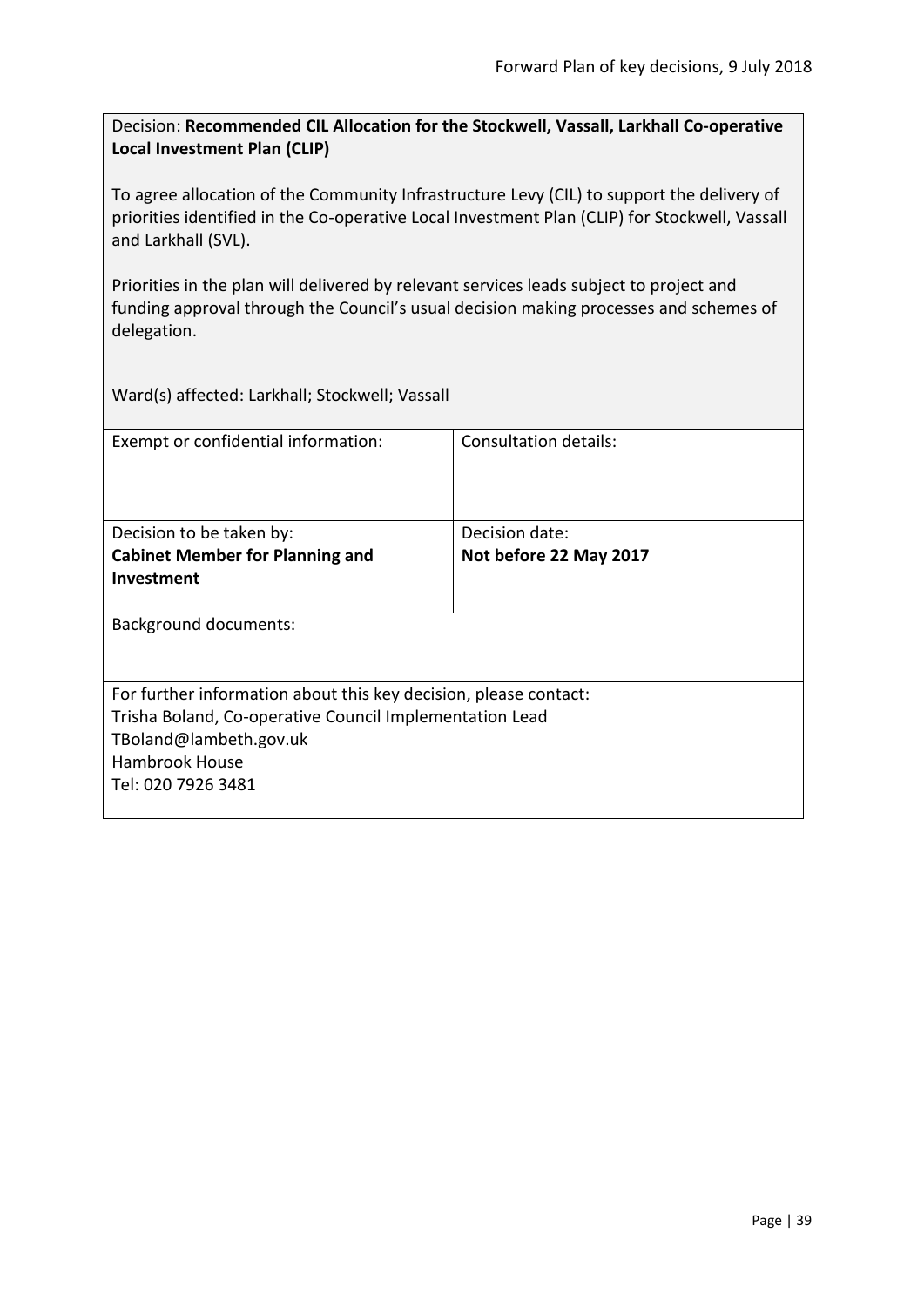<span id="page-39-0"></span>

| Decision: Transforming Waterloo (Waterloo Roundabout) Regeneration Project                                                                                                                                                    |                              |
|-------------------------------------------------------------------------------------------------------------------------------------------------------------------------------------------------------------------------------|------------------------------|
| Ward(s) affected: Bishop's                                                                                                                                                                                                    |                              |
| Exempt or confidential information:                                                                                                                                                                                           | <b>Consultation details:</b> |
| Decision to be taken by:                                                                                                                                                                                                      | Decision date:               |
| <b>Cabinet Member for Planning and</b>                                                                                                                                                                                        | Not before 17 Jul 2017       |
| Investment                                                                                                                                                                                                                    |                              |
| <b>Background documents:</b>                                                                                                                                                                                                  |                              |
| For further information about this key decision, please contact:<br>Sandra Roebuck, Director - Growth, Planning and Employment<br>SRoebuck@lambeth.gov.uk<br>Blue Star House, London Borough of Lambeth<br>Tel: 020 7926 2594 |                              |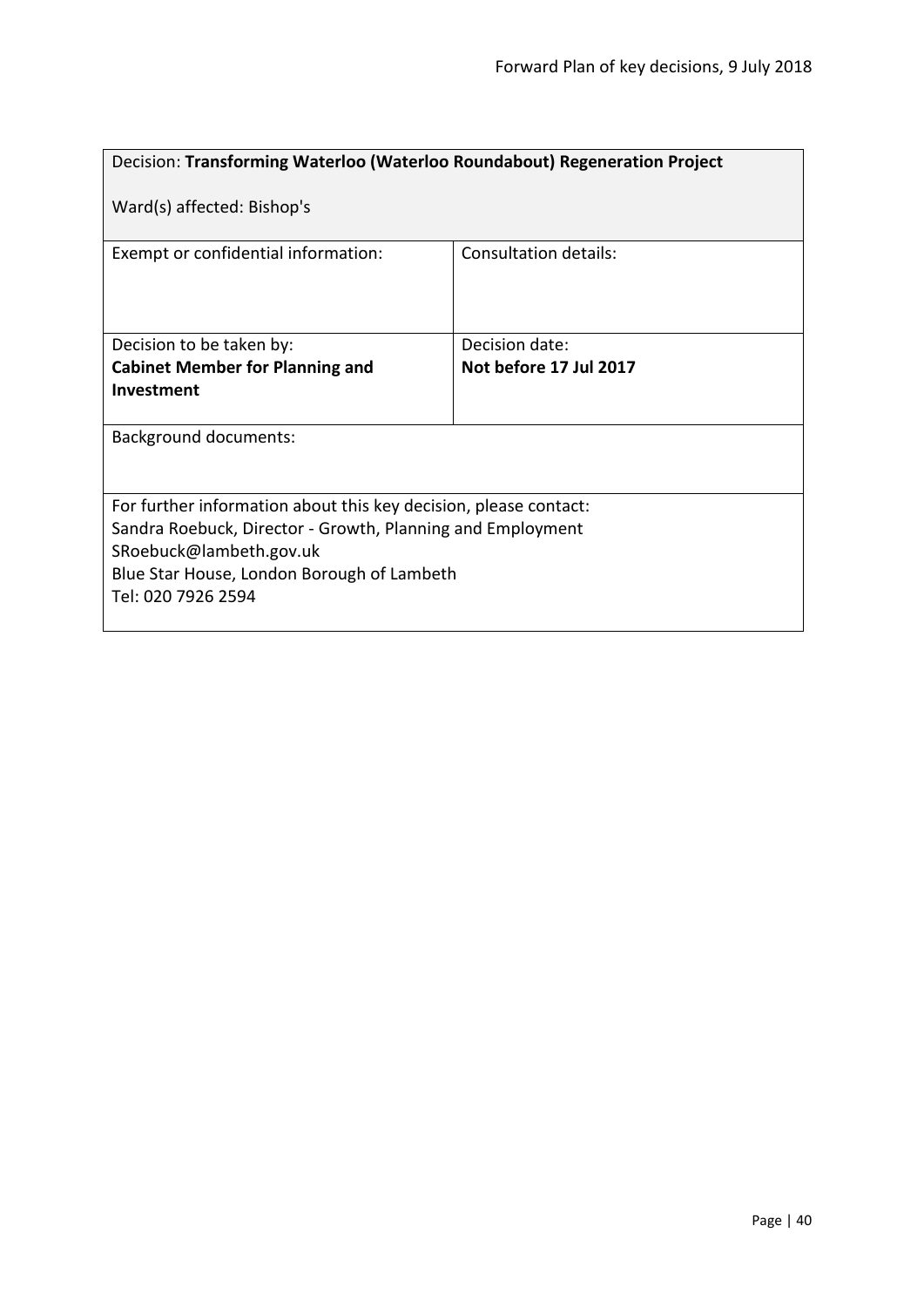<span id="page-40-0"></span>

| Decision: Redevelopment of 114 - 118 Lower Marsh                                                                                                              |                        |  |
|---------------------------------------------------------------------------------------------------------------------------------------------------------------|------------------------|--|
| to agreed that the Council owned site at $114 - 118$ Lower Marsh be redeveloped as a<br>mixed use retail and office led scheme.<br>Ward(s) affected: Bishop's |                        |  |
| Exempt or confidential information:                                                                                                                           | Consultation details:  |  |
|                                                                                                                                                               |                        |  |
| Decision to be taken by:                                                                                                                                      | Decision date:         |  |
| <b>Cabinet Member for Planning and</b>                                                                                                                        | Not before 26 Sep 2017 |  |
| Investment                                                                                                                                                    |                        |  |
| <b>Background documents:</b>                                                                                                                                  |                        |  |
|                                                                                                                                                               |                        |  |
| For further information about this key decision, please contact:                                                                                              |                        |  |
| Sandra Roebuck, Director - Growth, Planning and Employment<br>SRoebuck@lambeth.gov.uk                                                                         |                        |  |
| Blue Star House, London Borough of Lambeth                                                                                                                    |                        |  |
| Tel: 020 7926 2594                                                                                                                                            |                        |  |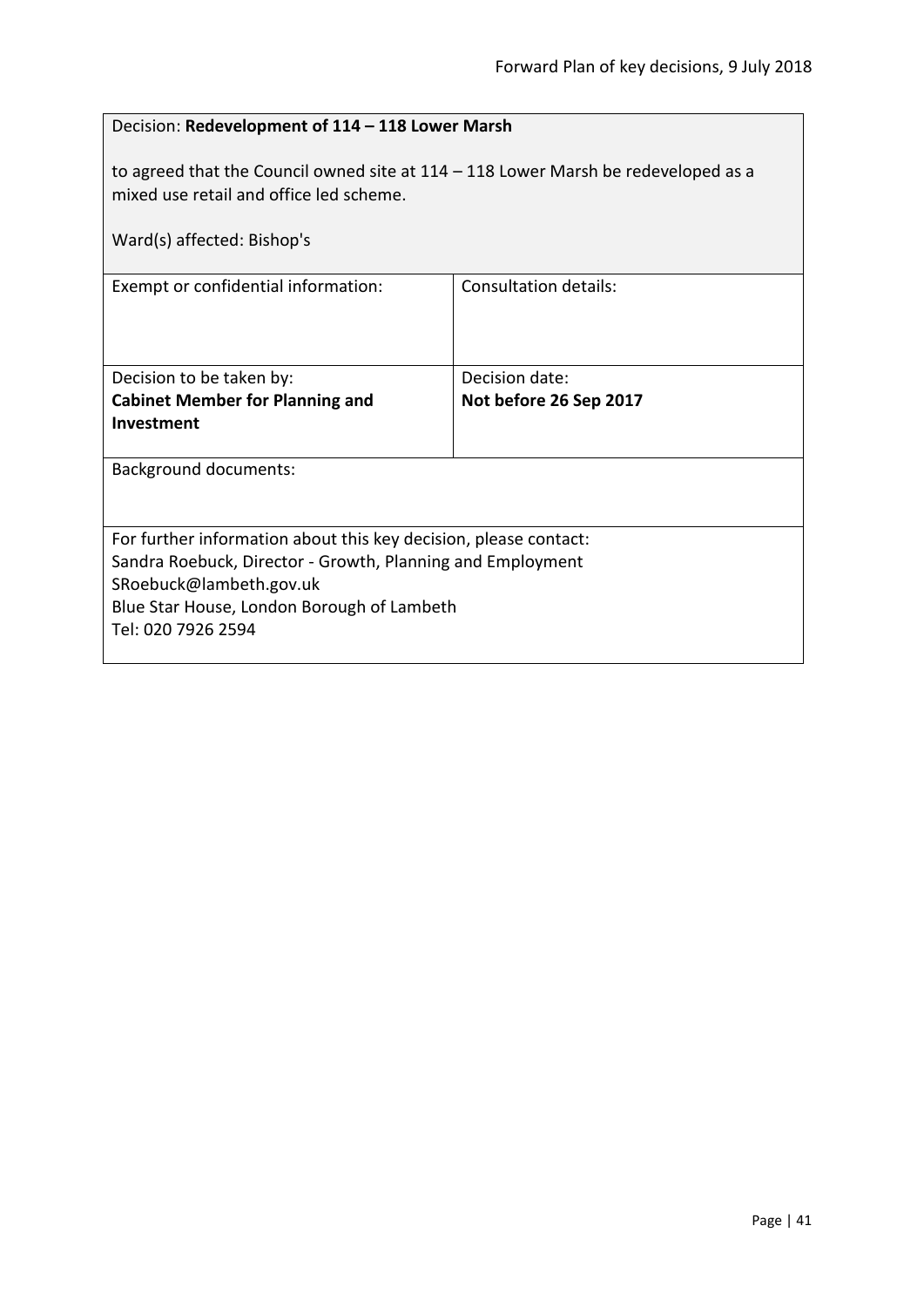#### <span id="page-41-0"></span>Decision: **Conversion of Brixton Recreation Centre storage space to work space**

To approve the reuse and letting of the storage space at Brixton Recreation Centre (off Beehive Place) and delegate authority to the Head of Strategic Property & Valuation Services to enter into an Agreement to Lease in the best interest of the council, subject to planning and listed building being grant for change of use and physical alterations.

#### Ward(s) affected: Coldharbour

| Exempt or confidential information:                              | <b>Consultation details:</b> |  |
|------------------------------------------------------------------|------------------------------|--|
|                                                                  |                              |  |
|                                                                  |                              |  |
|                                                                  |                              |  |
| Decision to be taken by:                                         | Decision date:               |  |
| <b>Cabinet Member for Planning and</b>                           | Not before 9 Oct 2017        |  |
| Investment                                                       |                              |  |
|                                                                  |                              |  |
| <b>Background documents:</b>                                     |                              |  |
|                                                                  |                              |  |
|                                                                  |                              |  |
| For further information about this key decision, please contact: |                              |  |
| Tom Bridgman                                                     |                              |  |
| tbridgman@lambeth.gov.uk                                         |                              |  |
|                                                                  |                              |  |
|                                                                  |                              |  |
|                                                                  |                              |  |
|                                                                  |                              |  |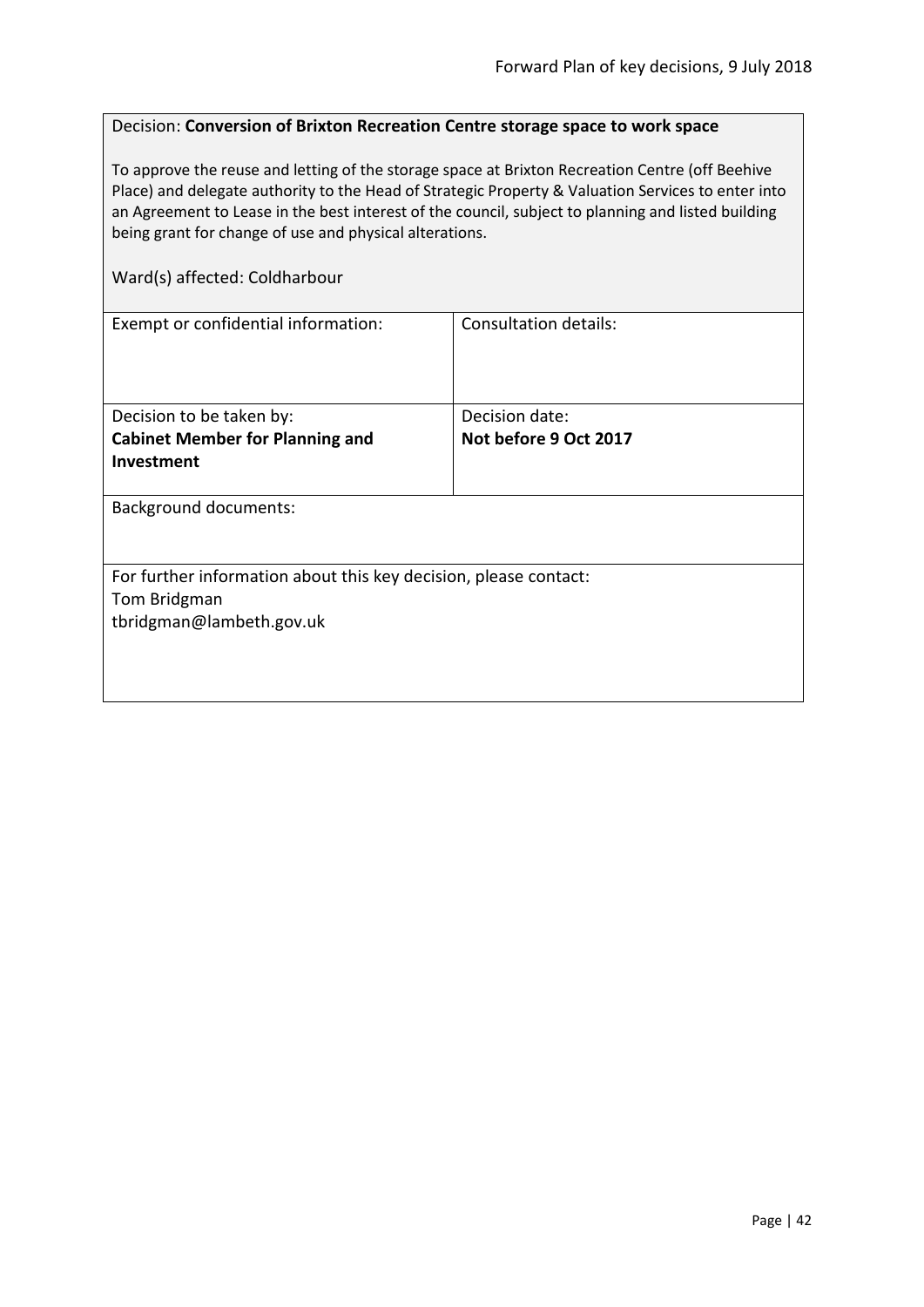#### <span id="page-42-0"></span>Decision: **Oval and Prince's Co-operative Local Investment Plan**

To agree priorities for infrastructure investment in Oval and Prince's wards for the next five years. Priorities have been informed by public consultation from January to March 2017.

| Ward(s) affected: Oval; Prince's                                 |                       |
|------------------------------------------------------------------|-----------------------|
| Exempt or confidential information:                              | Consultation details: |
| Decision to be taken by:                                         | Decision date:        |
| <b>Cabinet Member for Planning and</b>                           | Not before 9 Oct 2017 |
| <b>Investment</b>                                                |                       |
| <b>Background documents:</b>                                     |                       |
| For further information about this key decision, please contact: |                       |
| Trisha Boland, Co-operative Council Implementation Lead          |                       |
| TBoland@lambeth.gov.uk                                           |                       |
| <b>Hambrook House</b>                                            |                       |
| Tel: 020 7926 3481                                               |                       |
|                                                                  |                       |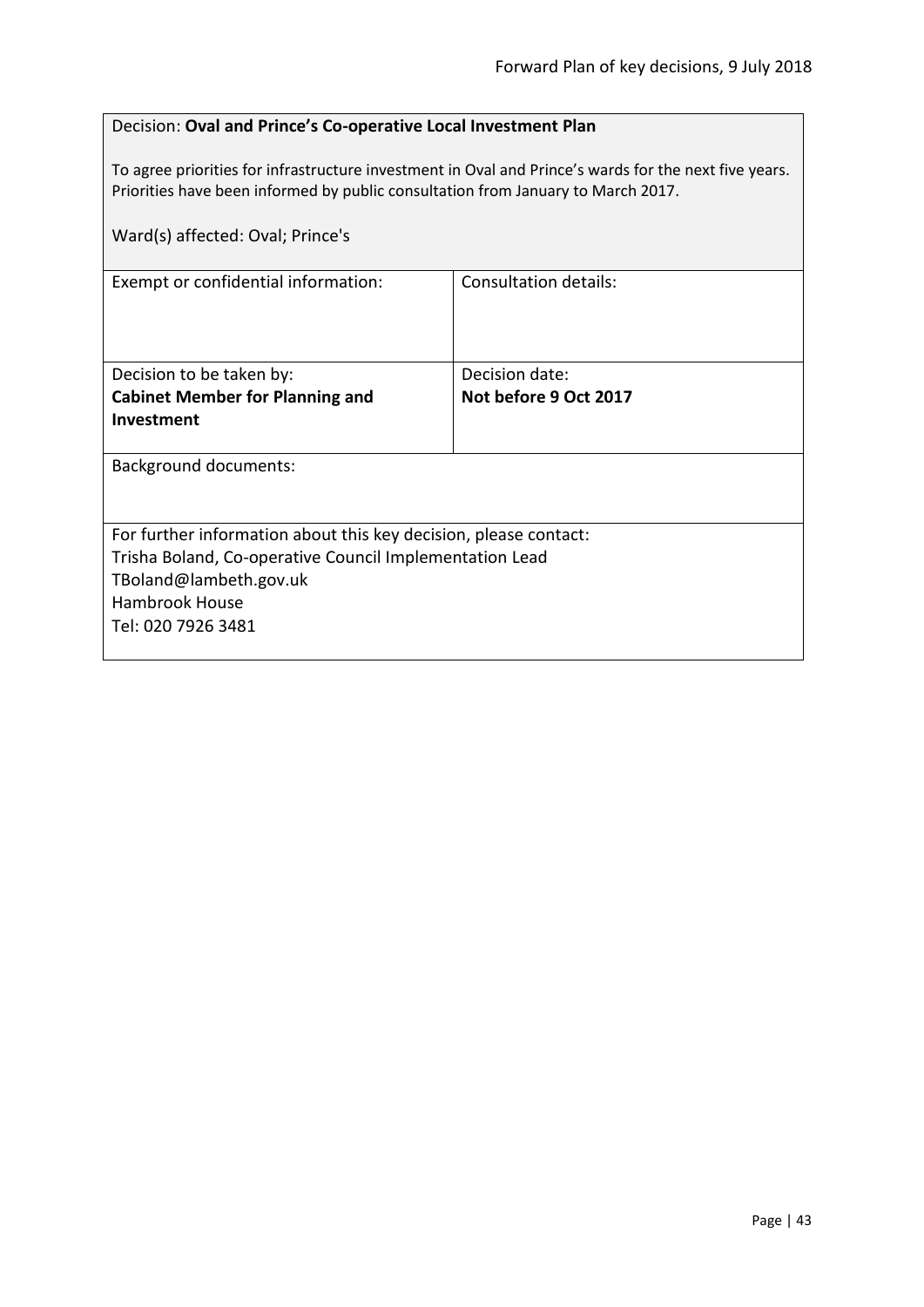<span id="page-43-0"></span>

| Decision: Future Use of International House                                                           |                              |  |
|-------------------------------------------------------------------------------------------------------|------------------------------|--|
| To consider the options and approve an approach to the future use of International House, SW9<br>7QE. |                              |  |
| Ward(s) affected: Coldharbour                                                                         |                              |  |
| Exempt or confidential information:                                                                   | <b>Consultation details:</b> |  |
| Decision to be taken by:                                                                              | Decision date:               |  |
| <b>Cabinet Member for Planning and</b>                                                                | Not before 18 Dec 2017       |  |
| Investment                                                                                            |                              |  |
| <b>Background documents:</b>                                                                          |                              |  |
|                                                                                                       |                              |  |
| For further information about this key decision, please contact:                                      |                              |  |
| Tom Bridgman                                                                                          |                              |  |
| tbridgman@lambeth.gov.uk                                                                              |                              |  |
|                                                                                                       |                              |  |
|                                                                                                       |                              |  |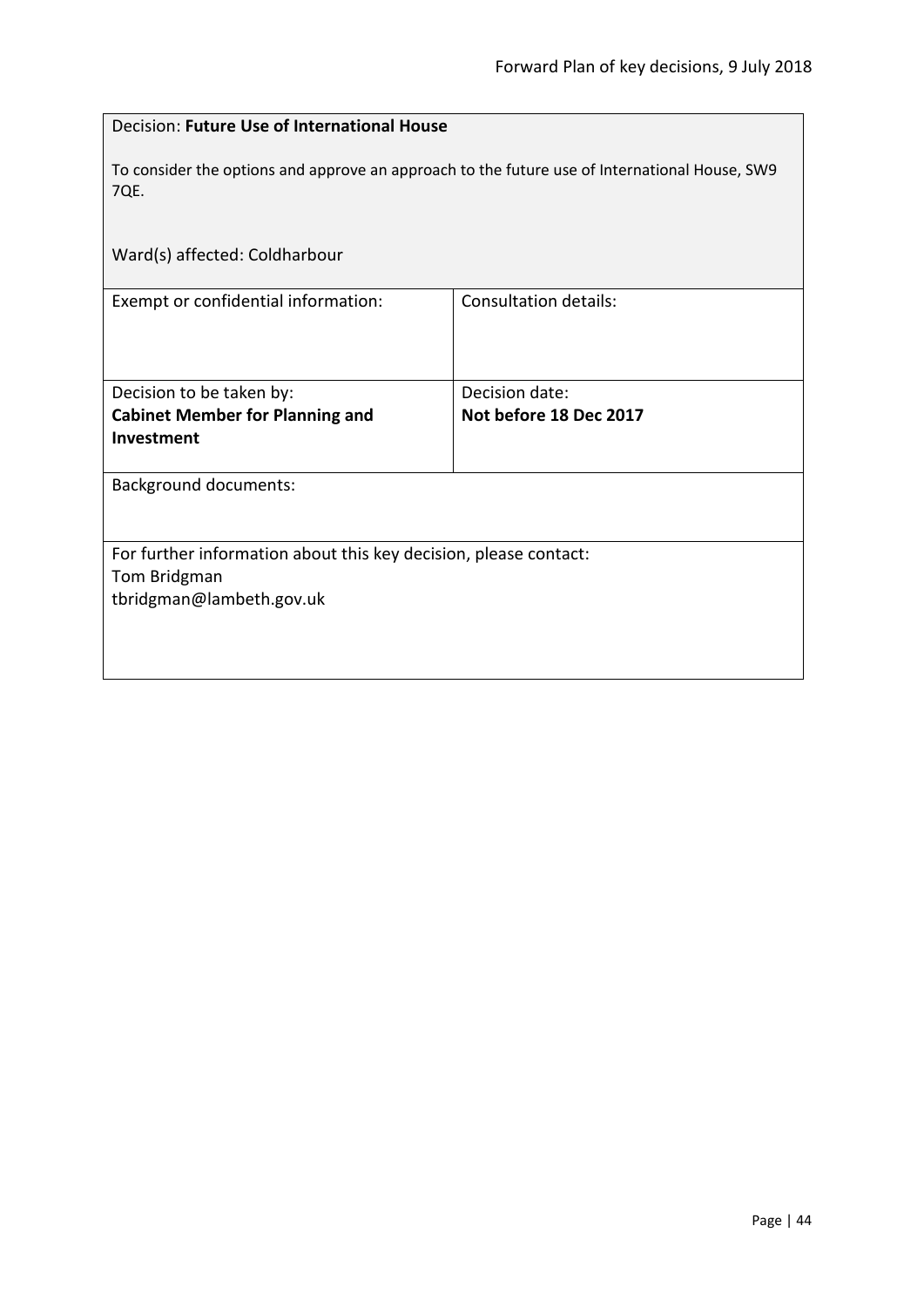#### <span id="page-44-0"></span>Decision: **Carmelita Centre and Orsett Street Lead Consultant Architect**

To appoint a Lead Consultant Architect for the Carmelita Centre and Orsett Street projects. This appointment will allow the progression of these projects – the architect will present several options for the developments, and after a decision is made will work on their further design.

#### Ward(s) affected: Prince's

| Exempt or confidential information:<br>Part exempt<br>Information relating to the financial or<br>business affairs of any particular person<br>(including the authority holding that<br>information) | <b>Consultation details:</b> |
|------------------------------------------------------------------------------------------------------------------------------------------------------------------------------------------------------|------------------------------|
| Decision to be taken by:                                                                                                                                                                             | Decision date:               |
| <b>Cabinet Member for Planning and</b>                                                                                                                                                               | Not before 15 Jan 2018       |
| <b>Investment</b>                                                                                                                                                                                    |                              |
| <b>Background documents:</b>                                                                                                                                                                         |                              |
| For further information about this key decision, please contact:                                                                                                                                     |                              |
| Annabel Gray, Consultant Project Manager                                                                                                                                                             |                              |
| AGray@lambeth.gov.uk                                                                                                                                                                                 |                              |
|                                                                                                                                                                                                      |                              |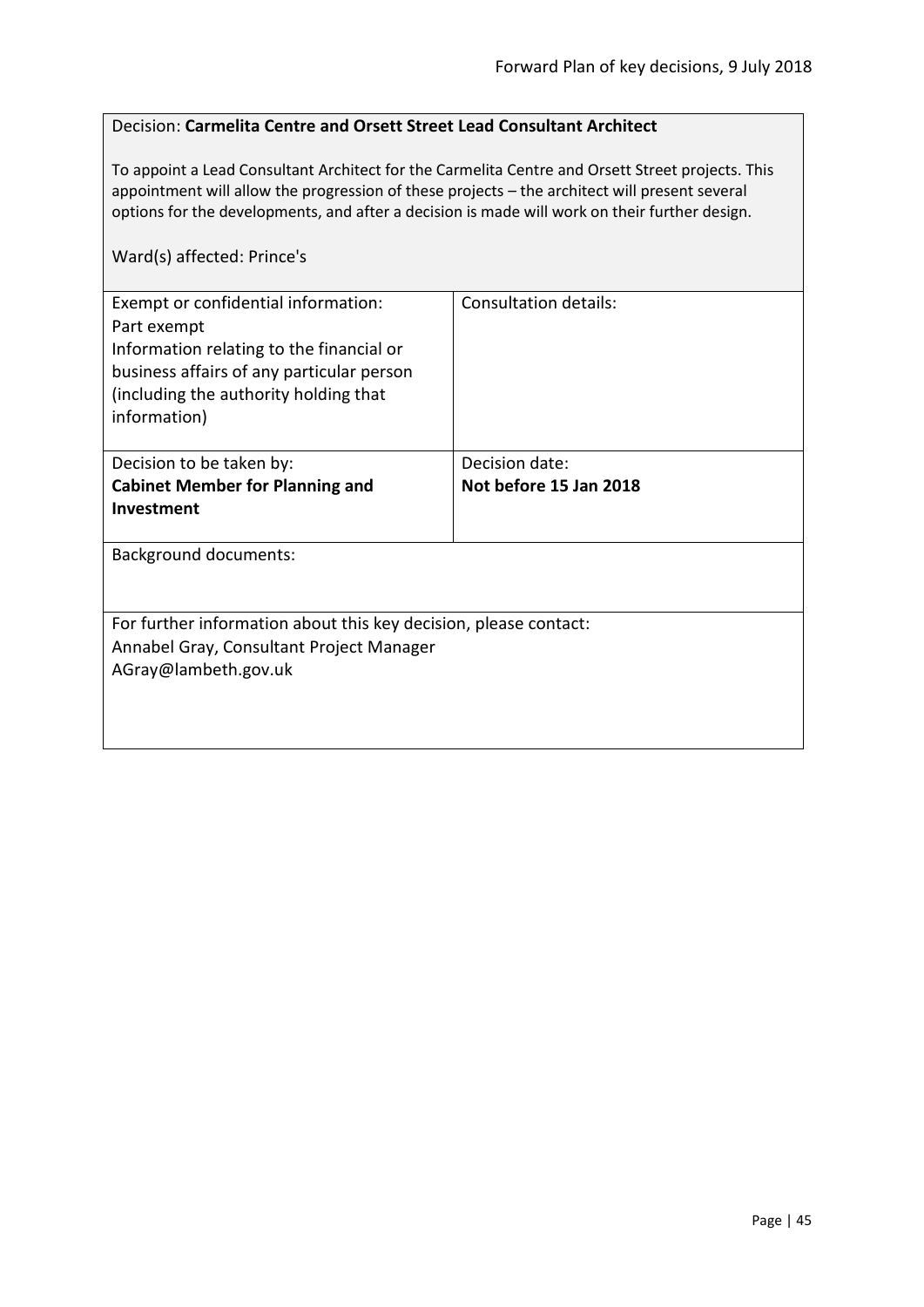#### <span id="page-45-0"></span>Decision: **London Eye S106 Agreement**

Under the terms of a S106 agreement, the South Bank Employers Group (SBEG) provides specified operational and community initiatives in the South Bank area. These are financed by payments that the Council receives annually from the operator of the Coca-Cola London Eye. The Council makes payment to SBEG in arrears on the basis of goods provided and services rendered according to an agreed programme of work.

To approve the total budget of £847,998.00 and the remaining Q3 and Q4 payment of £388,380.00.

Ward(s) affected: Bishop's

| Exempt or confidential information:                                | Consultation details:  |
|--------------------------------------------------------------------|------------------------|
| Decision to be taken by:                                           | Decision date:         |
| <b>Cabinet Member for Planning and</b>                             | Not before 15 Jan 2018 |
| Investment                                                         |                        |
| Background documents:                                              |                        |
| For further information about this key decision, please contact:   |                        |
| Andrew Burton, Head of Capital Programmes and Highways             |                        |
| ABurton@lambeth.gov.uk                                             |                        |
| 5th Floor Blue Star House, 234-244 Stockwell Road, London, SW9 9SP |                        |
| Tel: 0207 926 6221                                                 |                        |
|                                                                    |                        |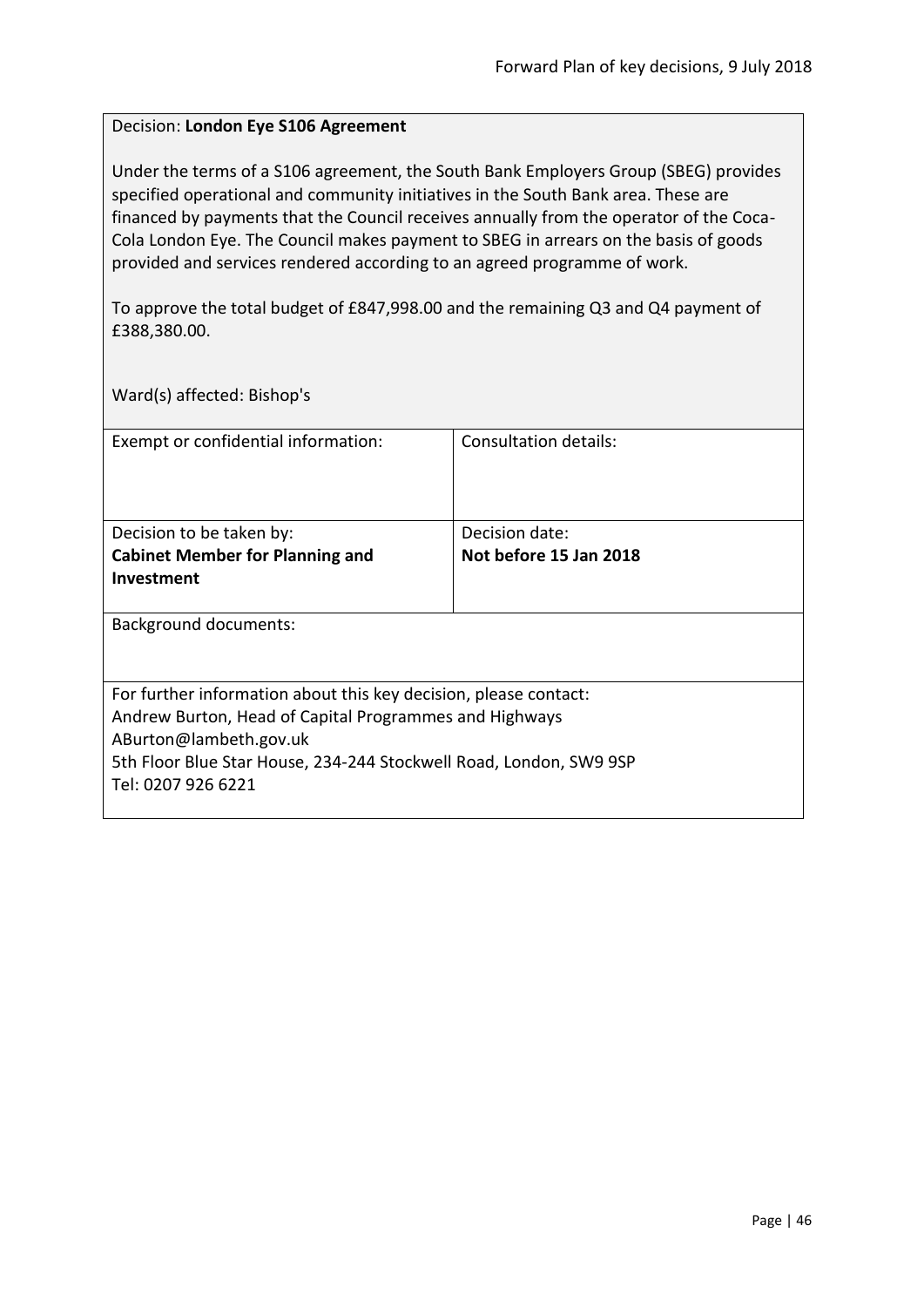<span id="page-46-0"></span>

| Decision: Norwood High Street site acquisition                                                                                                                                                                                      |                                          |  |
|-------------------------------------------------------------------------------------------------------------------------------------------------------------------------------------------------------------------------------------|------------------------------------------|--|
| 1. To seek to acquire a site in Norwood High Street on the terms recommended within the<br>decision report                                                                                                                          |                                          |  |
| To approve the procurement of additional commercial property and legal services to<br>2.<br>support the potential acquisition of the site                                                                                           |                                          |  |
| Ward(s) affected: Gipsy Hill                                                                                                                                                                                                        |                                          |  |
| Exempt or confidential information:                                                                                                                                                                                                 | <b>Consultation details:</b>             |  |
| Decision to be taken by:<br><b>Cabinet Member for Planning and</b><br>Investment                                                                                                                                                    | Decision date:<br>Not before 19 Feb 2018 |  |
| <b>Background documents:</b>                                                                                                                                                                                                        |                                          |  |
| For further information about this key decision, please contact:<br>Conor McDonagh, Delivery Lead - Regeneration<br>cmcdonagh@lambeth.gov.uk<br>1st Floor, Phoenix House, 10 Wandsworth Road, London, SW8 2LL<br>Tel: 020 7926 5980 |                                          |  |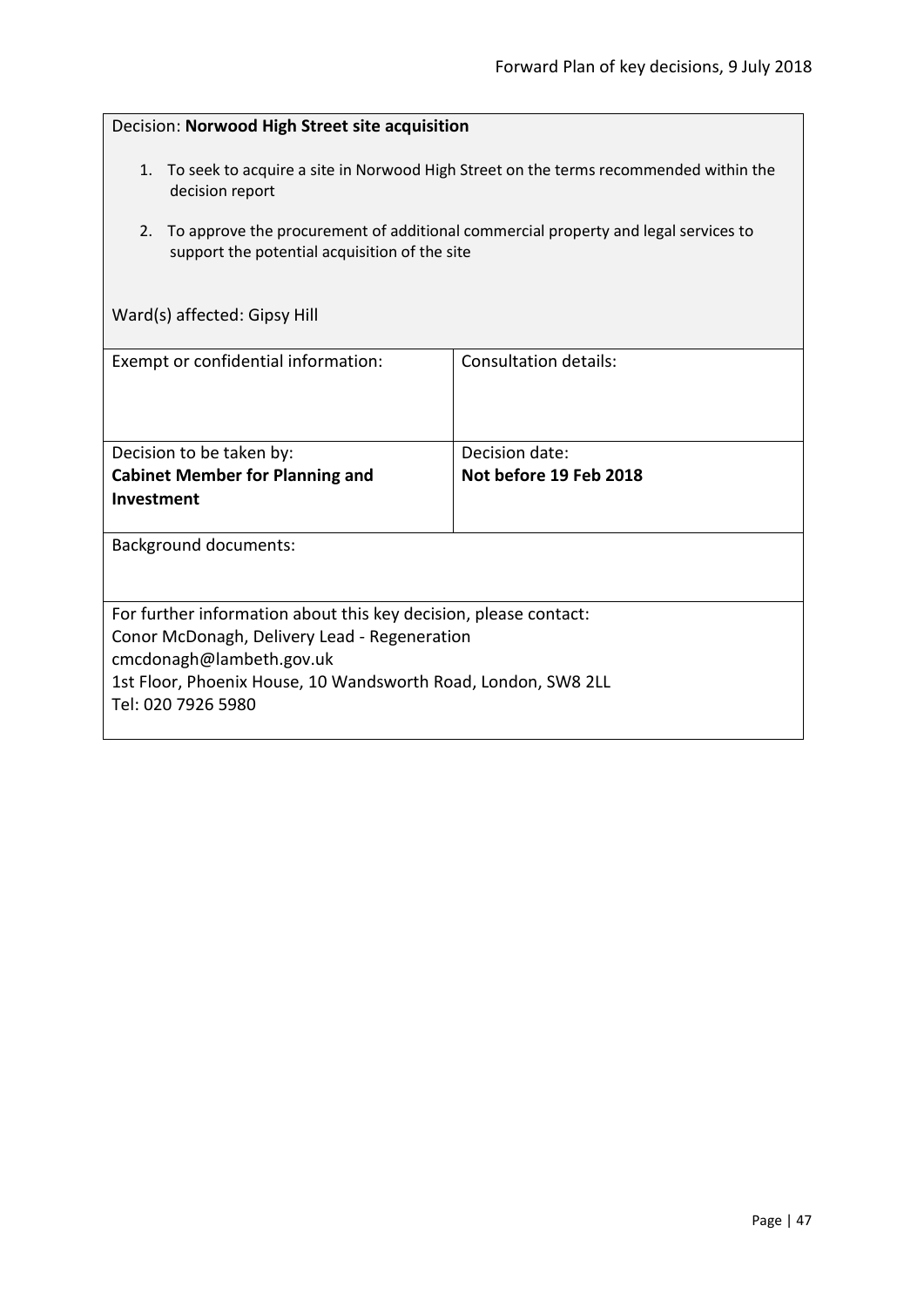<span id="page-47-0"></span>

| Decision: Westbury Estate St James Development Agreement                                                                                                                          |                       |  |
|-----------------------------------------------------------------------------------------------------------------------------------------------------------------------------------|-----------------------|--|
| Authority to enter into the Development Agreement with St James regarding the delivery of new<br>homes for Council rent on the Westbury Estate.<br>Ward(s) affected: Clapham Town |                       |  |
| Exempt or confidential information:                                                                                                                                               | Consultation details: |  |
|                                                                                                                                                                                   |                       |  |
| Decision to be taken by:                                                                                                                                                          | Decision date:        |  |
| <b>Cabinet Member for Planning and</b>                                                                                                                                            | Not before 2 Apr 2018 |  |
| Investment                                                                                                                                                                        |                       |  |
| <b>Background documents:</b>                                                                                                                                                      |                       |  |
|                                                                                                                                                                                   |                       |  |
| For further information about this key decision, please contact:                                                                                                                  |                       |  |
| Jed Young, Assistant Director Housing Regeneration                                                                                                                                |                       |  |
| JYoung1@lambeth.gov.uk                                                                                                                                                            |                       |  |
| Tel: 0207 926 3463                                                                                                                                                                |                       |  |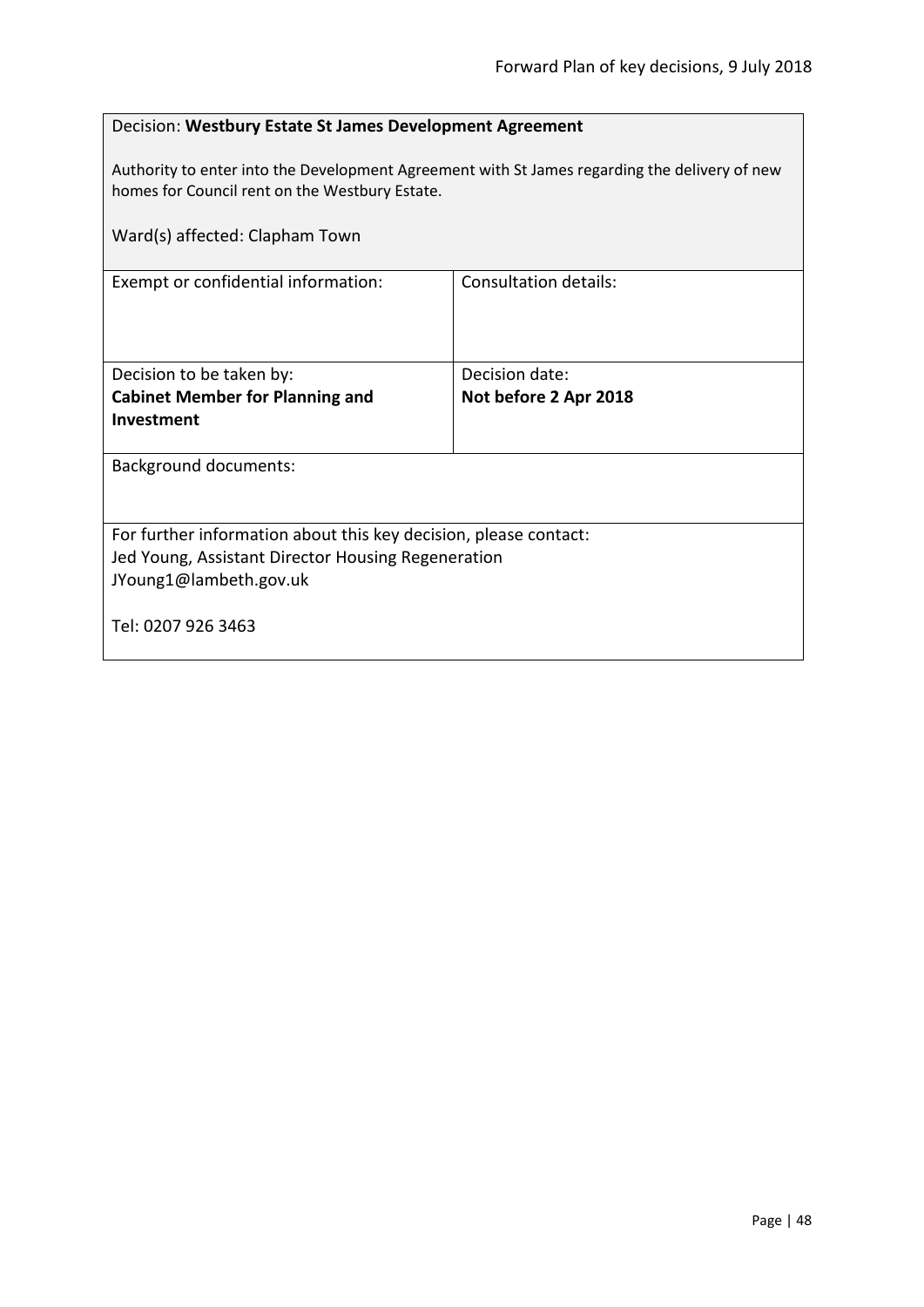<span id="page-48-0"></span>

| Decision: South Bank and Waterloo Neighbours (SoWN) draft neighbourhood plan<br>submission - legal compliance    |                              |  |
|------------------------------------------------------------------------------------------------------------------|------------------------------|--|
| To decide on the legal compliance of the draft neighbourhood plan and supporting<br>documents submitted by SoWN. |                              |  |
| Ward(s) affected: Bishop's; Prince's                                                                             |                              |  |
| Exempt or confidential information:                                                                              | <b>Consultation details:</b> |  |
| Decision to be taken by:                                                                                         | Decision date:               |  |
| <b>Cabinet Member for Planning and</b>                                                                           | 18 May 2018                  |  |
| Investment                                                                                                       |                              |  |
| <b>Background documents:</b>                                                                                     |                              |  |
| For further information about this key decision, please contact:                                                 |                              |  |
| Catherine Carpenter, Delivery Lead - Planning Strategy and Policy                                                |                              |  |
| ccarpenter@lambeth.gov.uk                                                                                        |                              |  |
| 1st Floor, Phoenix House, 10 Wandsworth Road                                                                     |                              |  |
| Tel: 020 7926 1251                                                                                               |                              |  |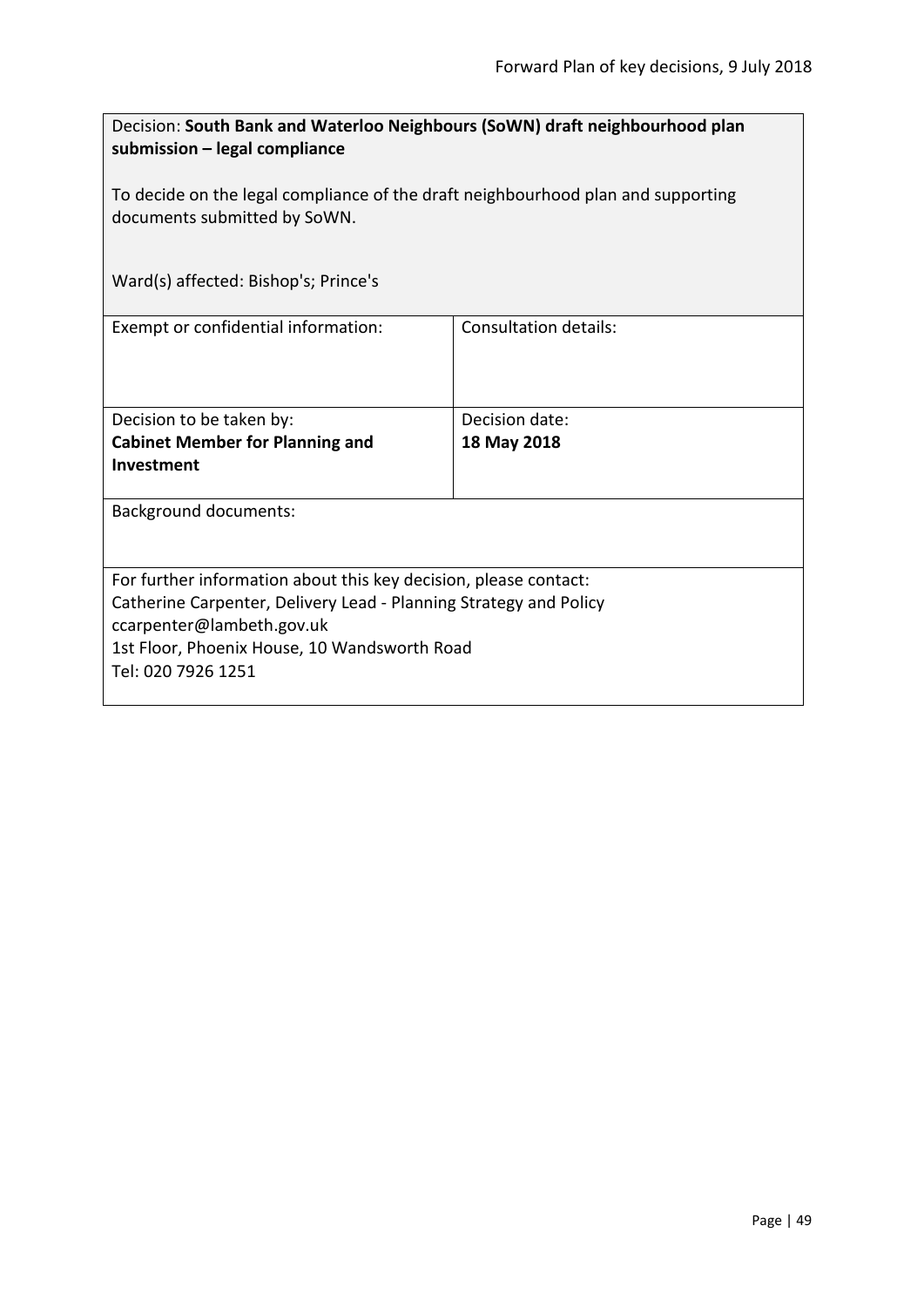<span id="page-49-0"></span>

| Decision: Basements Supplementary Planning Document (SPD)        |                                             |  |
|------------------------------------------------------------------|---------------------------------------------|--|
|                                                                  | To agree the basements SPD for consultation |  |
| Ward(s) affected: All Wards                                      |                                             |  |
| Exempt or confidential information:                              | <b>Consultation details:</b>                |  |
|                                                                  |                                             |  |
| Decision to be taken by:                                         | Decision date:                              |  |
| <b>Cabinet Member for Planning and</b>                           | 1 Jun 2018                                  |  |
| Investment                                                       |                                             |  |
| <b>Background documents:</b>                                     |                                             |  |
|                                                                  |                                             |  |
|                                                                  |                                             |  |
| For further information about this key decision, please contact: |                                             |  |
| Doug Black, Team Leader Conservation & Urban Design              |                                             |  |
| DBlack1@lambeth.gov.uk                                           |                                             |  |
| 1st floor, Phoenix House                                         |                                             |  |
| Tel: 020 7926 4065                                               |                                             |  |
|                                                                  |                                             |  |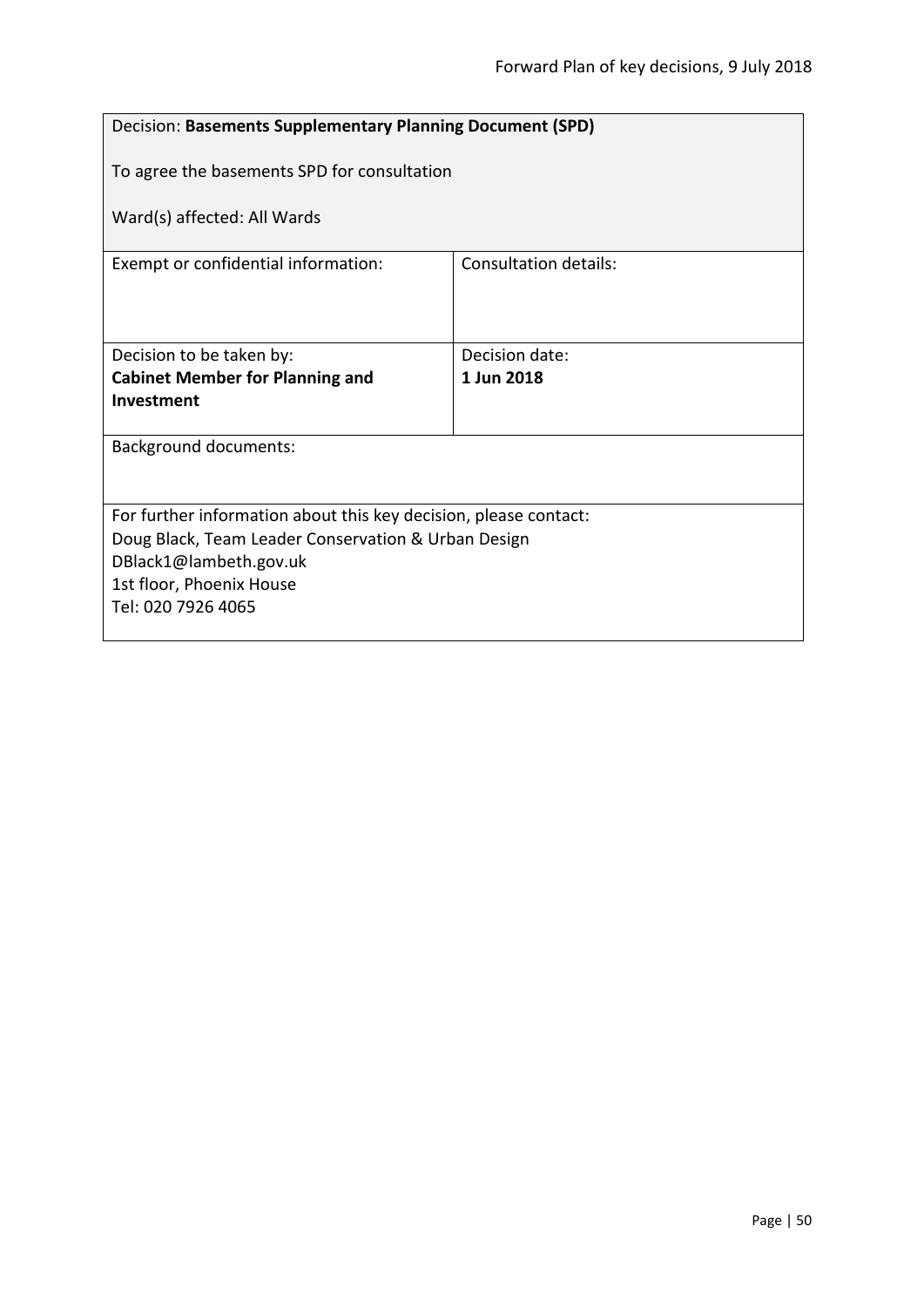<span id="page-50-0"></span>

| Decision: Waterloo Works! Community Enterprise Hub Facility                                                                                                                 |                       |  |
|-----------------------------------------------------------------------------------------------------------------------------------------------------------------------------|-----------------------|--|
| Ward(s) affected: Bishop's                                                                                                                                                  |                       |  |
| Exempt or confidential information:                                                                                                                                         | Consultation details: |  |
| Decision to be taken by:                                                                                                                                                    | Decision date:        |  |
| <b>Cabinet Member for Planning and</b>                                                                                                                                      | 11 Jul 2018           |  |
| Investment                                                                                                                                                                  |                       |  |
| <b>Background documents:</b>                                                                                                                                                |                       |  |
| For further information about this key decision, please contact:<br>lago Griffith, Project Officer<br>igriffith2@lambeth.gov.uk<br>Service Team House<br>Tel: 020 7926 8975 |                       |  |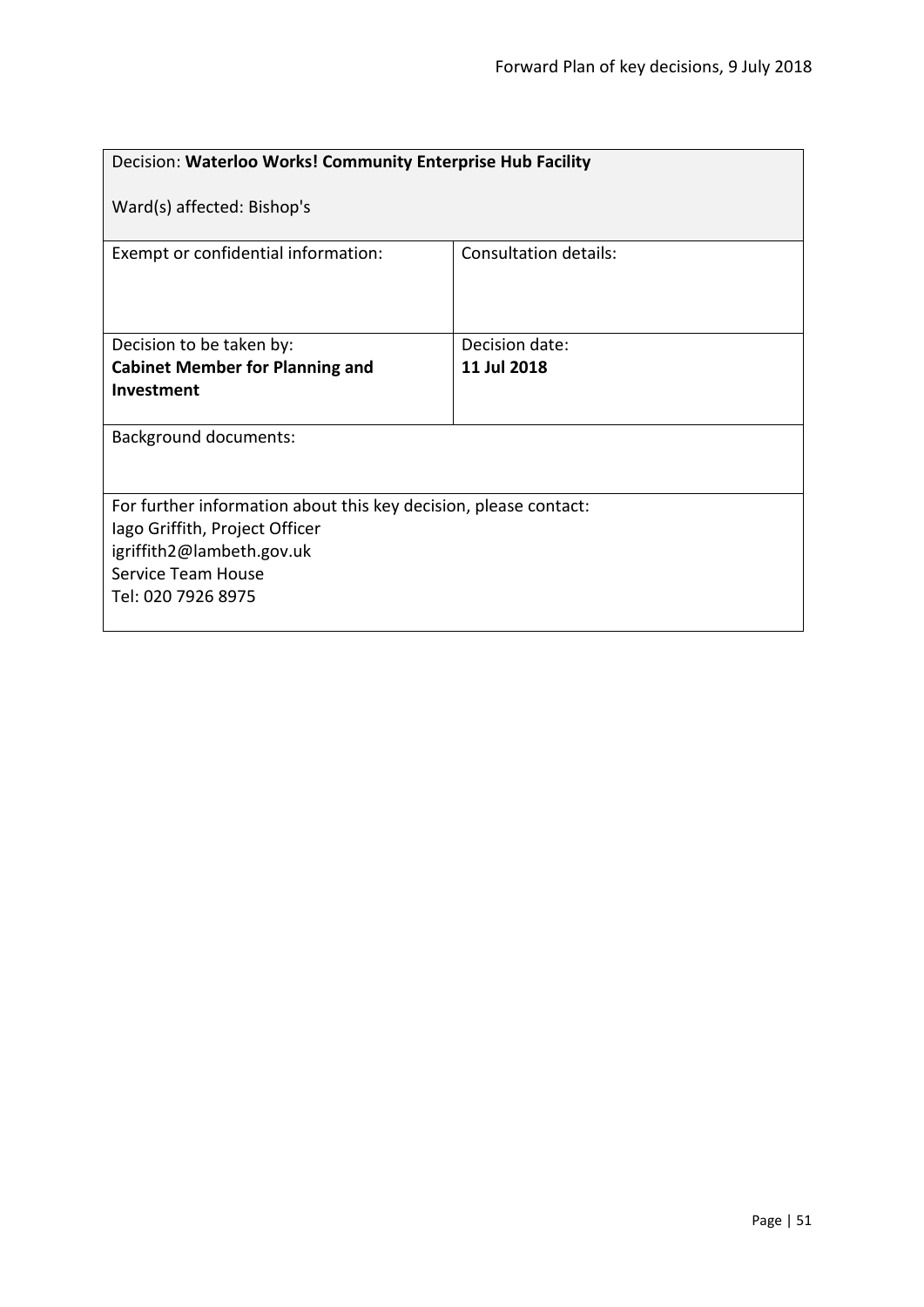#### <span id="page-51-0"></span>Decision: **Addendum to Statement of Community Involvement**

An addendum to the Statement of Community Involvement (SCI) is required to satisfy the requirements of section 6 of the Neighbourhood Planning Act 2017 which comes into force on 31st July 2018. It requires the Council to set out in its SCI how it will give advice or assistance on proposals for making of neighbourhood development orders and neighbourhood development plans, and in the modification of neighbourhood development plans.

| Exempt or confidential information:                               | Consultation details:                   |
|-------------------------------------------------------------------|-----------------------------------------|
| Decision to be taken by:                                          | Decision date:<br>Not before 9 Jul 2018 |
| <b>Cabinet Member for Planning and</b>                            |                                         |
| Investment                                                        |                                         |
| <b>Background documents:</b>                                      |                                         |
| For further information about this key decision, please contact:  |                                         |
|                                                                   |                                         |
| Catherine Carpenter, Delivery Lead - Planning Strategy and Policy |                                         |
| ccarpenter@lambeth.gov.uk                                         |                                         |
| 1st Floor, Phoenix House, 10 Wandsworth Road                      |                                         |
| Tel: 020 7926 1251                                                |                                         |
|                                                                   |                                         |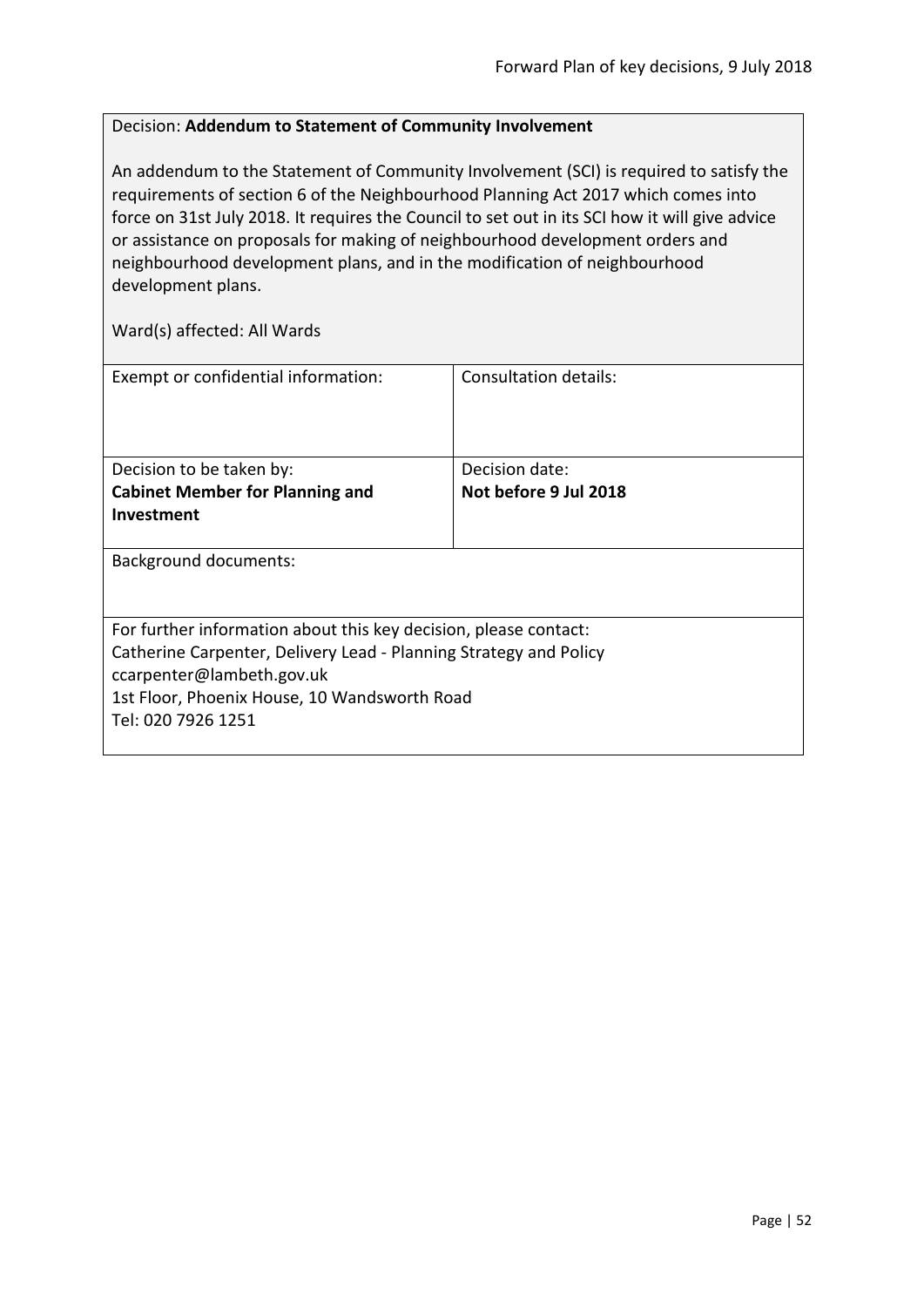#### <span id="page-52-0"></span>Decision: **Brixton Business Improvement District (BID) Renewal Ballot Proposal**

To formally consider and endorse the Brixton BID proposal, and instruct the Returning Officer to hold the necessary renewal ballot.

The council is statutorily bound to consider the BID proposal and hold a ballot on the BIDs behalf unless the proposal conflicts any formally adopted and published policy by the council or it is likely to have a significantly disproportionate financial burden on any person or class of persons.

Ward(s) affected: Brixton Hill; Coldharbour; Ferndale; Herne Hill

| Exempt or confidential information:                                                  | Consultation details: |  |
|--------------------------------------------------------------------------------------|-----------------------|--|
| Decision to be taken by:                                                             | Decision date:        |  |
| <b>Cabinet Member for Planning and</b>                                               | Not before 9 Jul 2018 |  |
| <b>Investment</b>                                                                    |                       |  |
|                                                                                      |                       |  |
| <b>Background documents:</b>                                                         |                       |  |
| For further information about this key decision, please contact:                     |                       |  |
| Matthew Blades, Business & Inward Investment Delivery Lead<br>mblades@lambeth.gov.uk |                       |  |
|                                                                                      |                       |  |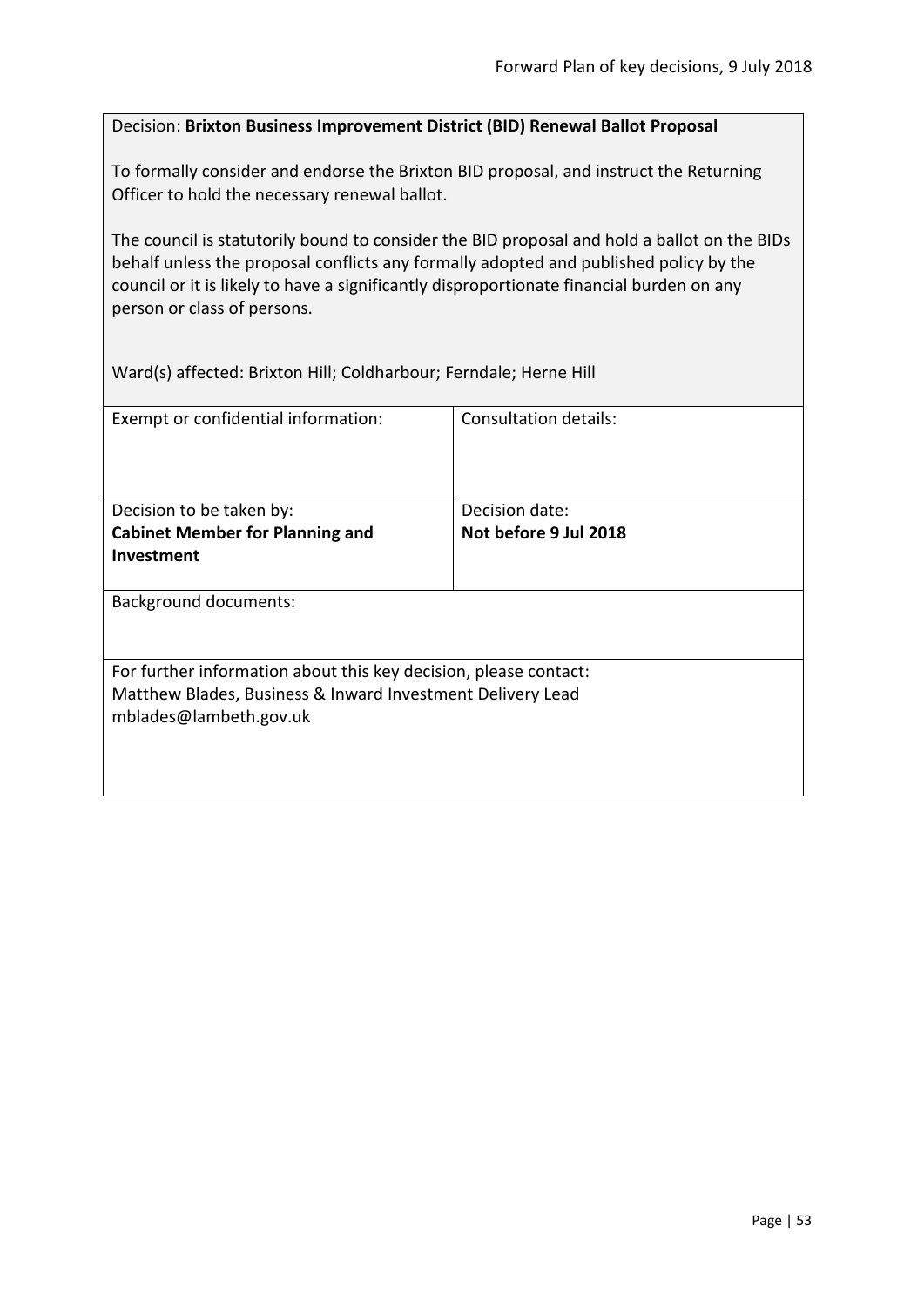#### <span id="page-53-0"></span>Decision: **Advertising / Sponsorship Trial**

This report seeks approval for the Council to allow Community Partners to develop a concession agreement to explore income generation opportunities for the council from sponsorship of sites and structures in the borough.

|  | Ward(s) affected: All Wards |  |  |
|--|-----------------------------|--|--|
|--|-----------------------------|--|--|

| Exempt or confidential information:                              | Consultation details:  |  |
|------------------------------------------------------------------|------------------------|--|
|                                                                  |                        |  |
| Decision to be taken by:                                         | Decision date:         |  |
| <b>Cabinet Member for Equalities and Culture</b>                 | Not before 16 Jan 2017 |  |
|                                                                  |                        |  |
| Background documents:                                            |                        |  |
|                                                                  |                        |  |
| For further information about this key decision, please contact: |                        |  |
| Jo Phillips, Head of Strategic Business Development              |                        |  |
| JPhillips@lambeth.gov.uk                                         |                        |  |
| <b>Olive Morris House</b>                                        |                        |  |
| Tel: 020 7926 0473                                               |                        |  |
|                                                                  |                        |  |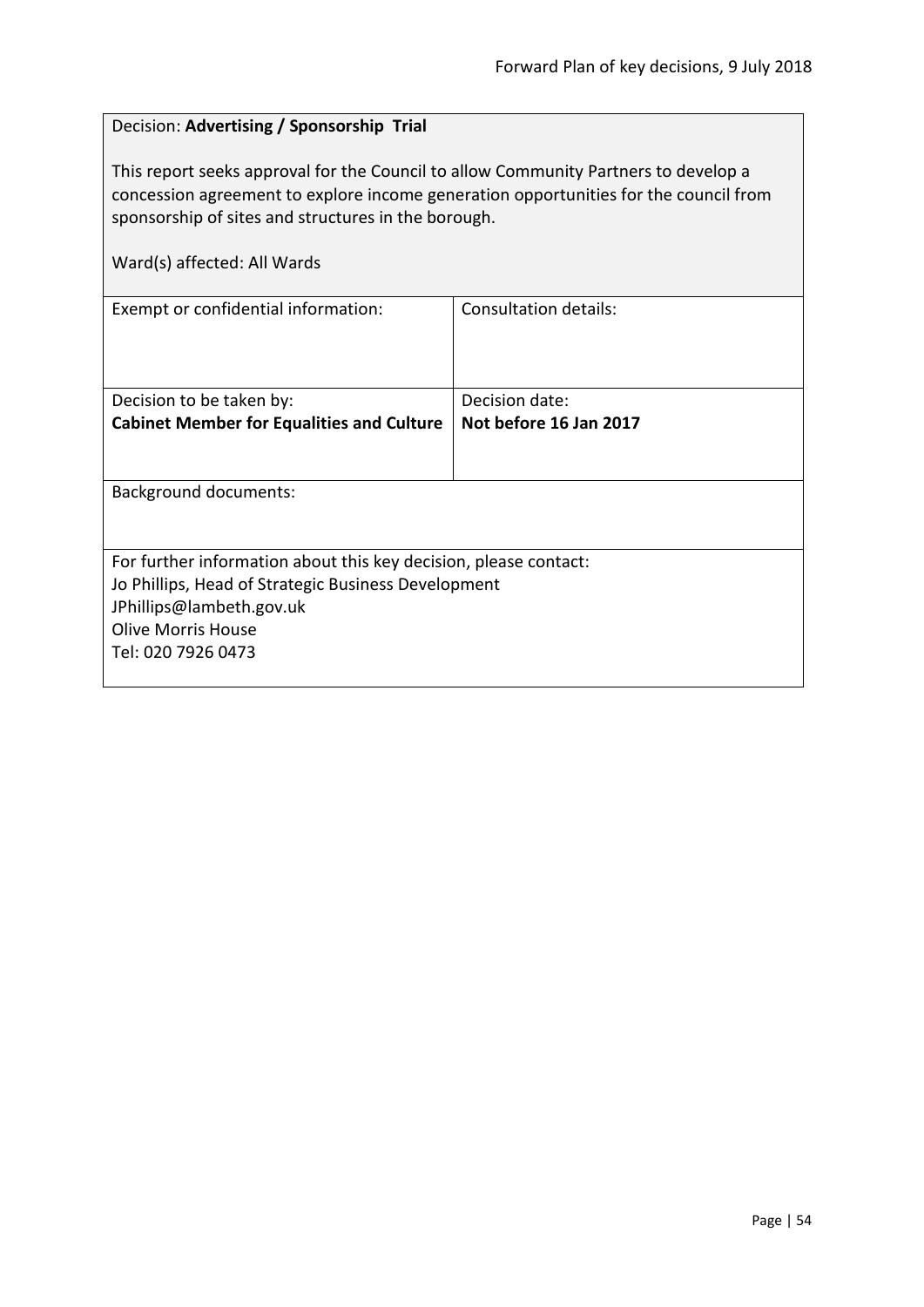#### <span id="page-54-0"></span>Decision: **Proposal regarding the site at the former Clapham Old Library**

Following the acquisition of the property at 60 Orlando Road, the Council is proposing to work with Ipsus Developments and Omnibus Theatre to bring forward plans for a small scale redevelopment of the rear of the site, with the aim of creating a new asset, subject to further discussions with the planning department and formal consent, which will provide a sustainable revenue stream to the parties. The form of this joint venture is being discussed and it is anticipated that any works contracts will be under the OJEU threshold.

The Council wishes to engage with the above parties who will bring the local and commercial expertise to the venture. Ipsus Developments brought the opportunity to the Council and in recognition of their input to the process, it is proposed that the Council continues to utilise their significant local development expertise.

The Council also wishes to continue to work collaboratively with Omnibus to ensure the future of the building as a leading performance arts venue.

Ward(s) affected: Clapham Town

| Exempt or confidential information:                              | Consultation details:  |
|------------------------------------------------------------------|------------------------|
|                                                                  |                        |
|                                                                  |                        |
|                                                                  |                        |
|                                                                  |                        |
| Decision to be taken by:                                         | Decision date:         |
| <b>Cabinet Member for Equalities and Culture</b>                 | Not before 12 Jun 2017 |
|                                                                  |                        |
|                                                                  |                        |
| <b>Background documents:</b>                                     |                        |
|                                                                  |                        |
|                                                                  |                        |
|                                                                  |                        |
| For further information about this key decision, please contact: |                        |
| Sophie Linton, Head of Valuation and Strategic Property Services |                        |
| SLinton@lambeth.gov.uk                                           |                        |
|                                                                  |                        |
| 2nd Floor, Olive Morris House                                    |                        |
| Tel: 020 7926 6954                                               |                        |
|                                                                  |                        |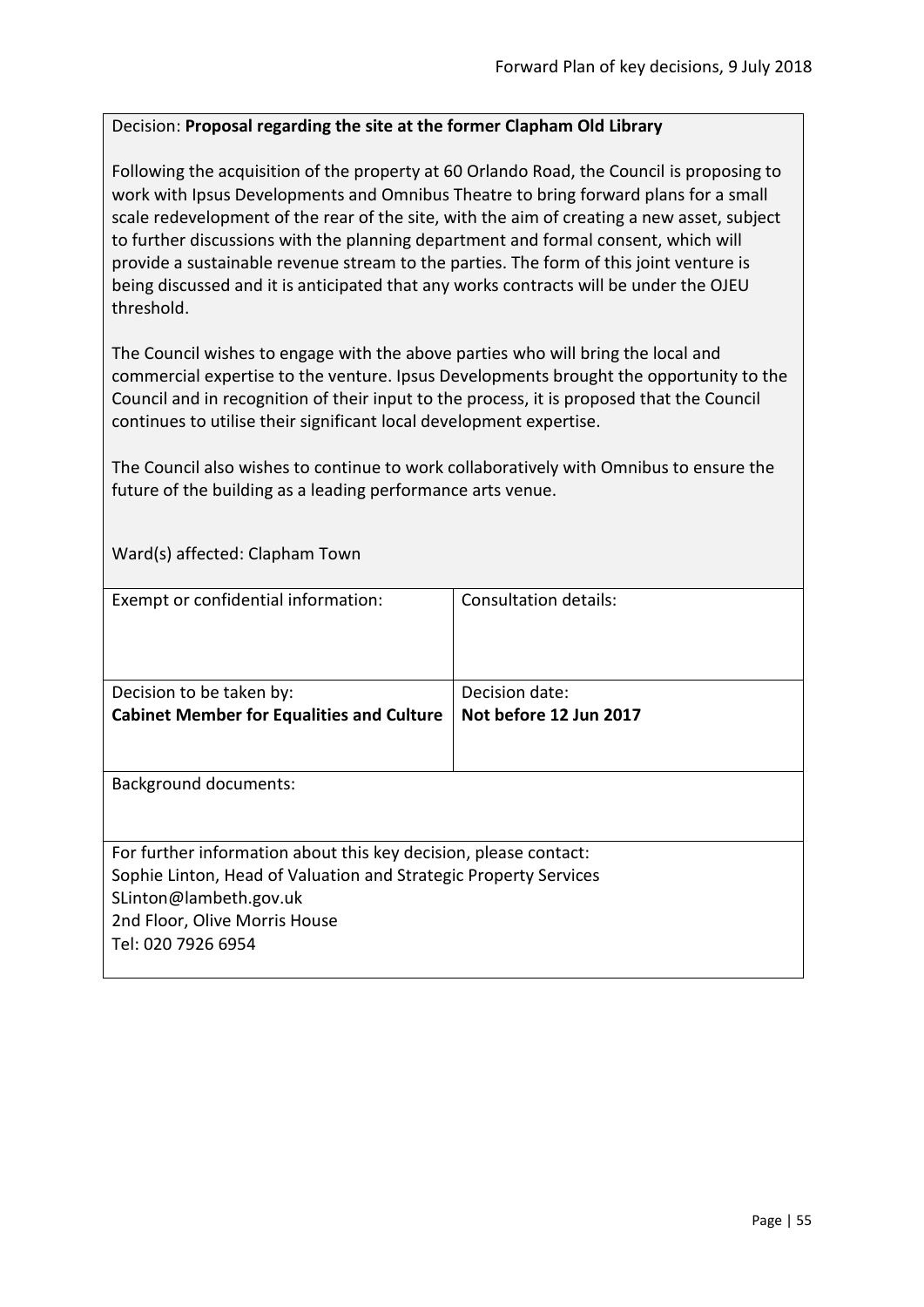#### <span id="page-55-0"></span>Decision: **Hillside Gardens – Investment Plan**

To approve the commitment of ten Parks, Sports and Children's Play capital S106 covenants generated within the Streatham Hill ward, totalling £494,056, to be used to fund a programme of improvement works within Hillside Gardens.

To approve the commitment of two Parks revenue maintenance S106 covenants generated within the Streatham Hill ward, totalling £102,568, to be used to fund ongoing maintenance within Hillside Gardens, including the employment of an additional Park Attendant, initially on a two-year fixed-term contract

Ward(s) affected: Streatham Hill

| Exempt or confidential information:                              | Consultation details: |  |
|------------------------------------------------------------------|-----------------------|--|
| Decision to be taken by:                                         | Decision date:        |  |
|                                                                  |                       |  |
| <b>Cabinet Member for Equalities and Culture</b>                 | Not before 9 Jul 2018 |  |
|                                                                  |                       |  |
| <b>Background documents:</b>                                     |                       |  |
|                                                                  |                       |  |
| For further information about this key decision, please contact: |                       |  |
| Kevin Crook, Head of Neighbourhoods                              |                       |  |
| kcrook@lambeth.gov.uk                                            |                       |  |
| Blue Star House - 4th Floor                                      |                       |  |
| Tel: 020 7926 8973                                               |                       |  |
|                                                                  |                       |  |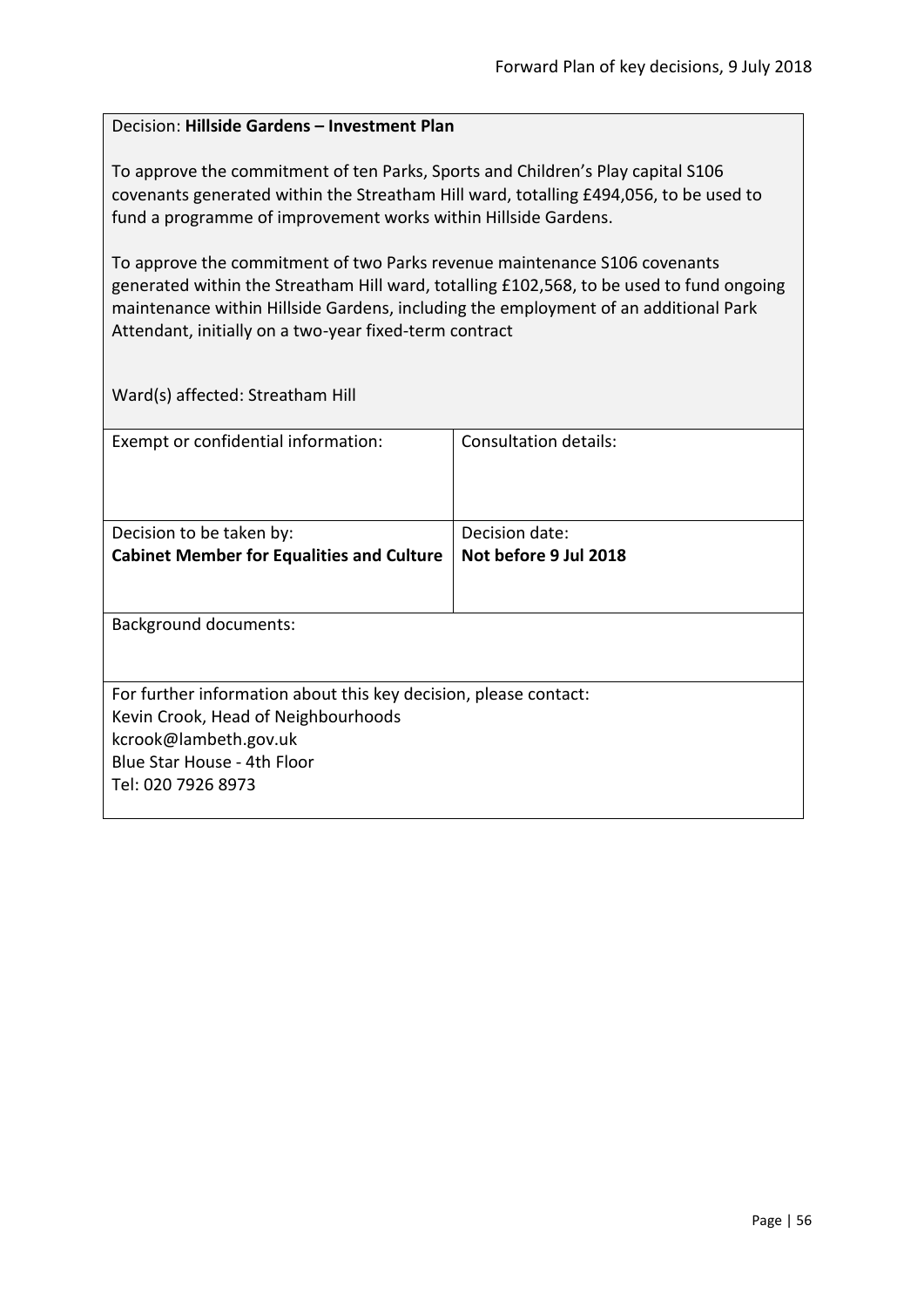<span id="page-56-0"></span>Decision: **Transfer of the Greek Enclosure from the Greek Cathedral trust of St Stephen's Chapel to the Council**

To agree the formal legal vesting contract process for the Greek Cathedral Trust to transfer St Stephen's Chapel, the boundary wall to the Greek Enclosure and Burial Rights to the Council

Ward(s) affected: Knight's Hill; Thurlow Park

| Exempt or confidential information:                                         | Consultation details:  |  |
|-----------------------------------------------------------------------------|------------------------|--|
| Decision to be taken by:                                                    | Decision date:         |  |
| <b>Cabinet Member for Equalities and Culture</b>                            | Not before 23 Jul 2018 |  |
| Background documents:                                                       |                        |  |
|                                                                             |                        |  |
| For further information about this key decision, please contact:            |                        |  |
| Dan Thomas, Environment Programme Manager - Neighbourhoods, Environment and |                        |  |
| Employment                                                                  |                        |  |
| dthomas4@lambeth.gov.uk                                                     |                        |  |
|                                                                             |                        |  |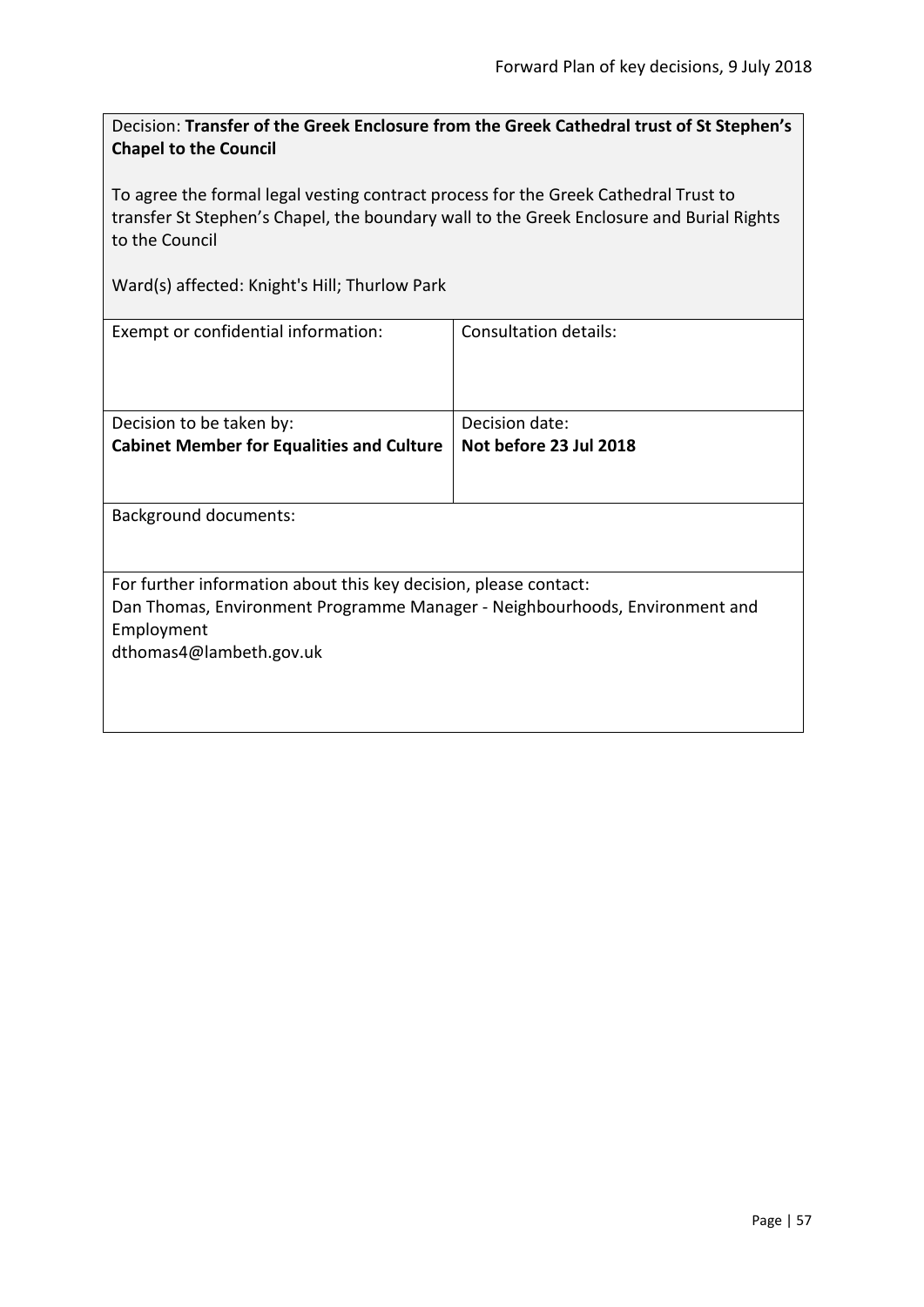#### <span id="page-57-0"></span>Decision: **Brockwell Hall Round One Heritage Lottery Fund Application**

To resubmit a Round One application to the Heritage Lottery Fund's Heritage Grant Programme (HLF). Subject to a development phase if the Round One application is successful, agree £2,250,000 onto the Capital Pipeline to support the delivery phase of the project. The total cost of the delivery phase will be approximately £5.7m with the remainder earmarked as being met by the HLF.

Ward(s) affected: Herne Hill

| Exempt or confidential information:                                                                                                                                                                                           | Consultation details:                   |
|-------------------------------------------------------------------------------------------------------------------------------------------------------------------------------------------------------------------------------|-----------------------------------------|
| Decision to be taken by:<br><b>Cabinet Member for Equalities and Culture</b>                                                                                                                                                  | Decision date:<br>Not before 7 Aug 2018 |
| <b>Background documents:</b>                                                                                                                                                                                                  |                                         |
| For further information about this key decision, please contact:<br>Sandra Roebuck, Director - Growth, Planning and Employment<br>SRoebuck@lambeth.gov.uk<br>Blue Star House, London Borough of Lambeth<br>Tel: 020 7926 2594 |                                         |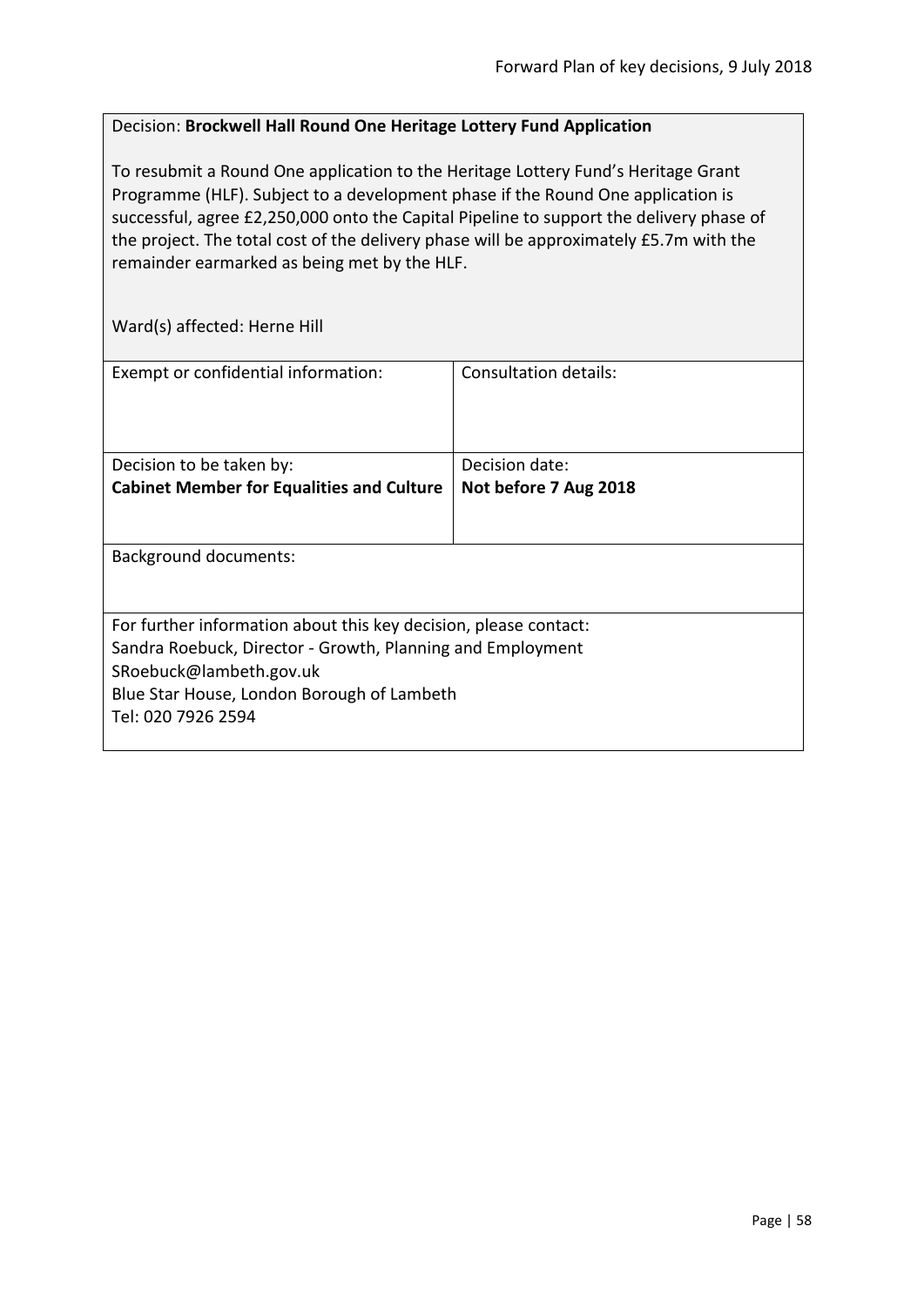#### <span id="page-58-0"></span>Decision: **Vauxhall Leisure Centre**

To enter into agreement with Greenwich Leisure Limited to enable the Vauxhall Leisure Centre site, located at 50 South Lambeth Road, SW8 1DY, to be managed and marketed as part of the Lambeth leisure offer until the end of the existing leisure contract on 31 March 2022. The inclusion of this site will enhance the existing leisure offer and provide community leisure facilities in the north of the borough.

This agreement includes ensuring that the leisure centre offers concessions in line with other leisure facilities across the borough. The council is to cover these concessionary costs which will be reconciled in full from the borough-wide Joint Development Pot/Sports Inclusion Fund held by GLL at the end of the contract in March 2022.

Ward(s) affected: Oval

| Exempt or confidential information:                                             | Consultation details: |  |
|---------------------------------------------------------------------------------|-----------------------|--|
|                                                                                 |                       |  |
| Decision to be taken by:                                                        | Decision date:        |  |
| <b>Cabinet Member for Equalities and Culture</b>                                | Not before 7 Aug 2018 |  |
|                                                                                 |                       |  |
| Background documents:                                                           |                       |  |
| For further information about this key decision, please contact:                |                       |  |
| Donna Wiggins, Lead Commissioner, Strategic Housing, Regeneration & Communities |                       |  |
| dwiggins@lambeth.gov.uk                                                         |                       |  |
| Phoenix House - 3rd Floor                                                       |                       |  |
| Tel: 020 7926 2681                                                              |                       |  |
|                                                                                 |                       |  |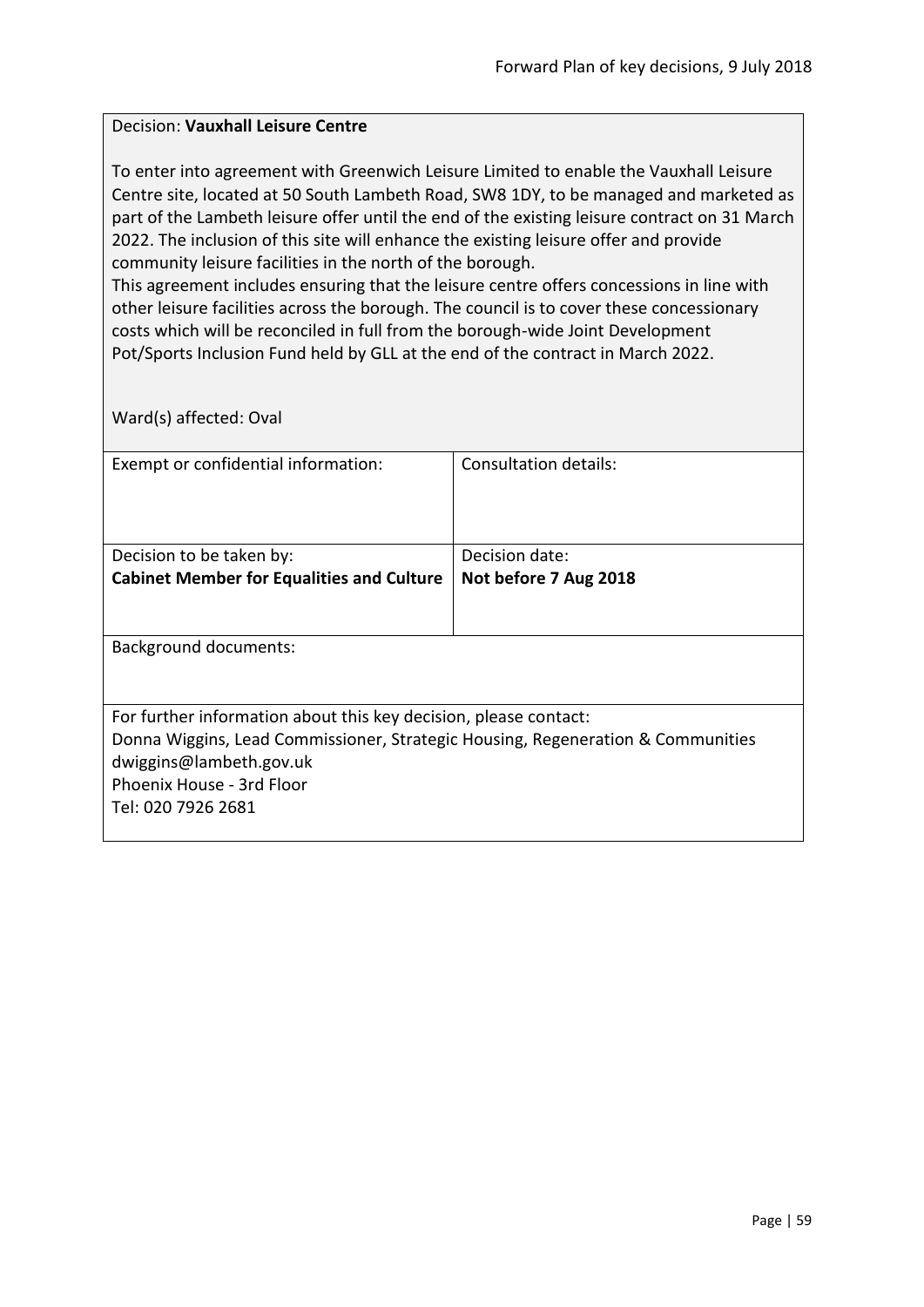#### <span id="page-59-0"></span>Decision: **Establishing an integrated gateway for homeless 16-21 year-olds**

This decision will enable the Council to implement an integrated gateway and assessment process for all young people aged 16-21 that are homeless or at risk of homelessness, run jointly by Housing and Children's Services.

| Ward(s) affected: All Wards                                                          |                              |  |
|--------------------------------------------------------------------------------------|------------------------------|--|
| Exempt or confidential information:                                                  | <b>Consultation details:</b> |  |
| Decision to be taken by:                                                             | Decision date:               |  |
| <b>Cabinet Member for Housing</b>                                                    | Not before 10 Jul 2016       |  |
| <b>Background documents:</b>                                                         |                              |  |
| For further information about this key decision, please contact:                     |                              |  |
| Emily Newell, Commissioning Officer, Strategy & Commissioning: Housing & Communities |                              |  |
| ENewell@lambeth.gov.uk                                                               |                              |  |
| <b>Phoenix House</b>                                                                 |                              |  |
| Tel: 0207 926 0973                                                                   |                              |  |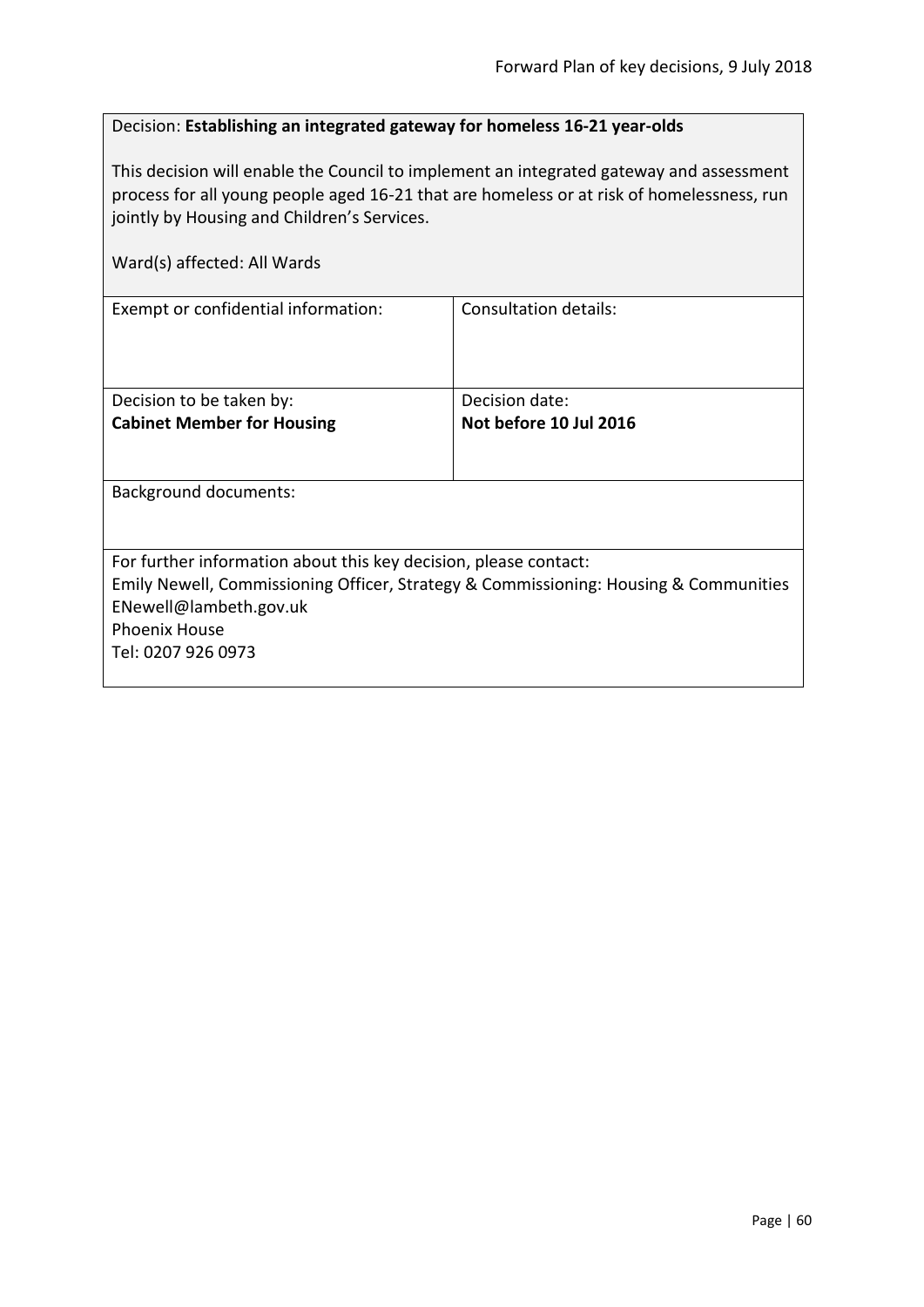<span id="page-60-0"></span>

| Decision: Asbestos Surveys and Removals                                 |                                          |  |
|-------------------------------------------------------------------------|------------------------------------------|--|
| To appoint a contractor to undertake surveys and removals.              |                                          |  |
| Ward(s) affected: All Wards                                             |                                          |  |
| Exempt or confidential information:                                     | <b>Consultation details:</b>             |  |
|                                                                         |                                          |  |
| Decision to be taken by:<br><b>Cabinet Member for Housing</b>           | Decision date:<br>Not before 10 Apr 2017 |  |
|                                                                         |                                          |  |
| <b>Background documents:</b>                                            |                                          |  |
|                                                                         |                                          |  |
| For further information about this key decision, please contact:        |                                          |  |
| Neil Wightman, Director of Housing Services<br>NWightman@lambeth.gov.uk |                                          |  |
| 1st Floor, Blue Star House, Stockwell Road, Brixton, SW9                |                                          |  |
| Tel: 020 7926 7051                                                      |                                          |  |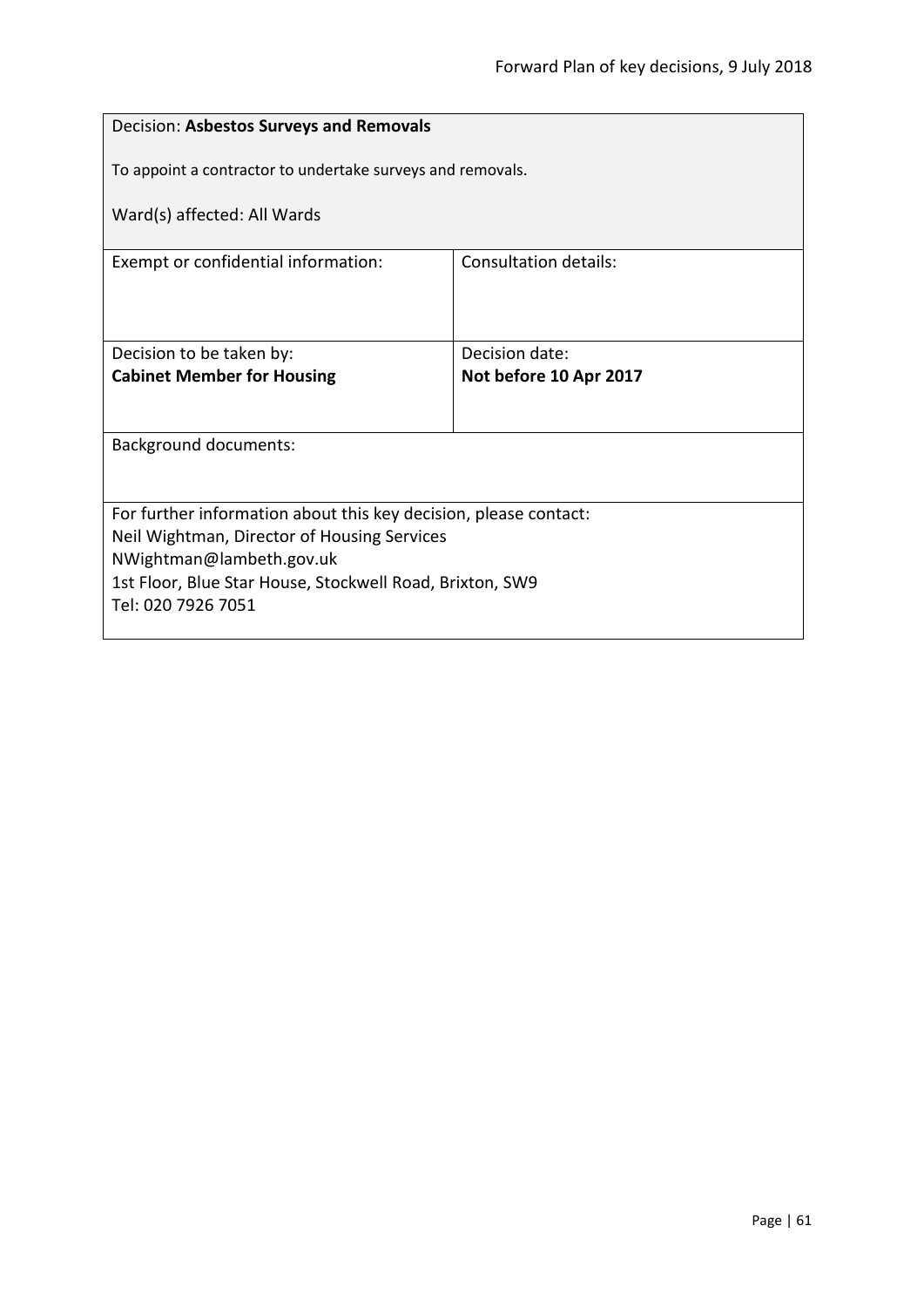<span id="page-61-0"></span>

| Decision: Commencement of formal consultation on the proposed transfer of Lambeth |
|-----------------------------------------------------------------------------------|
| HRA properties in the London Boroughs of Bromley, Croydon, Merton and Sutton      |

To seek resident consultation with residents of the properties on the transfer of their homes to a local housing association.

Ward(s) affected: All Wards

Exempt or confidential information: Consultation details:

| Decision to be taken by:          | Decision date:        |
|-----------------------------------|-----------------------|
| <b>Cabinet Member for Housing</b> | Not before 9 Oct 2017 |
|                                   |                       |
|                                   |                       |

Background documents:

For further information about this key decision, please contact:

Mandy Green (Associate Director Commissioning), Assistant Director Accommodation & Property

mgreen3@lambeth.gov.uk

Tel: 02079267020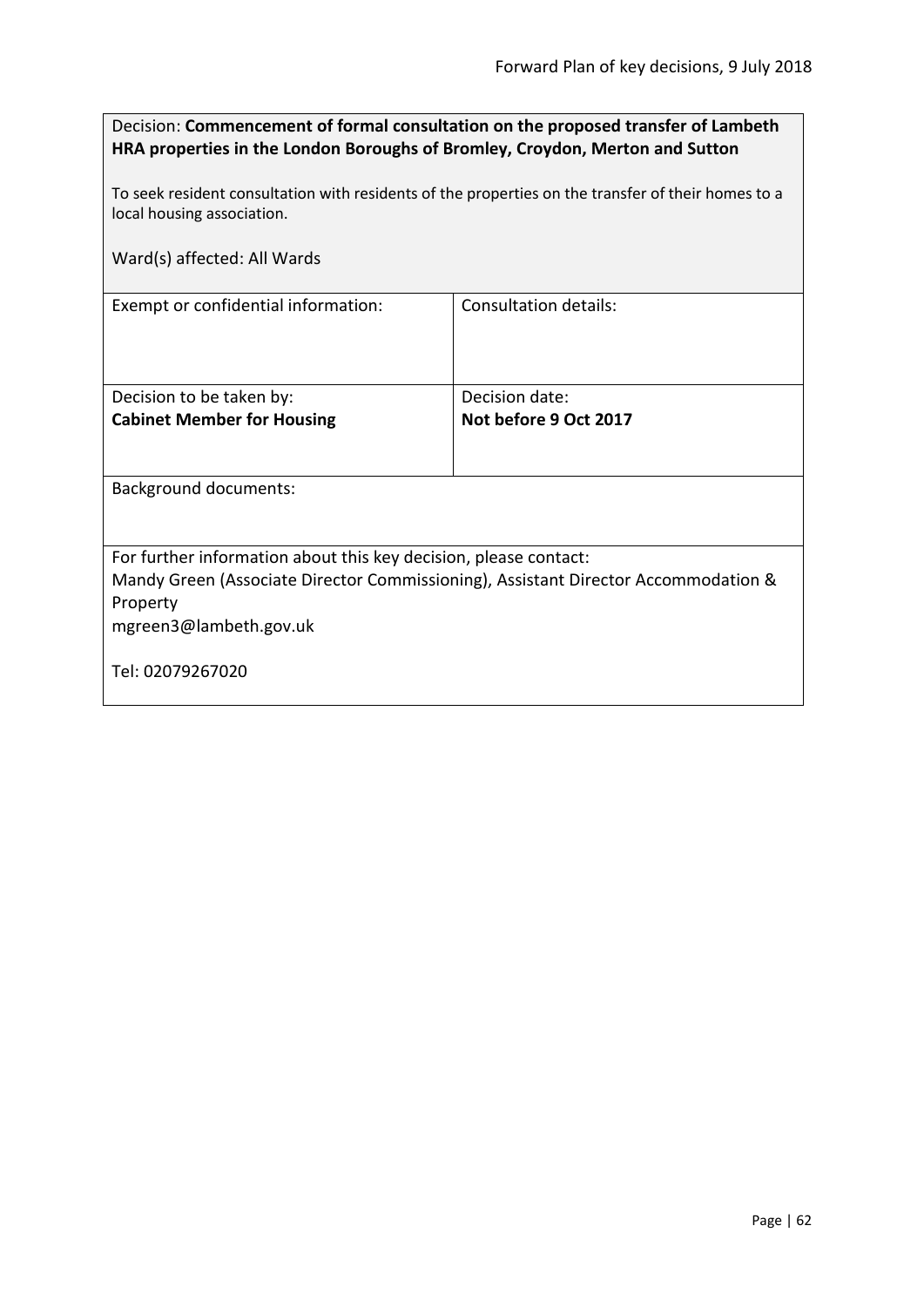<span id="page-62-0"></span>

| Decision: Supported housing for young people aged 16-21                              |                        |  |
|--------------------------------------------------------------------------------------|------------------------|--|
| Ward(s) affected: All Wards                                                          |                        |  |
| Exempt or confidential information:                                                  | Consultation details:  |  |
| Decision to be taken by:                                                             | Decision date:         |  |
| <b>Cabinet Member for Housing</b>                                                    | Not before 17 Oct 2017 |  |
|                                                                                      |                        |  |
| <b>Background documents:</b>                                                         |                        |  |
|                                                                                      |                        |  |
| For further information about this key decision, please contact:                     |                        |  |
| Emily Newell, Commissioning Officer, Strategy & Commissioning: Housing & Communities |                        |  |
| ENewell@lambeth.gov.uk                                                               |                        |  |
| <b>Phoenix House</b>                                                                 |                        |  |
| Tel: 0207 926 0973                                                                   |                        |  |
|                                                                                      |                        |  |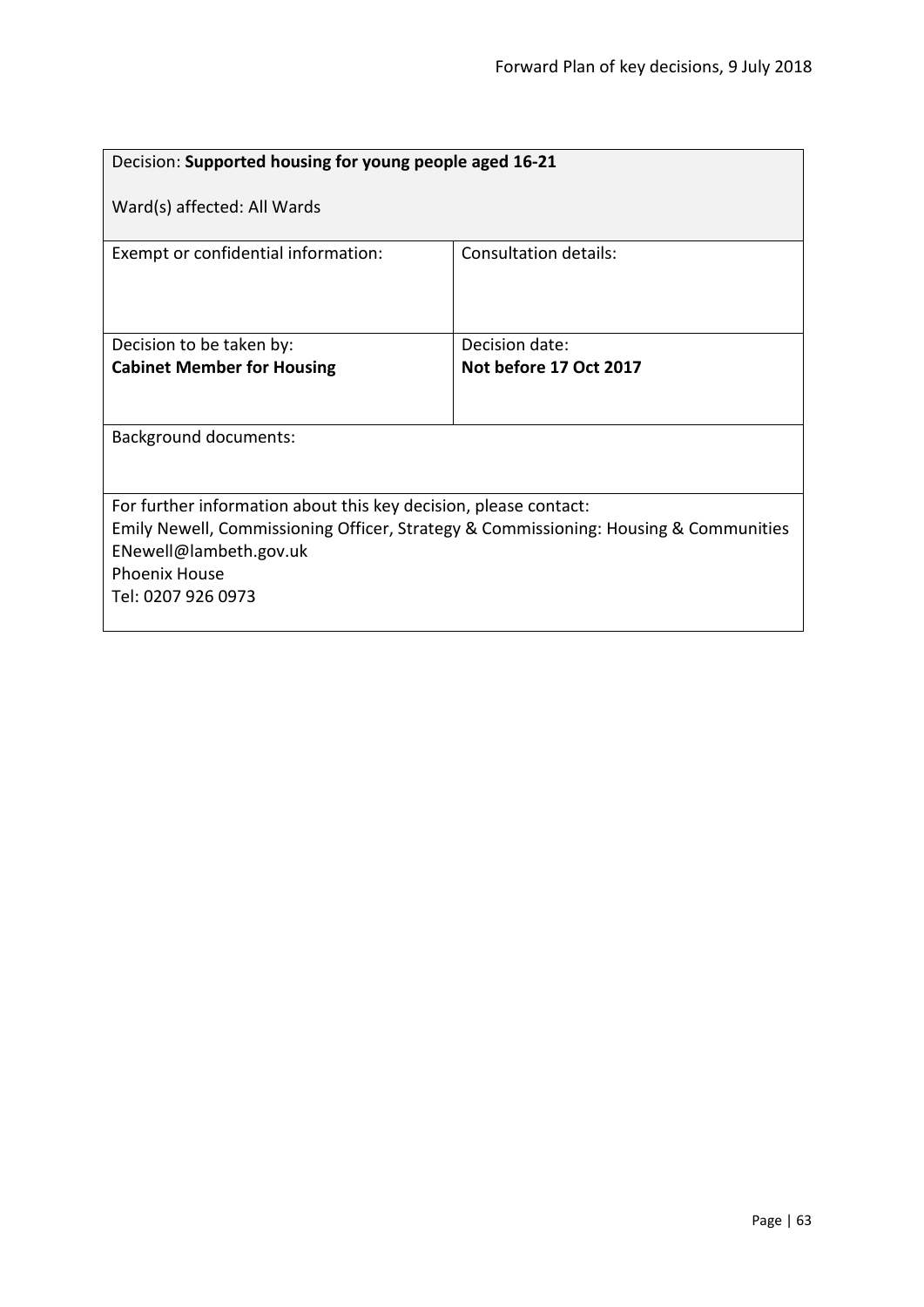#### <span id="page-63-0"></span>Decision: **Consultancy Services for Lambeth Housing Standard**

To appoint consultants including structural engineers, project management, principal designer and CDM-services to support the delivery of Lambeth Housing Standard.

| Ward(s) affected: All Wards                                                                                                                                                                       |                                          |  |
|---------------------------------------------------------------------------------------------------------------------------------------------------------------------------------------------------|------------------------------------------|--|
| Exempt or confidential information:                                                                                                                                                               | <b>Consultation details:</b>             |  |
| Decision to be taken by:<br><b>Cabinet Member for Housing</b>                                                                                                                                     | Decision date:<br>Not before 18 Dec 2017 |  |
| Background documents:                                                                                                                                                                             |                                          |  |
| For further information about this key decision, please contact:<br>Sumitra Gomer, Interim AD Strategy and Regeneration<br>SGomer@lambeth.gov.uk<br>3rd floor, Hambrook House<br>Tel: 02079263687 |                                          |  |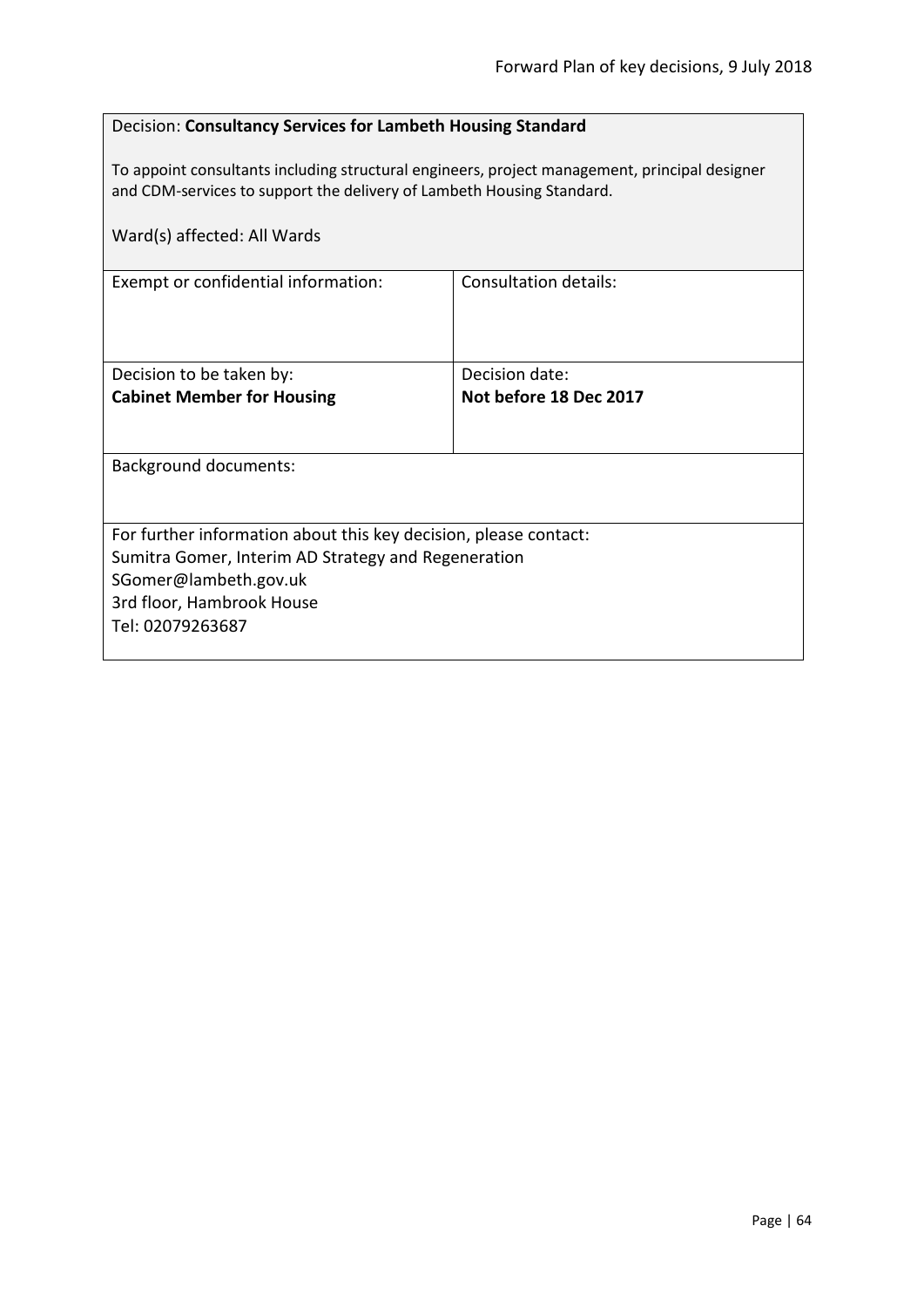<span id="page-64-0"></span>

| <b>Decision: Garage Repairs Contract</b>                                                                        |                              |  |
|-----------------------------------------------------------------------------------------------------------------|------------------------------|--|
| To appoint a contractor to undertake garage repairs                                                             |                              |  |
|                                                                                                                 |                              |  |
| Ward(s) affected: All Wards                                                                                     |                              |  |
| Exempt or confidential information:                                                                             | <b>Consultation details:</b> |  |
|                                                                                                                 |                              |  |
| Decision to be taken by:                                                                                        | Decision date:               |  |
| <b>Cabinet Member for Housing</b>                                                                               | 23 Apr 2018                  |  |
|                                                                                                                 |                              |  |
| <b>Background documents:</b>                                                                                    |                              |  |
|                                                                                                                 |                              |  |
| For further information about this key decision, please contact:<br>Neil Wightman, Director of Housing Services |                              |  |
| NWightman@lambeth.gov.uk                                                                                        |                              |  |
| 1st Floor, Blue Star House, Stockwell Road, Brixton, SW9<br>Tel: 020 7926 7051                                  |                              |  |
|                                                                                                                 |                              |  |